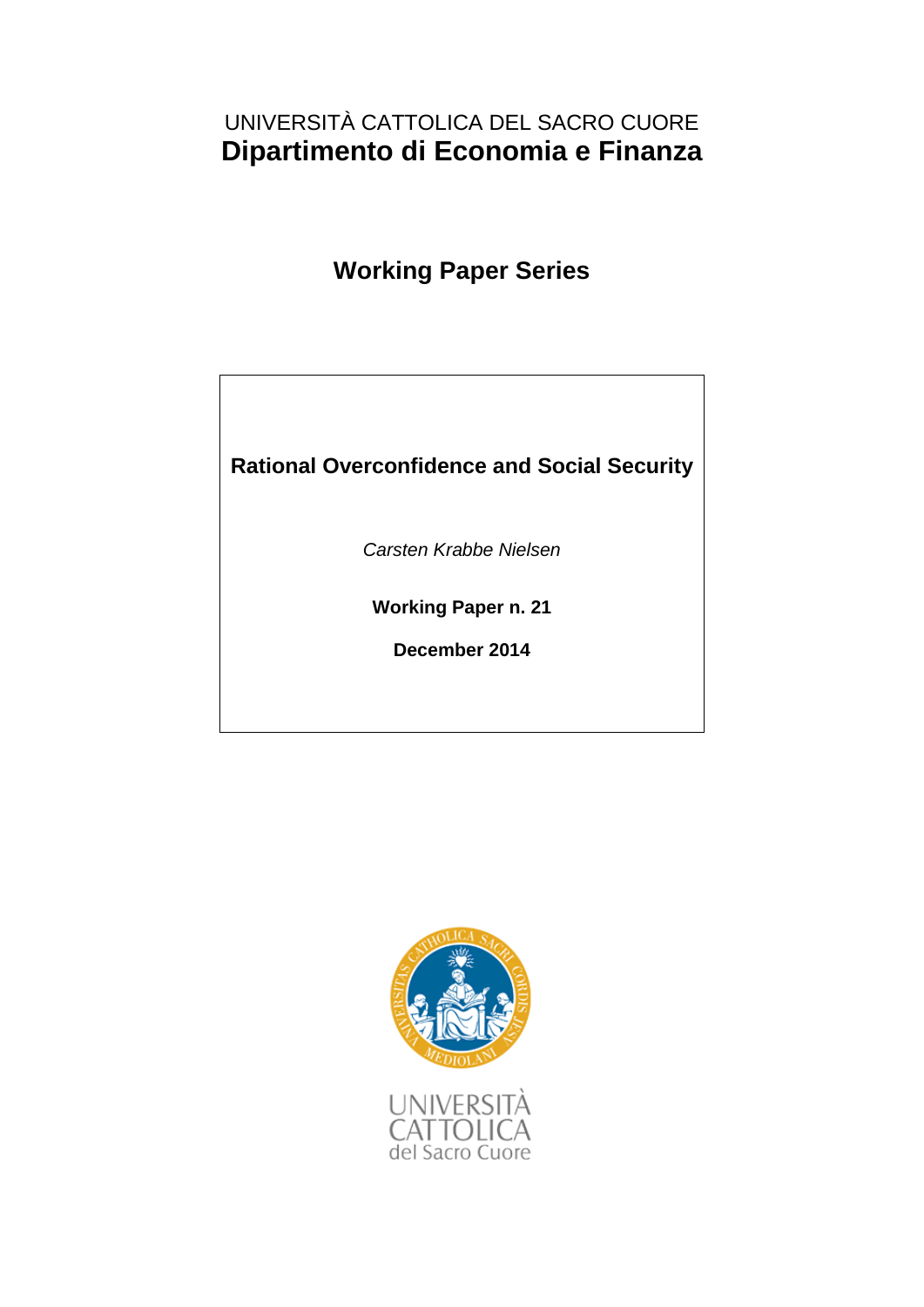# **Rational Overconfidence and Social Security**

**Carsten Krabbe Nielsen**

*Università Cattolica del Sacro Cuore*

Working Paper n. 21 December 2014

Dipartimento di Economia e Finanza Università Cattolica del Sacro Cuore Largo Gemelli 1 - 20123 Milano – Italy tel: +39.02.7234.2976 - fax: +39.02.7234.2781 e-mail: dip.economiaefinanza@unicatt.it

The Working Paper Series promotes the circulation of research results produced by the members and affiliates of the Dipartimento di Economia e Finanza, with the aim of encouraging their dissemination and discussion. Results may be in a preliminary or advanced stage. The Dipartimento di Economia e Finanza is part of the Dipartimenti e Istituti di Scienze Economiche (DISCE) of the Università Cattolica del Sacro Cuore.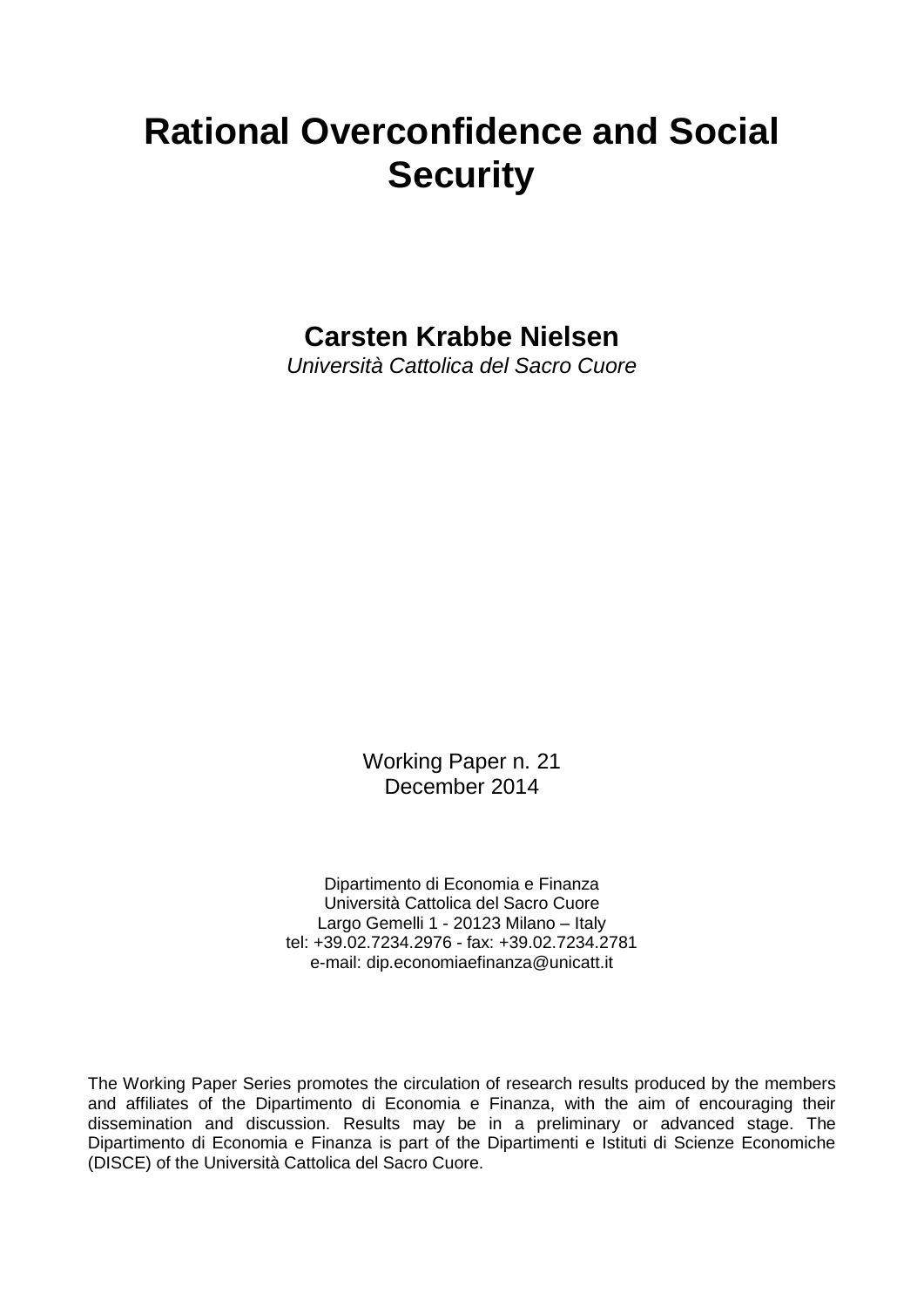## Rational Overconfidence and Social Security

by

Carsten Krabbe Nielsen<sup>∗</sup>

## Dipartimento di Economia e Finanza, Universitá Cattolica Via Necchi 5, 20123 Milano, Italy carsten.nielsen@unicatt.it

Abstract: Is an assumption of bounded rationality needed to explain Social Security and other mandatory pension plans? In this contribution we argue that when rational agents hold inconsistent expectations such programs may be justified.

Two of the features that distinguish Social Security and many other state mandated pension plans around the world are that (i) a minimum level of savings for retirement is imposed on most citizens and (ii) individuals cannot freely decide how their contributions are invested. Here, a rationale for these two features, based on rational overconfidence, is proposed. Rational overconfidence is present when equally informed agents hold diverse confident, rational beliefs. The fact that beliefs are diverse means that all of them cannot be correct, hence seen as a collective agents do not act optimally.

In the face of rational overconfidence, Pareto efficiency is no longer the natural criterion for comparing policies and we suggest ex-post welfare optimality in stead. This criterion makes amends for the possible inconsistencies of agents' beliefs.

Our results on social security are based on a methodology that places itself strictly between the traditional neoclassical approach and that championed by behavioral economics. This methodology does not deviate from the neoclassical assumption of rationality but only broadens it and can therefore readily be applied to many public policy issues.

JEL classification number: D01, D02, D63, D81, D84, H55

Key words: Subjective Expectations, Rational Beliefs, Ex-post Welfare Optimality, Social Security, Rational Overconfidence, Portfolio Choice.

<sup>∗</sup>This work has benefitted from discussions with Ken Arrow, Angiola Cottini, Carlo Devillanova, Peter Hammond, Mordecai Kurz, Maurizio Motolese, Hiro Nakata, Chang-Ho Yoon, Ho-Mou Wu and in particular Tiancheng Sun. It was presented at the EEA 2008 (Milan), SIE 2008(Perugia) and INEX 2012 (Paris) meetings as well as at seminars at Korea University, Stanford University, Universitá Cattolica, University of Essex and Humboldt University. I thank members of the audiences for useful comments. Sections 1 to 4 of this paper rather closely follows the corresponding sections in Discussion Paper no 0916 (with the same title) from the Institute of Economic Research at Korea University (2009), while section 5 is entirely new.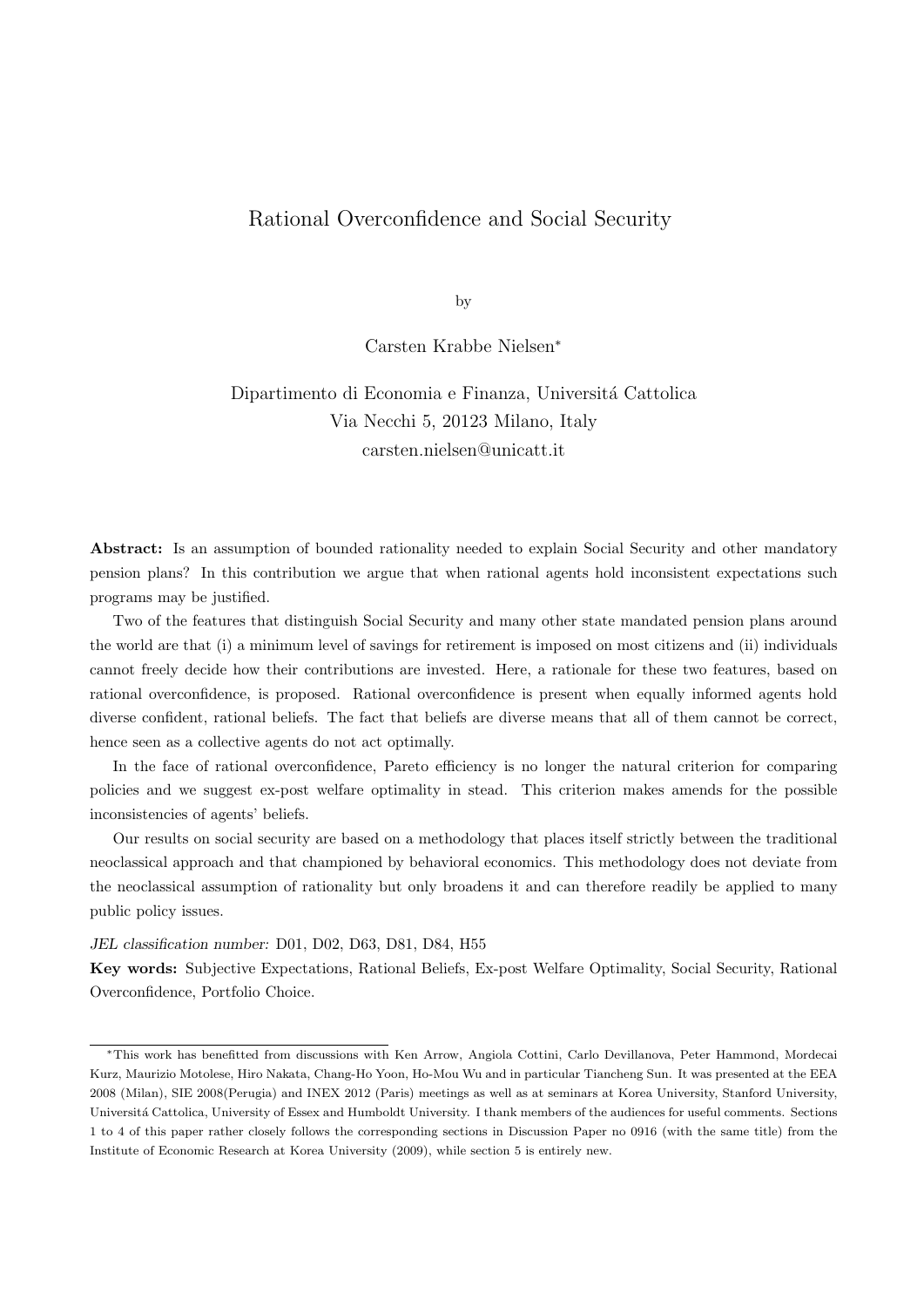### The King's Dilemma:

In the neighboring kingdom the bad king has announced that his daughter, the princess will be married to the one she likes the most among any suitable suitor that shows up next Sunday. Those who are turned down by her are fed to the dragon in the moat. The good king has three sons, Wit, Looks, and Charm who are the only ones who would be considered suitable suitors. Each of them is convinced that the princess will choose him, if he is allowed to go, no matter whether the other two princes show up or not and is sufficiently egoistic not to refrain from going out of concern for his brothers. If the good king is Paretian, he should allow all of them to go, knowing that with certainty one of them will be married, while the two others will serve as dinner for the dragon (after all, much worse than being a bachelor prince). If he is concerned with ex-post efficiency he should let exactly one of them go. Compared to letting all of them go, this decision would make two of the three princes subjectively worse off and the one allowed to go not subjectively better off, and yet seen as a collective they are objectively better off.<sup>1</sup>

## 1 Introduction

## 1.1 Basic Ingredients

Many developed nations have either government mandated pensions plans or social security plans, which guarantee a minimum income for those who reach retirement. In this study we argue that to explain such policies, which override individual freedom of choice, there is no need to resort to an assumption of individual irrationality. Rather, we use an approach to thinking about economic policy, introduced in Nielsen(2003), which has as its main building blocks the concepts of rational overconfidence (defined in Nielsen, 2008) and a strengthened version of ex-post welfare optimality (Starr, 1973, Harris, 1978, Hammond, 1981).

The starting point of our analysis of government mandated savings plans and Social Security is an assumption of diverse rational beliefs (Kurz, 1994) in the population. Rational overconfidence is present when agents rationally use distinct subjective models (or beliefs) for interpreting data that is publicly available in the form of a stationary stochastic model, called the empirical distribution. In the words of Varian(1985 and 1992) agents in our model have different opinions but not different information. Since each of these subjective models, if it were correct, would be superior in terms of forecasting power relative to the stationary model, we say that these models/rational beliefs are confident. Since these confident rational beliefs are diverse, at most one of them is correct, thus collectively there is rational overconfidence. This does however not mean that anyone can single out any individual belief as being incorrect.

In the presence of rational overconfidence the concept of ex-post welfare optimality rather than the Pareto criterion (which is based on individual subjective beliefs) becomes relevant when comparing different policies. When individuals take actions based on diverse beliefs, there must be some degree of inefficiency present, as seen from the point of view of society.<sup>2</sup> Knowing that such an inefficiency is present does not necessarily imply knowing how to remedy it. However, we think that there is in many instances of real life a commonly agreed upon core of knowledge, which may form a basis for a commonly agreed upon assessment of the consequences of various policies.<sup>3</sup> The central assumption of rational belief theory is precisely that such a core of objective knowledge

<sup>&</sup>lt;sup>1</sup>The King's Dilemma is taken from Nielsen(2006) and Nielsen (2009a). See also Nielsen(2003).

 $2$ The King's Dilemma illustrates our point: The sum of individual expectations about rewards (= 3 marriages) is greater than the objective sum  $(= 1 \text{ marriage})$ .

 ${}^{3}\text{In}$  The King's Dilemma this knowledge, shared by the king and the princes, is about the rules of the contest for the princess. Any belief (about the princess' preferences) held by the King that embodies the known facts will lead to the same set of ex-post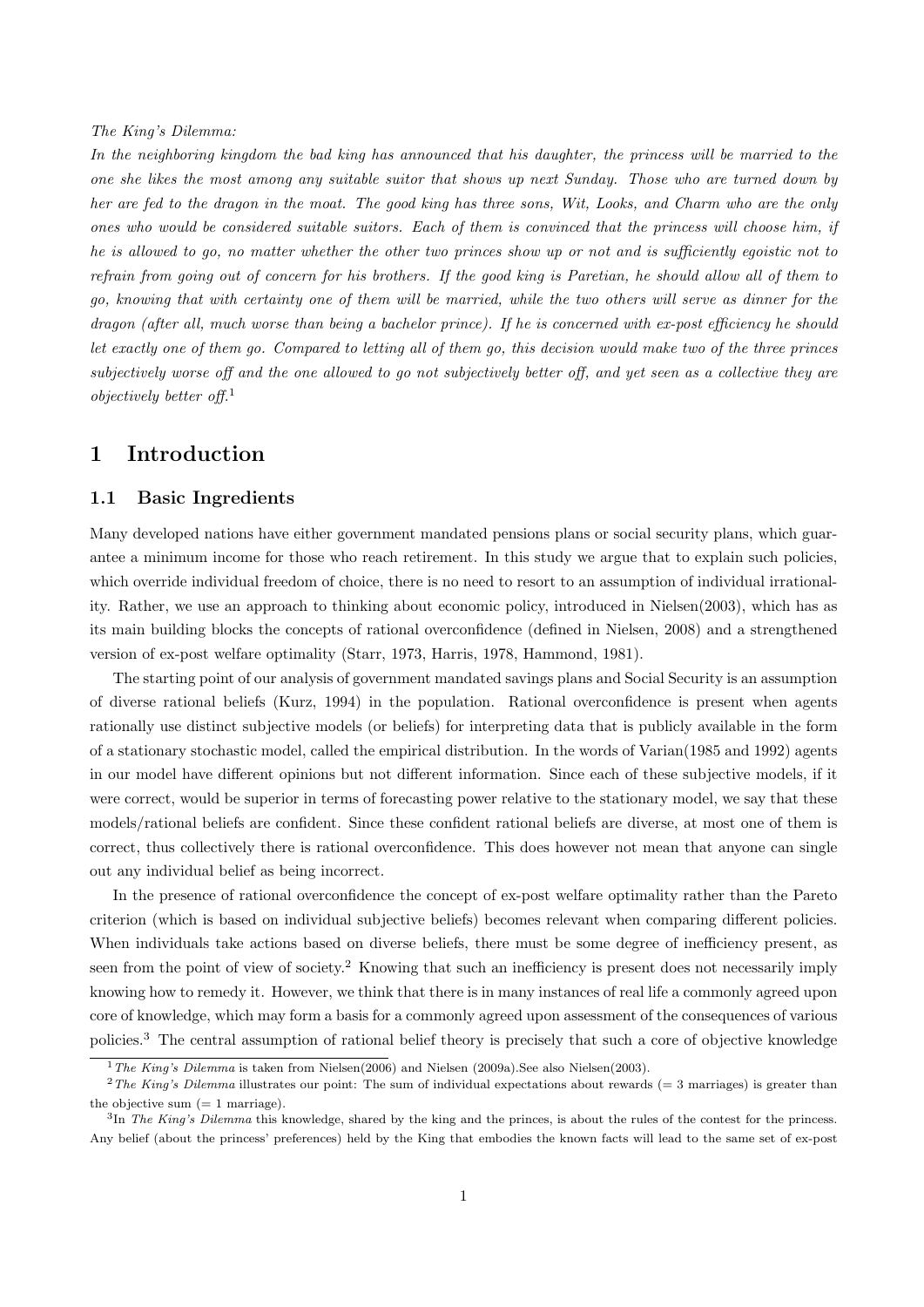exists ( in the form of a stationary stochastic model) and (hence) that all individual beliefs are compatible with this knowledge. Our approach then provides a framework that integrates the notion of commonly agreed upon information (as for example exposed in the rational beliefs approach to modeling expectations) and the notion of ex-post welfare optimality. The result is a tool for policy analysis that may be used in situations where diversity of beliefs plays an important role.

The importance and prevalence of diverse beliefs have been demonstrated in f.i. Branch (2004), Chavas (2000), Evans and Gulamani (1984), Frankel and Froot (1987), Ito (1990), Kurz (2001), Kurz and Motolese (2011) and Souleles (2004) and there is now a large literature devoted to the implications of such diversity, both empirically and in terms of policy (we shall refer to some contributions below). The above studies as well as many others reveal the shortcomings of the rational expectations approach to assessing the potential benefits of social security and other plans for mandated saving for retirement. At the other extreme is the position that individuals are irrational (in fact more irrational than the decision maker), as witnessed in the behavioral economics literature.<sup>4</sup> Our position is strictly between these two and an important (if not the most important) contribution of the theory of rational beliefs is to make room for such a position. As we shall see, rational beliefs theory provides a tractable model consistent with the claim that societal irrationality may be present concurrently with *individual rationality* also in the context of expectations.<sup>5</sup>

When making investments/savings decisions for their retirement, otherwise identical agents who are employing rational beliefs may end up pursuing very different savings strategies for their retirements: some save (invest) too much, while others too little from the point of view of society. By mandating a minimum level of savings, the government makes sure that no one is saving too little (these savings may be required to be invested in safe assets or a relatively safe portfolio, to avoid, on average, suboptimal returns). However, since we assume, realistically, that it is not possible to put a cap on savings, there may still be some who invest too much.

There is disagreement among economists about whether or not undersavings is a serious problem in highincome societies. The reasons for this disagreement is twofold: firstly it is not clear how to define adequacy of savings, secondly there are data issues. According to calibrations by Scholz et al. (2006) only about 15 % of Americans in the 1931 − 41 cohort save too little while more save too much. These authors do not provide data on how many households are effectively bound by the minimum savings level imposed by social security rules (and possibly other mandatory savings programs). Engen et al. (2004) report adequate or even oversavings for most of the population in the same cohort as used by Scholz et. al (2006), but that the bottom 25 % are undersaving and rely heavily on social security.<sup>6</sup> Bernheim and Rangel (2005) cite evidence suggesting the prevalence of undersavings, in particular that consumption tends to fall around the time of retirement, indicating that many people have been unsuccessful in achieving consumption smoothing over their life time.

The commonly accepted empirical distribution offers a natural, neutral way of calculating the expected welfare of a mandatory savings program (and of alternatives to it). With the government mandatory minimum savings policy, that we shall interpret as social security, every individual agent agrees that society is strictly better off and in that sense society is objectively better off, and yet every individual agent is either subjectively worse off or subjectively not better off. Many economist would argue that in such a situation there could not be voter backing for a mandatory minimum savings policy. Despite this, according to a 2004 poll by The

efficient decisions, namely that exactly one prince should be allowed to go.

<sup>4</sup>See f.i. Bernheim and Rangel(2005 and 2007)

<sup>5</sup>The Pareto inferior Nash equilibrium in the Prisoner's Dilemma Game is the classical example of individual rationality paired with societal irrationality.

 $6$ We note that concurrent under- and oversavings is a general feature of the models used here.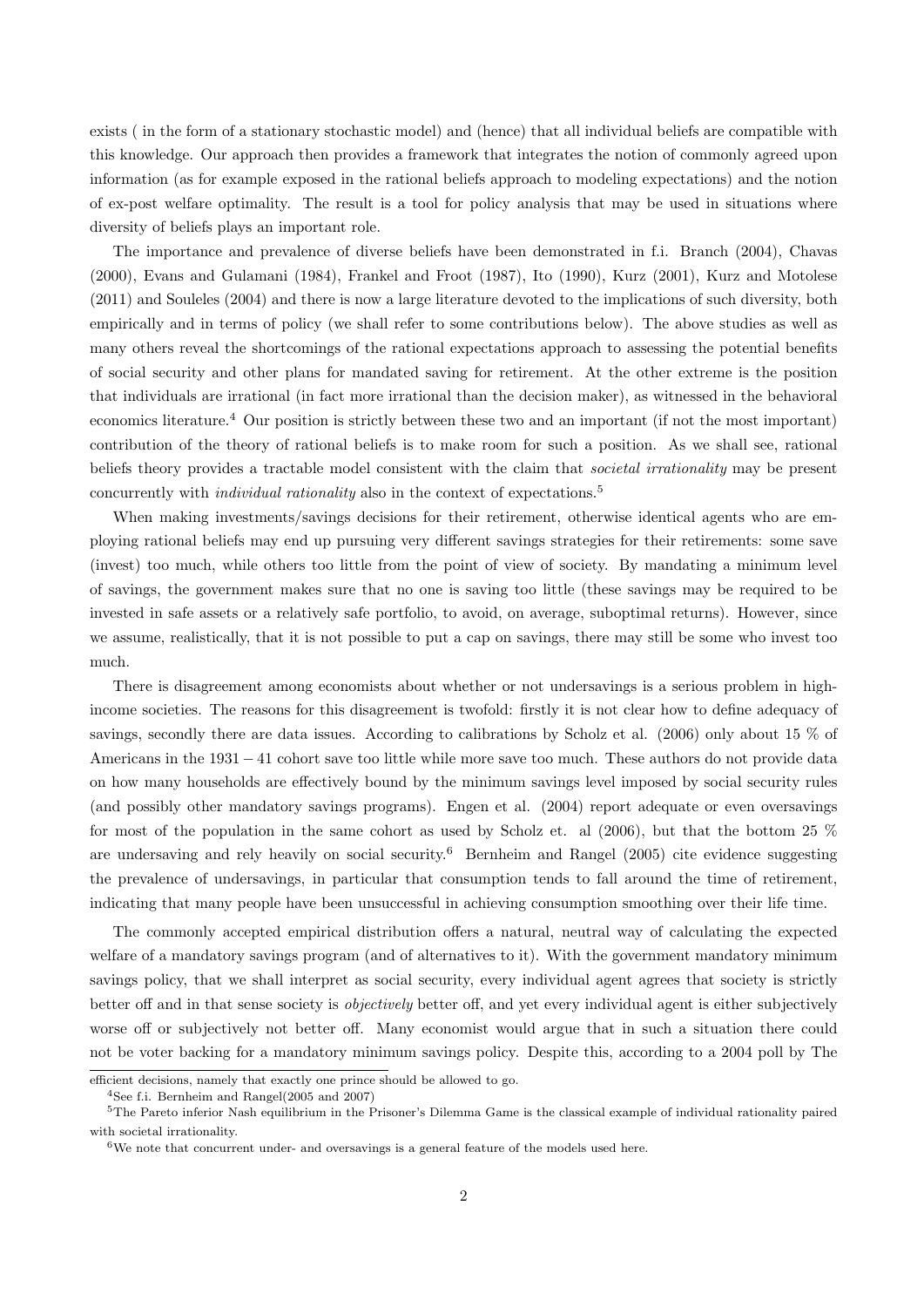Wall Street Journal, a majority of Americans at that point thought that there should be something like Social Security. Interestingly, 46% of the individuals polled expressed opposition to letting individuals invest part of their social security savings in stocks and bonds, while only 38% stated that they would not take advantage of this opportunity, should it become available. The theory we propose can be seen as explaining the opinions of some of those polled without resorting to assumptions about some sort of irrationality.

Our contribution has two aspects to it. Firstly, it is normative in proposing that in some situations (like in The King's Dilemma) the Pareto criterion should be substituted by an ex-post criterion for efficiency. Secondly, it is positive in suggesting that the prevalence of diverse rational beliefs explains observed suboptimal savings decision in the economy at large. We then propose as a rationale for the government mandated savings for pensions we observe that they, in the ex-post sense, offer an improvement in welfare. From a strictly theoretical point of view, our contribution is to highlight that markets may fail to work properly due to an inconsistency of expectations. In particular, we present an example (Section 3) with trivially complete markets, an absence of all other traditional sources of market failures and with ex-ante identical and rational individuals, and yet, where restricting the actions of these individuals leads to an objective increase in overall welfare.

## 1.2 Other explanations offered for the existence of Social Security

Gordon and Varian (1988) and Gotardi and Kubler (2011) among others propose that social security is a remedy against the impossibility of private insurance contracts between unborn and living generations. Their analysis is however confined to the case of only two generations living concurrently. It is an open question whether their results would also be quantitatively important in a context where there are at each date many generations of agents who can trade insurance contracts with each other.

Others, like Feldstein (1985 and 2005), hold that some agents are myopic and fail to make adequate provisions for the future. Feldstein (2005) at the same time proposes that agents be allotted individual social security accounts and be allowed to invest the savings in these accounts in portfolios of stocks and other assets. It seems puzzling though, that an agent who is deemed unable to plan for the optimal stream of consumption over his own lifetime at the same time is deemed capable of planning an investment strategy for the stock market, over the same horizon. Note also that an explanation based on myopia implicitly is an explanation based on an assumption that the government is less myopic than the public.

An alternative, positive explanation for the transfer to future old (currently voters) from future young (currently non-voters) entailed in some social security programs is political power. This idea is formalized in Tabellini (2005), but the results obtained hinge on the assumption that the social security system embodies a substantial transfer from more to less well-off agents, something that according to Feldstein (2005) is not the case for the American Social Security program.

The so-called "Samaritan's dilemma" may provide a reason for why people are required to have a minimum savings level for retirement (but not for why this level is increasing with income or for why oversavings is observed). The explanation is based on the unwillingness of many societies to ignore abject poverty. This means that if the disposable income of a retired person is too low, this person will receive support from the government. Knowing this, some young agents may decide not to save up for retirement. If the government's threat to punish such persons by withholding support is not credible, an alternative may be to require everyone to have a minimal savings level. Note however that this explanation assumes, like we do here, that individuals are willing to forfeit personal welfare to the benefit of other members of society.

While we explore a particular possible explanation for government mandated pension plans, this should not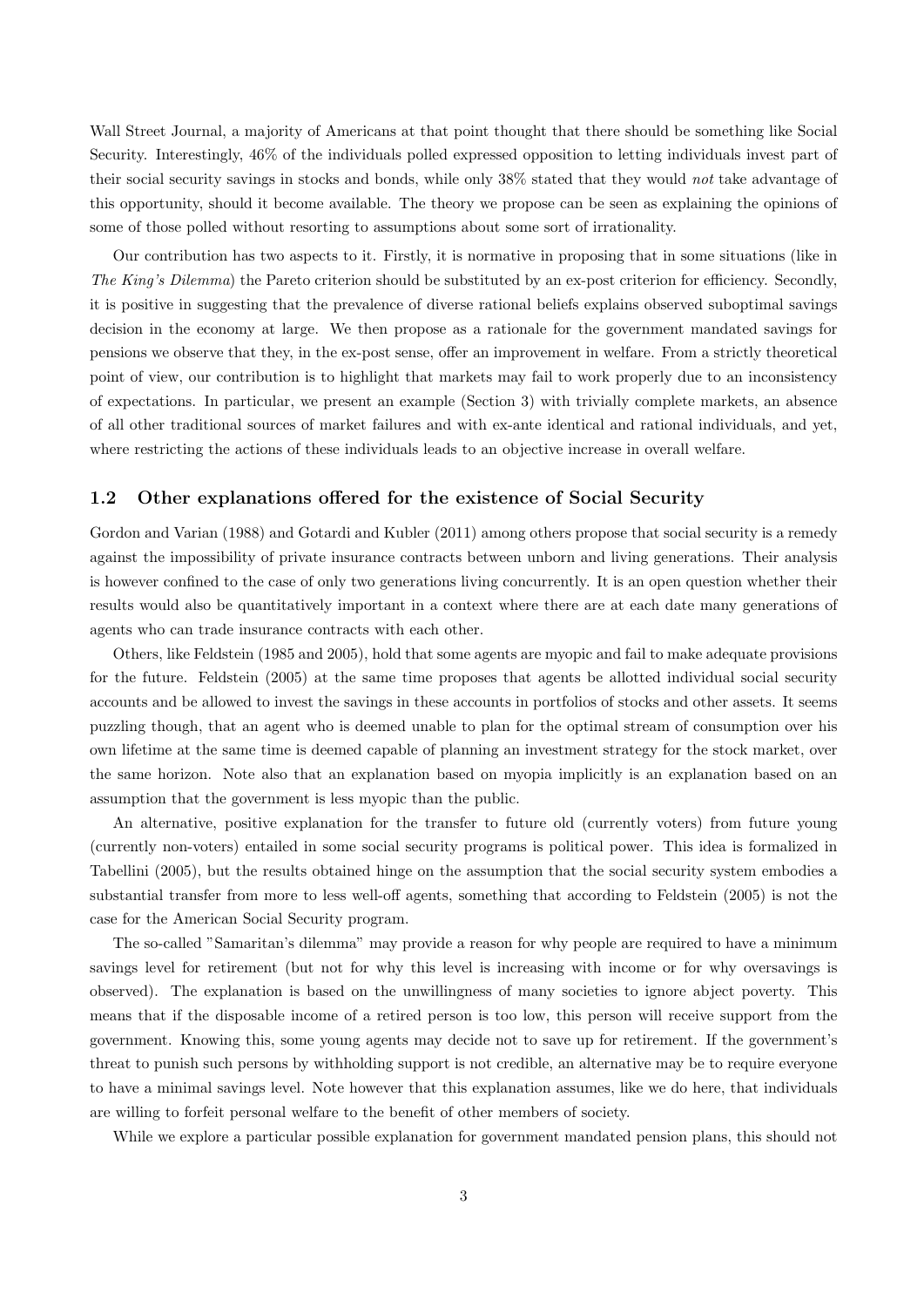be seen as a rejection of all other explanations - many factors probably play a role in justifying the institutions we observe. However, we do wish to make a methodological point: In our model, agents are rational, but many are wrong. The government's authority is not based on being better informed, more rational (less myopic) than anyone else, but on being able to impose a savings level that *everyone* agrees is on *average* better i.e. in this sense objectively improving.

## 1.3 Outline

The results obtained in this study are of a qualitative nature and we have opted for simplicity in demonstrating the intuition behind them.<sup>7</sup> We first present, in Section 2 a review of rational beliefs theory and of rational overconfidence (based on Nielsen, 2008) as well as a brief discussion of ex-post welfare optimality. In Sections 3 and 4 respectively, two extended examples are presented, each of them emphasizing one of two aspects of the typical social security arrangement, namely that individuals are required to have a minimum saving for retirement and that there are restrictions on how these savings can be invested. In the first example there is (private) production, but no economic interaction between ex-ante identical individuals. In particular there are no types of externalities that effect individuals, no types of strategic behavior and no benefits from opening new markets. Even then, putting a lower limit on individual savings (which does not imply any explicit or implicit transfers between individuals) objectively improves societal welfare. This example thus serves to isolate the logic of our argument and in particular shows that this logic is theoretically independent of any other motive for market intervention, that has traditionally been studied by economists. Our second example considers an exchange economy, hence with economic interaction, and serves to illustrate that putting limits on how savings are invested may improve objective societal welfare. In Section 5 we illustrate the logic of our argument in the context of a traditional OLG growth model (Diamond, 1965). Here the challenge is to design a social security policy that, in an objective sense, does not lower welfare for any particular type or generation of agents. As it turns out, for this policy social security pensions are only partially financed by contributions, the rest being paid by taxes on wages, which happens to be in line with how the American social security system was designed. We conclude in Section 6.

## 2 Rational Overconfidence and Ex-post Welfare Optimality

## 2.1 Rational Beliefs

We shall assume that, at each date  $t = 1, 2, 3, \ldots$ , there is a continuum of agents, indexed by  $i \in [0, 1]$  who live for two periods (overlapping or non-overlapping). To explain the idea of rational beliefs which originates with Kurz(1994), we use some particulars of the first of the two examples presented below.<sup>8</sup> In this example any individual agent can at any date, t choose to invest in a riskless asset with exogenous gross return,  $r > 0$ . The only uncertainty is about the future common initial wealth level of individuals (i.e. about the general wealth level of society excluding savings),  $W_2$ . An agent i, with a utility function u, strictly increasing and strictly concave, at date  $t$ , solves :

$$
\max_{S \in [0, W_1]} E_{it}u(W_1 - S, W_{2t+1} + Sr)
$$

<sup>7</sup>For a more formal presentation in the context of the choice of exchange rate regime in a stochastic exchange economy, see Nielsen (2003) and Nielsen (2009a).

<sup>8</sup>See also Appendix 7.1.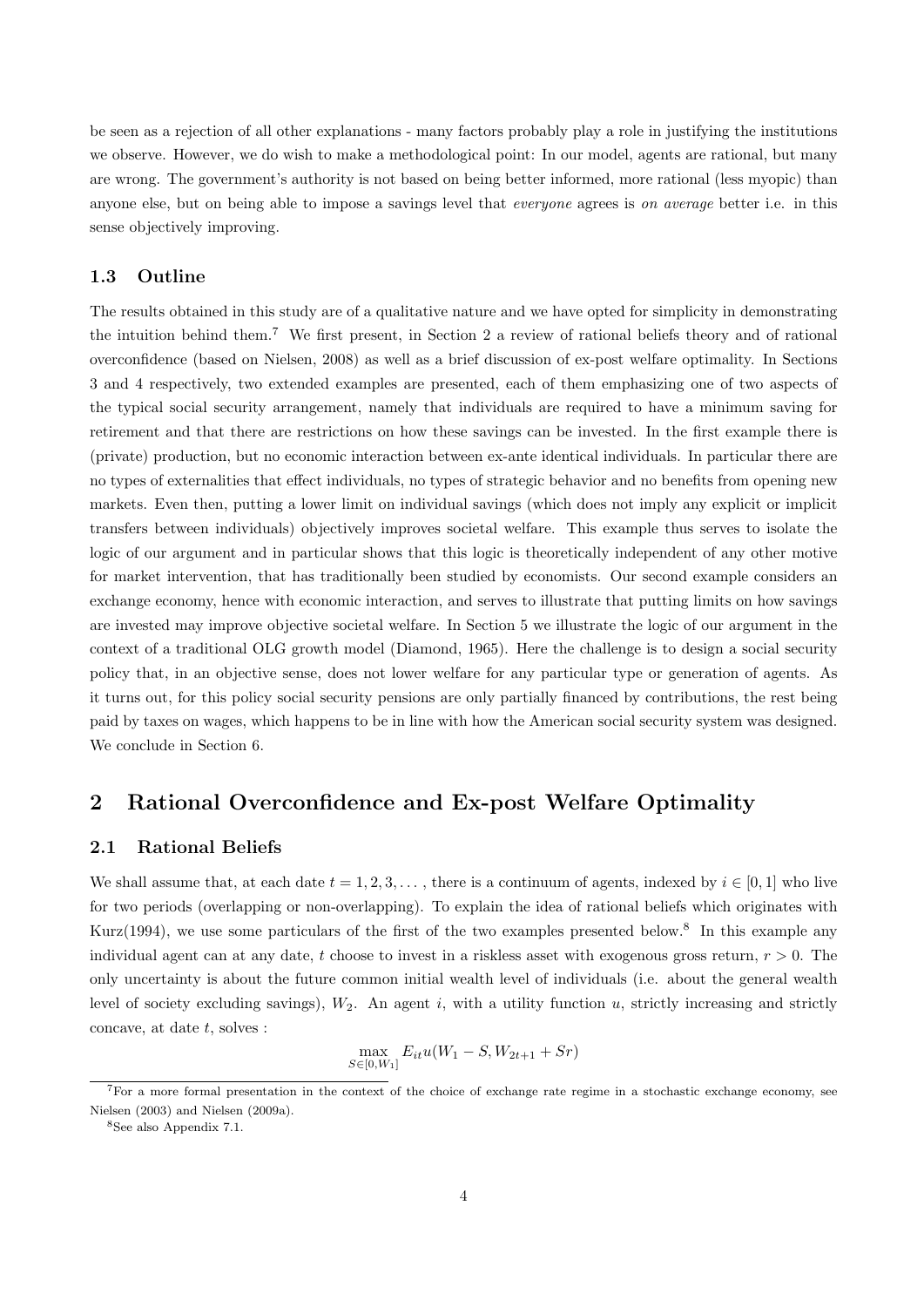where  $E_{it}$  denotes his expectation over second period initial wealth,  $W_{2t+1}$  and  $W_1$  is the non-stochastic wealth that he starts with.

Empirical analysis is concerned with averages which traditionally has been thought only to make sense when the underlying stochastic process is stationary.<sup>9</sup> It turns out, however, that under a weaker assumption, that of weak asymptotic mean stationarity (WAMS, also called stability) empirical analysis is still possible, although less knowledge can be derived from it. In the model used here, the stochastic sequence,  $\{W_{2t}\}_{t=1}^{\infty}$  is assumed to be stable, meaning that there is an empirical distribution,  $\overline{\mu}$  for it, based on the limit frequency of finite events.<sup>10</sup> To simplify, suppose that  $W_{2t}$  can take only two values,  $W^L < W^H$ . Based on many (past) observations it is known that the frequency of  $W^L$  is  $\overline{P}_L$ , so that  $\overline{P}_H = 1 - \overline{P}_L$  is the frequency of  $W^H$ . It is also known that the empirical distribution for other events is the product of these frequencies. For instance, the frequency of  $W^L$ followed by  $W^H$  is  $\overline{P}^L\overline{P}^H$ . These frequencies are averages and not necessarily the true probabilities. However, if it were also known that  ${W_{2t}}_{t=1}^{\infty}$  is stationary, the knowledge about these frequencies would mean that at all dates t, the true probability that  $W_{2t} = W^L$  would be  $\overline{P}_L$ . Stability is a weaker assumption than stationarity, since with it we can only conclude that on average the probability of  $W^L$  is  $\overline{P}_L$ . Specifically, if at a fraction  $Q \in (0,1)$  of all dates  $t \in \{1,2,3,\ldots\}$ , the probability is  $P_L^0$  while at the remaining fraction  $1-Q$  of dates the probability is  $P_L^1$ , where  $QP_L^0 + (1 - Q)P_L^1 = \overline{P}_L$  (and if the dates where  $P_L^0$  is the true probability are sufficiently dispersed) then, for all realizations of  $\{W_{2t}\}_{t=1}^{\infty}$ , the frequency of  $W^L$  will be equal to the observed one, namely  $\overline{P}_L$ .<sup>11</sup> Thus believing that there are such two one-period probabilities  $P^0$  and  $P^1$ , each in force at different dates, rather than one,  $\overline{P}$  at all dates, is consistent with the empirical observations, in the sense that if this were really the case, we would observe the frequencies we actually do observe. Such a belief is therefore called a rational belief. Formally, it is a deterministic sequence of probabilities  $\{P_t\}_{t=1}^{\infty}$  taking values in  $\{P_0, P_1\}$ with the just stated properties.<sup>12</sup>

We shall assume that agents are members of dynasties such that each rational belief, in the format of the sequence,  $\{P_{it}\}_{t=1}^{\infty}$ , is not only that of the individual agent, i, but also that of the entire dynasty, which we also index by  $i \in [0,1]$ . Each dynasty is assumed to have a different such sequence, but at every date a fraction Q of the agents in [0, 1] use  $P^0$  while the rest, a fraction  $1 - Q$ , use  $P^1$ .<sup>13</sup> Thus beliefs are diverse at all dates. Note that this construction embodies the idea of Muth (1961), who did not assume that all agents have correct beliefs, that is what is now commonly referred to as rational expectations, but only that the average belief is equal to the "prediction of the theory" (Muth, 1961, p. 316).

#### Remark 1 Endogenous Uncertainty

If at any date t all agents either use  $P^0$  or  $P^1$ , beliefs would not be diverse and the argument presented here in favor of mandatory savings would not carry through. In this case beliefs are correlated, in other words the distribution of beliefs varies over time. In many other studies using rational beliefs (see f.i. Nielsen, 1996 and Kurz and Motolese, 2001) changes in the distribution of beliefs over time is of central importance, giving rise to so called *endogenous uncertainty*. With this types of uncertainty, whenever agents interact, they implicitly or explicitly form expectations about future beliefs of other agents (akin to the Keynes' Beauty Contest story).

<sup>9</sup>To take an example, to say that the average population on earth over the last 2 millennia has been X millions does not provide much information, since that population has been highly non-stationary.

<sup>&</sup>lt;sup>10</sup>By the limit frequency of the set A is meant the limit of  $\frac{1}{T} \# \{ t \leq T : w_{2t} \in A \}$  as the number, T of observations tends to infinity. See Appendix 7.1.

<sup>11</sup>Almost all realizations, to be precise.

<sup>&</sup>lt;sup>12</sup>The probability measure just outlined, which is called a SIDS belief, was introduced in Nielsen (1996).

 $13A$  full specification of this construction is provided in Nielsen (2008). The results obtained here would remain also in the case of complete diversity at all dates i.e. if we assumed that the distribution of rational beliefs is such that at any date every agent holds a different belief about the next period (while the distribution of beliefs is constant over time).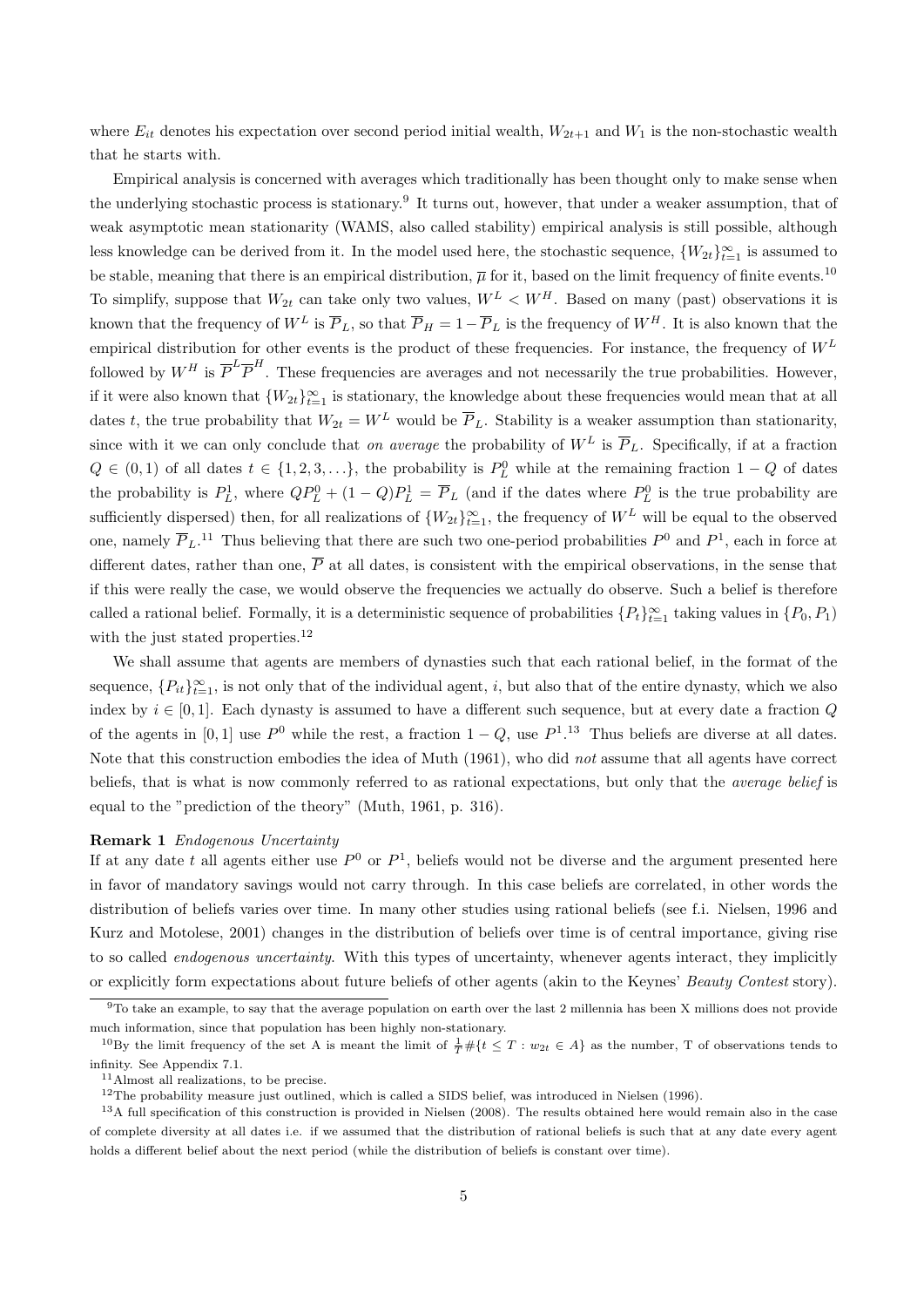These expectations about the future distribution of beliefs may then be diverse, giving rise to a further layer of inefficiency, see Nielsen (2003) and Nielsen (2009a)

## Remark 2 Alternative to dynasties

In stead of assuming that short lived agents inherit the beliefs of the infinite lived dynasty they belong to, we could assume that beliefs, defined on infinite sequences, are at each date randomly assigned to agents. For every single young agent the relevant part of any belief assigned to him is its prediction for the periods where he is alive (one period in our model). Because there is to each agent ample data available on the past performance of the economy, it does make sense to assume that he or she can form a rational belief for the entire future. Because we assume a continuum of agents, we may assume that the distribution of belief is constant over time (see Nielsen, 2007 for more on this construction)

## 2.2 Rational Beliefs and Rational Overconfidence

Holding a non-stationary rational belief means being more confident about one's ability to predict the future than when holding the stationary rational belief. This is most easily seen by imaging the following situation: We are being told that at the beginning of time Nature has picked for any date t with probability  $Q$  the probability vector  $(P_L^0, P_H^0)$  for  $W_{2t}$  and with probability 1 – Q the probability vector  $(P_L^1, P_H^1)$ . If an agent thinks that he does not know the choice of Nature, the probability he should use in forecasting  $W_{2t+1}$  is  $\overline{P} = (\overline{P}_L, \overline{P}_H)$ , the compound probability for the two states. If, in contrast, at date 0 the agent is being told the whole sequence of Nature's choices, that is for every date in the future, whether  $P^0$  or  $P^1$  is the true distribution, this extra information allows him to make a more precise forecast at every date. An agent holding a non-stationary rational belief in effect believes that he knows the entire sequence of Nature's choice of probability vectors and in this sense believes his forecasts to be more precise (having a smaller support) than that based on the stationary, empirical distribution<sup>14</sup>. We therefore say that his belief exhibits rational confidence. Since we assumed that every agent (dynasty) has a different sequence of one-period beliefs, at most one of them (we do not know who, if any) has the correct timing and hence the correct belief. Thus looked at collectively rational overconfidence is present: the vast majority of agents (or more precisely, dynasties) hold a belief which is rational, confident and not correct. We summarize with two definitions:<sup>15</sup>

#### Definition 1 Confident Belief

A rational belief is said to exhibit confidence if it is more precise (has a smaller support) than the empirical distribution

## Definition 2 Rational Overconfidence

We say that rational overconfidence is present when there are two non-negligible groups of agents, with all members holding non-stationary rational beliefs, such that the belief held by any member of one group is held by no member of the other group

Note that if all agents hold the same confident rational belief we do not say that overconfidence is present. Since this belief may be correct, there is no objective justification for using the prefix "over".

## Remark 3 Entropy and confidence

 $14$ Statistical analysis of the past performance of this belief may reveal that it did not perform well. However, there is no way to turn this observation into an assessment of how the particular belief will perform in the future. In other words there is no logically compelling reason to abandon or modify the belief as far as the future is concerned.

<sup>15</sup>For the formal versions of these definitions, see Nielsen(2008).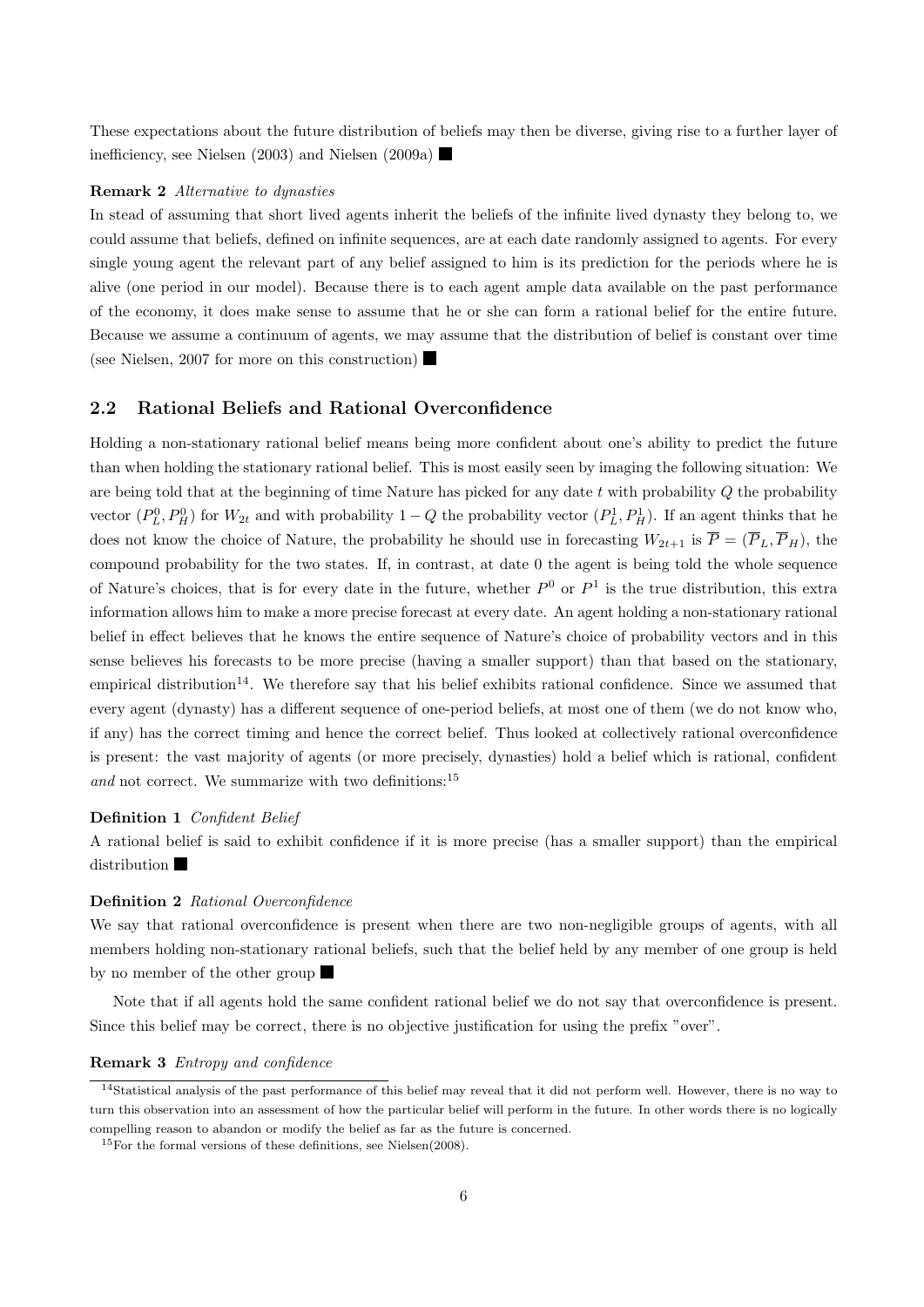For any two probability vectors  $p = (p_1, p_2, \ldots, p_n)$  and  $q = (q_1, q_2, \ldots, q_n)$  which are not identical, we have  $-\sum_{i=1}^n p_i \ln p_i$  <  $-\sum_{i=1}^n p_i \ln q_i$ . This means that for  $k = 0, 1$ ,  $-(P_L^k \ln P_L^k + P_H^k \ln P_H^k)$  <  $-(P_L^k \ln \overline{P}_L + P_H^k \ln P_H^k)$  $P_H^k \ln \overline{P}_H$ ). On the left hand side of this inequality, we have the entropy of the probability  $(P_L^k, P_H^k)$ . Multiplying by the frequency weights Q and  $1 - Q$  and summing over the k's we get

$$
-\left(Q(P_L^0 \ln P_L^0 + P_H^0 \ln P_H^0) + (1 - Q)(P_L^1 \ln P_L^1 + P_H^1 \ln P_H^1)\right) -\left(Q(P_L^0 \ln \overline{P}_L + P_H^0 \ln \overline{P}_H) + (1 - Q)(P_L^1 \ln \overline{P}_L + P_H^1 \ln \overline{P}_H)\right) = \overline{P}_L \ln \overline{P}_L + \overline{P}_H \ln \overline{P}_H
$$

On the right hand side of this inequality, we find the entropy of  $(\overline{P}_L, \overline{P}_H)$ , while on the left hand side we find the average entropy (over time) of the non-stationary rational belief. If we interpret lower average entropy as meaning more informative, this is another way of stating that a non-stationary rational belief is exhibiting more confidence

The concept of overconfidence originates from outside the economics literature, Oskamp(1982) and Svensson  $(1981)$  are early examples.<sup>16</sup> It plays a prominent role in the behavioral economics literature where it is invariably linked to some sort of irrationality.<sup>17</sup> In contrast, here overconfidence is not the outcome of irrationality but of the fact that it is, in most situations, possible to interpret the available data in many different ways.

## 2.3 Ex-post Welfare Optimality

In a situation where decisions are decentralized (to the agent level) and where expectations are inconsistent, these decisions cannot all be optimal. If decisions are, on the other hand, centralized, the decision maker would supposedly base them on one belief. Formally, the concept of Pareto efficiency and improvements (typically) can be associated with the aggregate

$$
\int_0^1 w_i E_i U_i(C_i) \mathrm{d} i
$$

where the integration is over agents (indexed by i),  $w_i$  refers to some weight given to agent i, while  $E_i$  is the expectation based on his belief,  $U_i$  is his utility and  $C_i$  is his consumption. From the point of view of ex-post efficiency, the maximization should however be of

$$
\int_0^1 w_i EU_i(C_i)di = E\left\{\int_0^1 w_i U_i(C_i)di\right\}
$$

where  $E$  refers to expectation according to some specific belief. In Section 3 we shall provide some arguments why using expectations based on the stationary distribution is a natural choice. However, it is important to keep in mind, that no one can claim that this belief is correct, it is only one out of many possible rational beliefs.

#### Remark 4 The ex-post concept

Dreze (1970) was probably the first to note that, in the presence of uncertainty, for a Pareto optimal allocation the marginal rate of substitution for incomes in two different states may not be the same for all consumers unless also the subjective probabilities they attach to those states are the same. In Starr's (1973) reformulation of this observation, an allocations that is Pareto efficient also if the stochastic state is known at the date before

 $16$ Svensson (1981) observed a group of drivers of which more than half thought they were above the median in terms of driving skills. There are countless similar studies (where agents are asked to rank themselves in terms of competence, likability etc,). Many of the studies share the problem, that the subjects may interpret the question differently - f.i., what does it mean to be a "skilled driver"?. In our model every individual (dynasty) holds that he is better at forecasting than anyone else.

<sup>17</sup>See f.i. Odean (1998) and Daniel, Hirschleifer and Subrahmanyam (1998).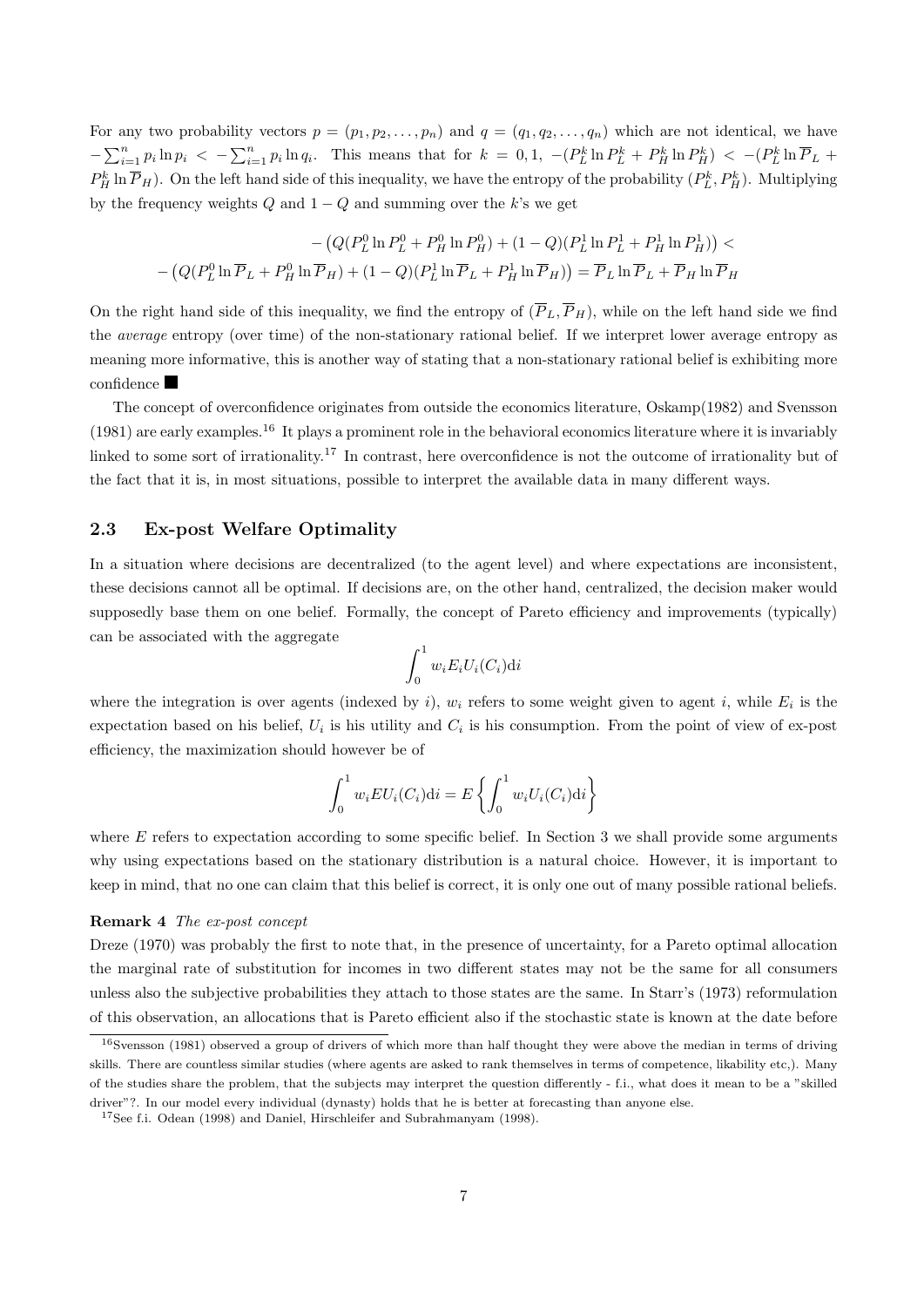its realization, is said to be ex-post Pareto optimal (for the given state).<sup>18</sup> Universal ex-post efficiency (Harris, 1978) then means that given any realization of the future state, the allocation of present and future resources is Pareto undominated. These definitions only make sense in a stochastic exchange economy like the one we study in Section 4 (or for very particular cases like the so called intratemporal production economies), see Harris (1978).<sup>19</sup> In Sandmo(1983) "ex-post" refers to the social welfare function being defined on realized utility levels. Hammond(1981) defines ex-post welfare optimality (called Allais Optimality by Mirrlees, 1974) as the outcome of the decision maker maximizing the expected value of a Bergsonian welfare function, where the expectation is based on one set of "social probabilities" (not necessarily that of any agent). Harris (1978) defines expected ex-post efficiency, as a stochastic allocation that is Pareto optimal if all agents use some given probability in forming expected utility. The problem with the definitions of Hammond (1981) and Harris (1978) is that they provide no suggestions for what probabilities should be used in forming expectations. We place ourselves closest to the approach of Hammond(1981) but impose that the expectation (probability measure) used must have certain objective properties, a requirement which is especially important for production economies. Note that, in contrast with Hammond (1981), we do not consider the possibility of ignoring individual's tolerances towards risks, i.e. when measuring welfare we use the individuals' preferences over sure consumption. What makes the ex-post approach relevant to us is that it ensures consistency of expectations, although we do not necessarily agree with its motivation. So while we shall stick to the term "ex-post", we note that "consistent expectations welfare optimality" would have been a, from our point of view, more appropriate terminology

The literature on ex-post efficiency or ex-post welfare optimality did not have a great impact on economic policy research. However recently some economist have returned to critically assessing the Pareto criterion in the context of inconsistent subjective beliefs. Brunnermeier, Simsek and Xiong (2012) argue that whenever there is a dead-weight loss associated with bets based on such inconsistent beliefs, markets should be regulated. Their leading examples is similar to *The King's Dilemma* and our Example 5. Gilboa, Samuelson and Schmeidler (2014) argue that a change in contingent allocations should only be considered a Pareto improvement if it is also such when some probability beliefs is used by all agents which is akin to the ideas of Hammond (1981) and Harris (1978). None of these contributions discuss the nature of the beliefs being used by individuals.

## 3 Example 1: Savings and Economy-wide Wealth

A young agent expecting to have a high income in the future (as middle aged) will save up less for retirement, expecting to make up for the shortfall later. If the state of the macroeconomy is good, typically individual incomes are high. Thus someone who expects the macroeconomy to perform well, can also expect to earn a high income and so will save less for retirement. In our model the macroeconomy is simply the initial wealth level that everyone of the identical agents have in the second, final period of their lives.<sup>20</sup>

<sup>&</sup>lt;sup>18</sup>The usage of "ex-post" may cause confusion. Hammond(1981) calls an allocation *intratemporal efficient* if, given any realized state, it is Pareto efficient, that is, given the realized state, there is no room for a Pareto improvement within the period. This efficiency criterion, which Dreze (1970) calls Pareto optimality ex-post, is implied by all the other efficiency concepts we mention here.

<sup>19</sup>Our production economy satisfies what Starr (1973) calls weak independence in production but not intratemporality.

 $^{20}$ Our model has two periods only and for this reason there is dynamic completeness of markets. If we assumed that the returns on savings for retirement are stochastic and beliefs about it differ our basic insights would not be altered, i.e. the ex-post optimal policy would, as in our model, be to require agents to have a minimum savings level.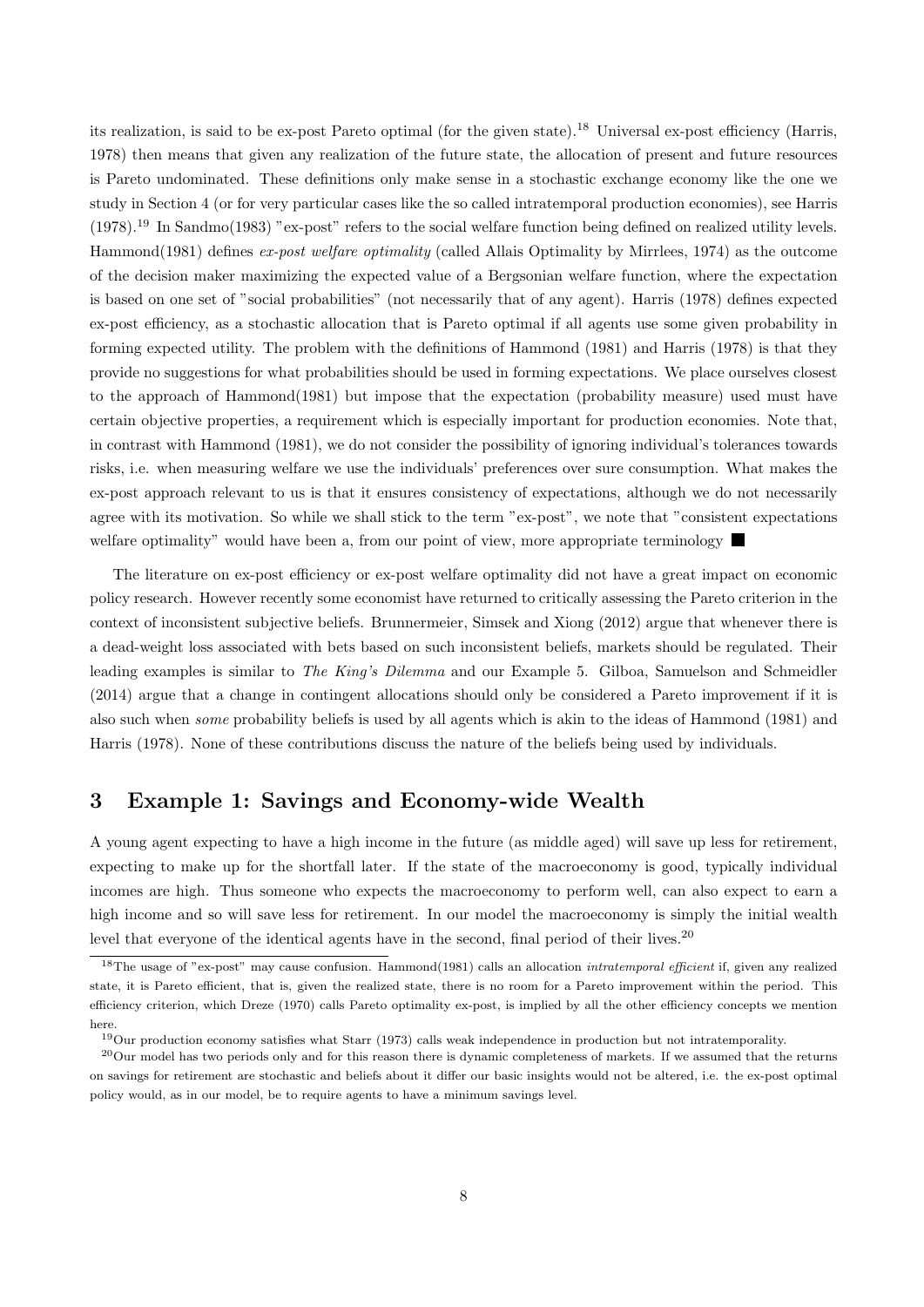## 3.1 The model

There is an infinite sequence of generations each with a life span of two periods.<sup>21</sup>At any date t any agent i, choose the level of savings, S, resulting in the consumption  $C_{1t}^{i} = W_1 - S$  in the first period and the stochastic consumption  $C_{2t+1}^i = \tilde{W} + Sr$ , where  $\tilde{W}$  is stochastic and r is the exogenous return on investments. Thus when holding the belief  $P^k$  with  $k \in \{0,1\}$ , he solves the following problem:

$$
\max_{S \in [0, W_1]} \sum_{j \in \{H, L\}} u(W_1 - S, W^j + Sr) P_j^k \tag{1}
$$

Let  $S^k$  be the solution (independent of i) to this problem with resulting stochastic consumption of dynasty i equal to  $\{(C_{1t}^i, C_{2t+1}^i)\}_{t=1}^{\infty}$  (note that no one knows the true associated distribution, since it depends on the unknown, true probability distribution of  $\{W_t\}_{t=1}^{\infty}$ ). Let  $\overline{S}$ , assumed > 0, solve (1) after replacing  $P^k$  with  $\overline{P}$ and let  $\{(\overline{C}_{1t}, \overline{C}_{2t+1})\}_{t=1}^{\infty}$  be the resulting stochastic consumption stream. The allocation, where each agent consumes this stream, is referred to as  $\overline{C}$ . The government imposes a minimal savings level,  $S^*$  for all individuals (it would be difficult if not impossible to put a cap on savings, since it is typically possible to hide wealth). With this required minimum savings level, the problem of an agent, who uses the belief  $P^k$ ,  $k = 0, 1$  becomes:

$$
\max_{S \in [0, W_1 - S^*]} \sum_{j \in \{H, L\}} u(W_1 - (S^* + S), W^j + (S^* + S)r)P_j^k
$$
\n(2)

with solution  $\tilde{S}^k$ . Then if  $S^* \geq S^k$ ,  $\tilde{S}^k = 0$ , else  $\tilde{S}^k = S^k - S^*$  and the effective savings level of an agent with belief  $P^k, k = 0, 1$  is  $\max(S^*, S^k)$ .

## 3.2 The government's problem

Let  $\overline{E}$  denote expectations using the empirical distribution. Since this distribution is stationary, expectations are the same at all dates so we do not use a subscript t here. There are three ways of arriving at the proposed objective function of the government. One is, for any  $t$ , to find the expected value of the (unweighted) sum of agents' utility, using  $\overline{E}$ :

$$
\overline{E}\{Qu[W_1 - \max(S^*, S^0), W_{2t+1} + \max(S^*, S^0)r] + (1 - Q)u[W_1 - \max(S^*, S^1), W_{2t+1} + \max(S^*, S^1)r]\} = \sum_{j=L,H} \{Qu[W_1 - \max(S^*, S^0), W^j + \max(S^*, S^0)r] + (1 - Q)u[W_1 - \max(S^*, S^1), W^j + \max(S^*, S^1)r]\} \overline{P}_j
$$
\n(3)

Another is to take the average (over time) of the expected (unweighted) sum of individual utility using an expectation,  $E_t$ , based on any rational belief about  $\{W_{2t}\}_{t=1}^{\infty}$ :

$$
\lim_{T \to \infty} \frac{1}{T} \sum_{t=1}^{T} E_t \{ Qu[W_1 - \max(S^*, S^0), W_{2t+1} + \max(S^*, S^0)r] + (1 - Q)u[W_1 - \max(S^*, S^1), W_{2t+1} + \max(S^*, S^1)r] \}
$$

which, since we assumed that  ${W_{2t}}_{t=1}^{\infty}$  is stable, is equal to  $(3).^{22}$  Notice that this equality in particular holds if, at any date, we use the true expectation, which is however not known by anyone. In other words, it can be ascertained that (3) is the true average expected value, over time, of the average utility, over agents.

 $^{21}$  For conceptual clarity, these generations could, as a though experiment, be assumed to be non-overlapping, making it physically impossible for them to interact. This would in particular rule out ex-ante Pareto improvements like in Gordon and Varian (1988).

 $22$ See Appendix 7.1, equation (26).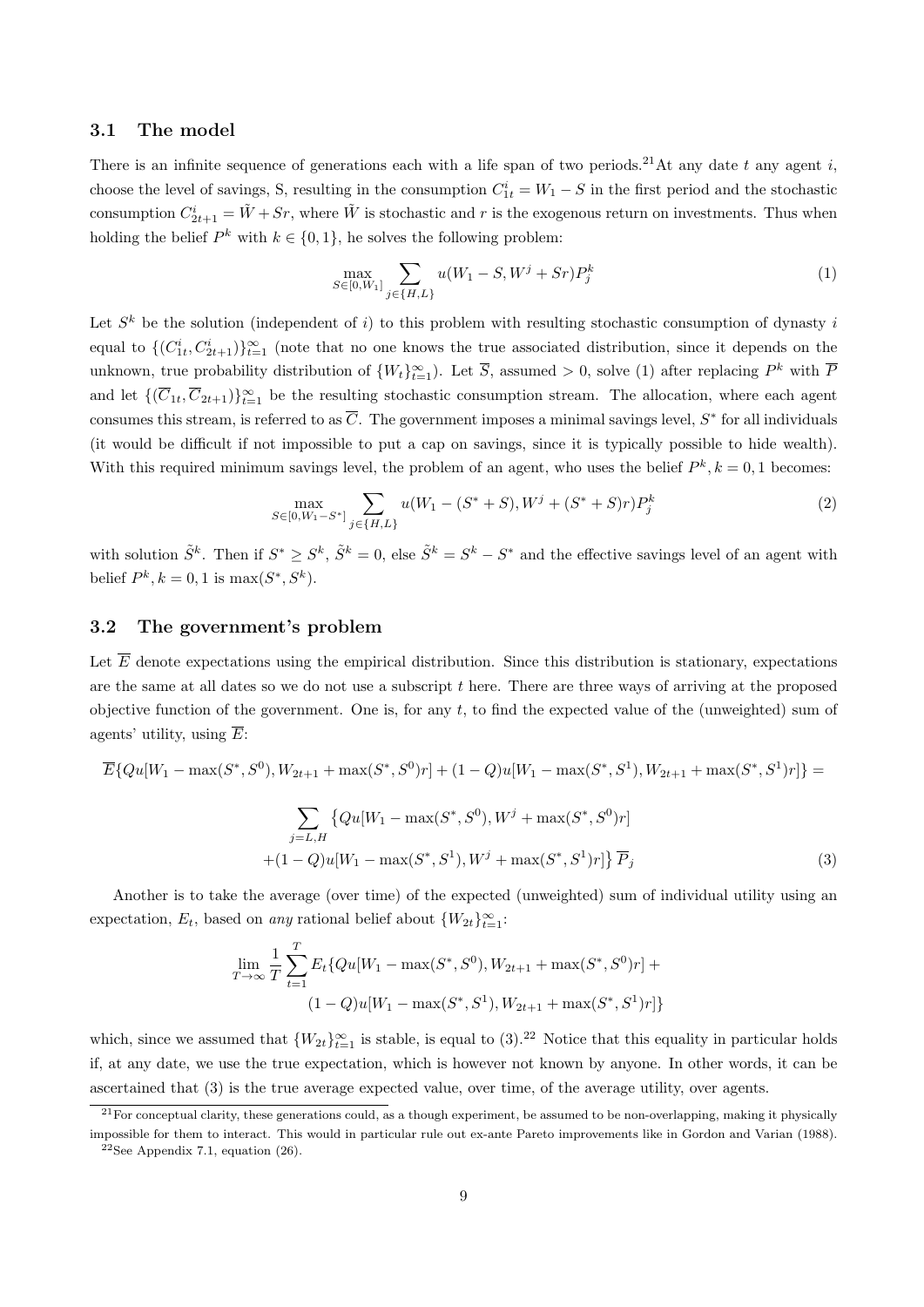Notice also, that the equality holds for any of the rational beliefs being used by the individual agents of this economy. Thus, like in The King's Dilemma, which of the individual agents' beliefs is used, is immaterial for the decision being made.

The third way is to consider the average (over time) of the unweighted sum of individual realized utility:

$$
\lim_{T \to \infty} \frac{1}{T} \sum_{t=1}^{T} \{ Qu[W_1 - \max(S^*, S^0), W_{2t+1} + \max(S^*, S^0)r] \\ (1 - Q)u[W_1 - \max(S^*, S^1), W_{2t+1} + \max(S^*, S^1)r] \}
$$

which, again by stability, with probability 1, is equal to  $(3)$ .<sup>23</sup>

In the first approach we do not compare the welfare of different generations, but use the stationary probability  $\overline{P}$ , which may be incorrect and which every single agent (by assumption) holds to be incorrect at any date t. In the second and third approaches, we give equal weight to all generations (and all agents) when constructing the objective. Note that in the special case of stationarity where  $E_t = \overline{E}$  for all t (something that could be the case), the equivalence of the first and second approach is trivial, while the equivalence of the the second and third approach is a consequence of Birkhoff's Ergodic Theorem. Note also that, in the special case we are considering, using the stationary measure at every date amounts to using, at every date, the average of all agents' beliefs.

The reason for the equivalence of the three ways of constructing an objective function for the government is that the distribution of actions is constant over time (which follows from the fact that the distribution of beliefs is constant), which because of stability means that the average (over time and across agents) realized utility is equal to the expected average (across agents) utility when taking expectations using the empirical measure. It is noticeable that what beliefs agents have does not influence the objective of the government - in particular, the government need have no knowledge about the beliefs of agents other than that the distribution of beliefs is constant.<sup>24</sup>

Obviously, with the objective function (3), it is then optimal for the government to set  $S^* = \overline{S}$ . This means that all agents in the economy save up at least  $\overline{S}$  while others suboptimally save up more. Note that in many periods some agents are able to state ex-post that they would have been better off without government intervention. Note also that in this economy each agent (viewed as a dynasty) would hold that the policy imposes an inferior consumption plan on himself, but that at the same time, it represents an objective improvement for the average population. Accepting the objectively improving policy in this sense implies a sacrifice of subjective individual expected utility.

The important point of our approach is that the expected average utility in (3) is *objective*. In other words, every agent in the economy agrees that (3) expresses the average utility, over agents and over dates, that will be observed for (almost) all realizations of the sequence  $\{W_{2t}\}_{t=1}^{\infty}$ . The policy solution is thus not arbitrary, but neither is it based on any superior knowledge possessed by any authority. Rather, it is based on what is commonly agreed on by all agents, namely the empirical distribution of  $\{W_{2t}\}_{t=1}^{\infty}$ . From these consideration a general principle suggests itself: That any policy should respect the common content of diverse opinions. Since diverse opinions are rooted in the same reality, such a common content is likely to be present in many situations.

To elucidate the conclusion we have reached, it is useful to decompose into two the properties of the allocation resulting from the policy solution. Firstly, every agent agrees on the welfare consequences of the policy. Secondly,

<sup>23</sup>Again see Appendix 1 for details.

 $24$ This assumption can be weakened. Even in the case where the distribution does vary over time, under the assumption of Structural Independence (see Nielsen, 2007), we retain the format of the objective.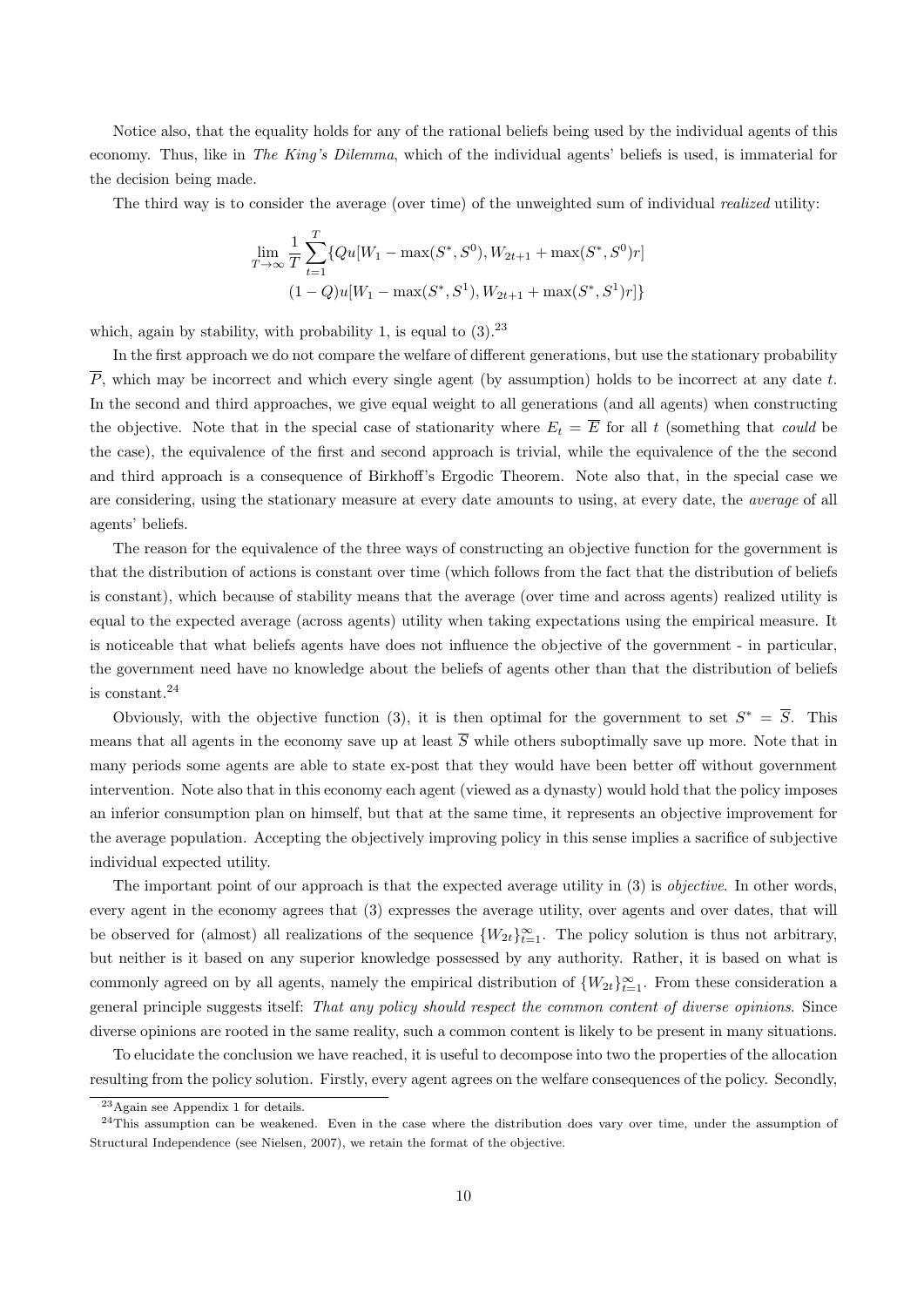there is no further feasible policy that according to the beliefs of all agents lead to an improvement in terms of expected welfare.

## Definition 3 Universal Agreement about Welfare Consequences

We say that there is *universal agreement about welfare consequence* of a stochastic allocation if, for this allocation, the expected welfare achieved (for given welfare weights) is the same independently of which agent's belief is being used when taking expectations

Secondly, we propose a criterion for objective welfare improvements as well as a notion of objective welfare optimality:

## Definition 4 Objective Welfare Improvement and Objective Welfare Optimality

For given welfare weights, we say that a feasible allocation is objectively welfare improving over some given allocation if, according to all agents' beliefs, the weighted expected utility of it is higher than that of the other, given allocation. If there is no objective welfare improvement for a feasible allocation, this allocation is said to be objectively welfare optimal

This notion of an improvement embodies unanimity in evaluation. Obviously, weaker notions of the degree of approval could be adopted - one could for instance require the unanimity to hold among a set of agents of measure 1. To explore the meaning of these two definitions, notice that the consumption stream,  ${C}_{1t}^{ij}$ ,  $C_{2t+1}^{ij}$ ,  $_{i\in[0,1],t=1,2,...}$ where  $C_{1t}^{ij} = C_{1t}^j$  and  $C_{2t+1}^{ij} = C_{2t+1}^j$ ,  $\forall i$  is objectively welfare optimal (since, according to (the belief of) agent j, it achieves the highest possible welfare for the given weights). However, there is no universal agreement about the welfare consequences of this consumption stream and this allocation is not objectively welfare improving over the laissez-faire allocation.

We then suggest that the government should seek to achieve an allocation about which there is universal agreement about consequences and which is objectively ex-post welfare optimal. Such an allocation might then be said to be *objectively socially optimal*. The consumption stream  $\overline{C}$  (where each agent invests  $\overline{S}$ ) is such an allocation, however, in our model it cannot be achieved since the government cannot prevent agents from saving up too much. We note that this allocation is expected ex-post efficient (in the sense of Harris, 1978) only when using the stationary distribution, but not when using the individual rational beliefs of agents (or any other rational belief that a decision maker may hold ). We summarize the main conclusions of the analysis in the following

#### Proposition 1

If the decision maker weights all agents and generations equally, independently of the beliefs it uses, as long as this belief is rational, the optimal minimum savings level is  $S^* = \overline{S}$ . Moreover, all agents in the economy agree that if the objective is to maximize average, over agents and over time, expected utility,  $S^*$  should be set equal to  $\overline{S}$ . This savings level will induce a consumption stream that is objectively welfare improving over any other consumption stream, that can be attained with a minimum savings level (including the laissez faire consumption stream where  $S^* = 0$ , and for which there is universal agreement about consequences. At the same time, compared to the laissez faire allocation all agents (viewed as dynasties) are subjectively worse off under this policy (so that the laissez faire allocation strictly Pareto dominates the allocation achieved under the minimum savings rule) and no member of any dynasty is subjectively better off

We already noted that if all agents hold the same non-stationary, rational belief, we cannot say that overconfidence is present, in particular, we cannot say that there is an inefficiency present. But what if agents in a non-negligible set hold one non-stationary, rational belief, while in another non-negligible set agents hold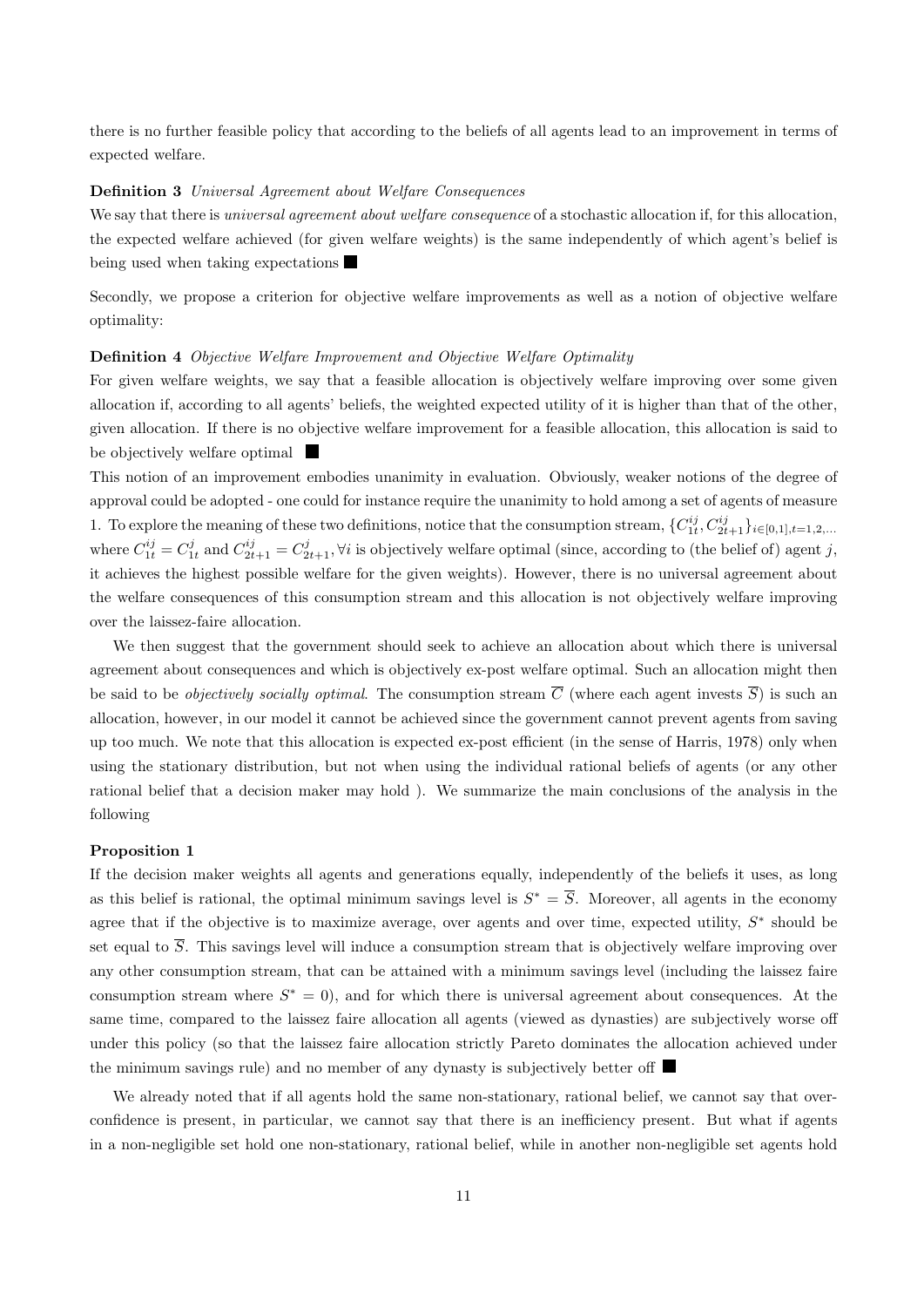a different non-stationary, rational belief? In that case there is rational overconfidence and if everyone saves according to their own beliefs, an inefficiency is objectively present. None the less setting a minimum savings requirement may not objectively improve on the welfare of the laissez-faire distribution.

We assumed that all agents have the same initial wealth level, the only difference among them being what beliefs they hold. If we instead assume that different groups of agents have different stochastic wealth levels (in terms of the empirical distribution of  $W_2$ ) then there are also different objectively optimal savings levels, say  $\overline{S}_K > \overline{S}_{K-1} > \ldots > \overline{S}_1$  for the K different groups. If these wealth levels are observable, the government will impose wealth dependent minimum savings rates. In fact, for the case of Social Security in the US, the mandatory contribution is increasing in income.

### Remark 5 Pecuniary externalities in production economies

In The King's Dilemma one may argue that there is a negative externality in the sense that the probability of a given prince being chosen by the princess decreases when another prince is allowed to go. However, subjectively there is no such negative externality. Note also, that in the model of savings and social security just discussed there is, in any sense of the concept, no negative externality from an individual's investment decision and in this sense the case for imposing social rationality has been made more difficult.

Here we briefly consider the possibility of a pecuniary externality in a production economy.<sup>25</sup> Suppose individual agents do not consume the product they produce, but are selling it on a market with a downward sloping demand curve and that the return on their investment is stochastic, leading to a problem of the following format, for an agent with belief  $k$ :

$$
\max_{I \in [0, W_1]} \sum_{j \in \{H, L\}} u(W_1 - I, Ir_j^i p) P_j^k \tag{4}
$$

with solution  $I^k, k = 0, 1$  where  $r_j^i, j \in \{L, H\}$  is the return of i's investment in the two states, taking values in  $\{r_H, r_L\}$ , and p is the price at which the product is being sold. Notice that we now assume idiosyncratic shocks rather than economy-wide ones (we return to idiosyncratic shocks in Section 5). As before, at every date a fraction Q of agents use the belief  $(P_L^0, P_H^0)$  and a fraction  $1 - Q$  use  $(P_L^1, P_H^1)$  where  $Q(P_L^0, P_H^0) + (1 - Q_H^0)$  $Q(P_L^1, P_H^1) = (\overline{P}_L, \overline{P}_H)$  - the stationary probability at any date. Assume that at every date among both groups of agents (those who use  $(P_L^0, P_H^0)$  and those who use  $(P_L^1, P_H^1)$ ), a fraction  $\overline{P}_L$  of the agents experience a low return,  $r<sub>L</sub>$ . These assumptions together imply that if the price is constant, aggregate output is constant over time, in turn implying that the price will be constant as well, so justifying the format (4). Let  $\bar{p}$  be the market clearing price when all agents use the stationary probability and hence invest  $\overline{I}$ . In an equilibrium we may have either over- or underinvestments, i.e. either  $I^* \equiv QI^0 + (1 - Q)I^1 > \overline{I}$  or  $\langle \overline{I} \rangle$ . In the case of overinvestments which leads to overproduction in the aggregate, the equilibrium price,  $p^*$  is less than  $\bar{p}$  and a negative pecuniary externality is present.<sup>26</sup> This case may be interpreted as a situation with "excess entry". It has been argued that empirically there is excess-entry, i.e. too many start-ups, in the sense that the failure rate of such new businesses is very high (see f.i. Wu and Knot, 2006 and the references therein).

In either case, we argue that from the point of view of society, and despite the fact that the allocation is (loosely speaking, since we do not consider the demand side) Pareto efficient, the market is not functioning optimally because individuals are not investing  $\overline{I}$ 

<sup>25</sup>See Nielsen(2009b) for a related model developed in more detail.

 $^{26}$ Thus, we use "pecuniary externality" not in the traditional sense (see f.i. Loong and Zeckhauser, 1982), but relate it to an ex-post concept of efficiency.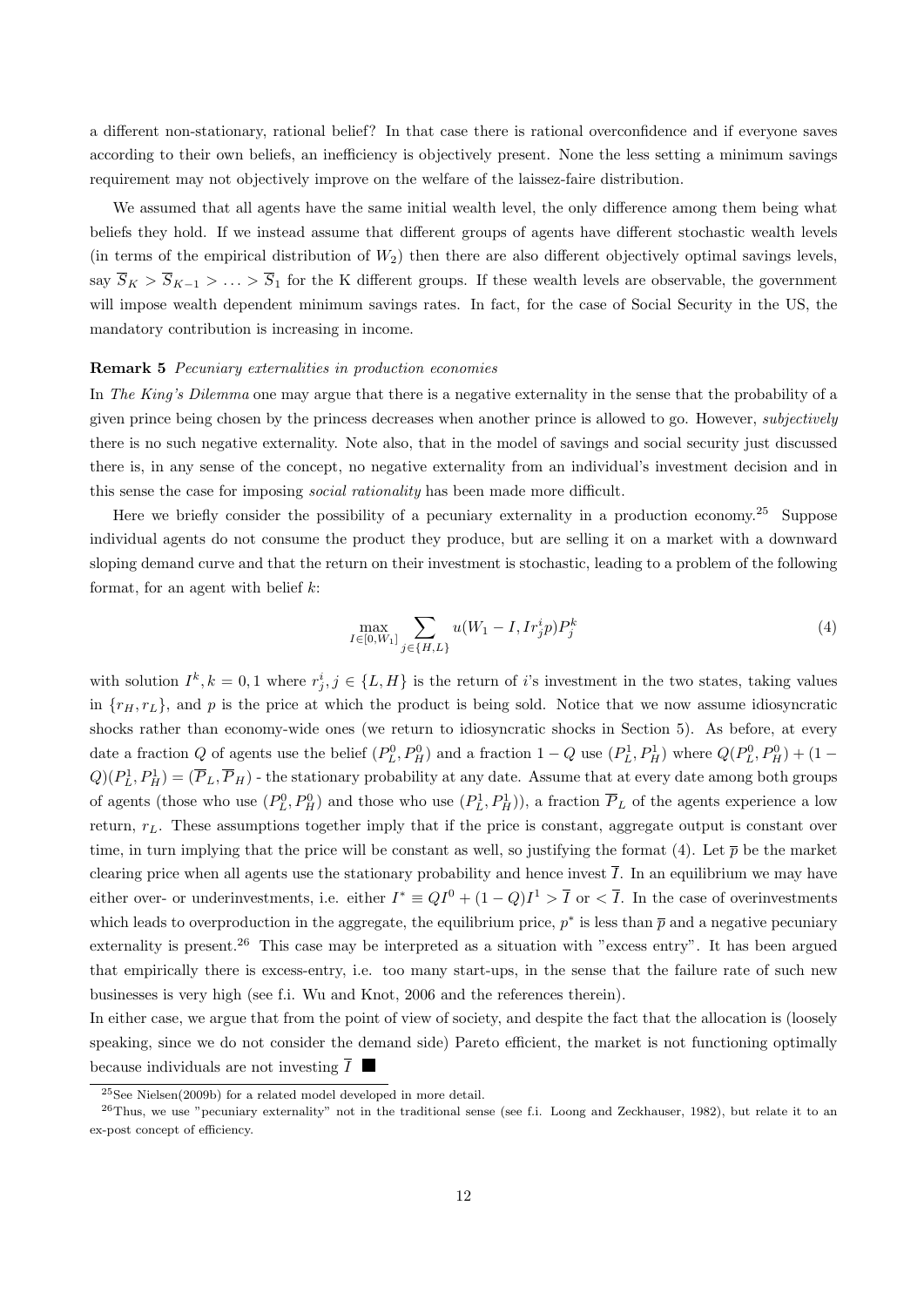## 4 Example 2: Portfolio Choice

So far we have considered a rationalization of mandatory savings programs. A remarkable aspect of the quite recent debate about Social Security in the USA (during the first year of the second term of president Bush, jr.) is that both of the main camps (those who wanted to fix it by making more funds available to it and those who wanted to reform it) agreed that there should be some limits to choices. Firstly, there were the, at least as stated, fundamental agreement that there should be some sort of mandatory savings for retirement. Secondly, there were also an agreement that there should be restrictions on how these savings are placed (to avoid what the then president called "frivolous investments"). As the program works now, the running surplus is placed in government bonds, while reformers have suggested that individuals should have the option to place a certain fraction of their contributions for retirement in a limited array of portfolios of relatively "safe" assets, the income from these individual accounts then being used to pay out pensions on retirement. Evidence of suboptimal portfolio choices for individual retirement plans, see f.i. Agnew (2002), Choi, Laibson and Madrian (2005), Munnell (1999) and Palma and Sunden (2004), should however cause some skepticism about these proposals. We here provide a formal justification, in the context of rational overconfidence, for such doubts.

The model is a stochastic exchange economy, with two trees,  $A$  and  $B$  in fixed supply of 1 each. The two stochastic sequences  $\{\Omega_{At}\}_{t=1}^{\infty}$  and  $\{\Omega_{Bt}\}_{t=1}^{\infty}$  with state space  $\Re_{+}$  are the returns of these two trees and we shall assume that they are both known to be independently distributed over time and mutually independent, and furthermore that they are *empirically* known to be mutually independent with the same i.i.d., one-period distribution,  $\overline{P}$  with associated expectation  $\overline{E}$ .<sup>27</sup>

With an overlapping generations structure young agents buy the asset and sell it to the then young agents on retirement. To simplify the analysis we shall assume that agents only consume when old. As young they have a certain endowment, e of the single commodity and their only problem then is how to invest this endowment in a portfolio of the two trees.

As before all agents know the empirical distribution of the dividends of the two trees. Assuming risk aversion they would, if the two distributions were believed by all to be the empirical distribution, invest  $e/2$  in each of the trees. Since this investment decision results in the consumption  $e + (\Omega_{At} + \Omega_{Bt})$  for all old agents (i.e. perfect risk sharing), this is also the investment that the government would like them to make.

Knowledge of the empirical distribution does not rule out that agents believe that the true unknown distribution of  $\{\Omega_{At}\}_{t=1}^{\infty}$  and  $\{\Omega_{Bt}\}_{t=1}^{\infty}$  differ. We shall assume that each agent may have one of two different one-period beliefs (in terms of distributions),  $P_0$  and  $P_1$  about  $\Omega_c$ ,  $c = A, B$  such that there is a  $0 < Q < 1$  with  $QP_0 + (1 - Q)P_1 = \overline{P}$ . At every date t there is a measure  $Q^2$  of agents who use the distribution  $P_0 \times P_0$  on  $\mathbb{R}^2_+$ , a measure  $Q(1-Q)$  who use  $P_0 \times P_1$ , a measure  $(1-Q)Q$  who use  $P_1 \times P_0$ , and a measure  $(1-Q)^2$  who use  $P_1 \times P_1$ . Thus, like in Example 1, the distribution of beliefs is constant over time.

Let  $p_{ct}$  be the price of the commodity in terms of tree  $c, c = A, B$ . The problem, at date t, of an agent of type  $(z_A, z_B)$ ,  $z_c \in \{0, 1\}$  (meaning that he holds belief  $(P_{z_A}, P_{z_B})$  with associated expectation  $E^{Z_A, Z_B}$ ) now is:

$$
Max_{q\in[0,1]}E^{z_{A},z_{B}}u\left[\left(qp_{At}[\frac{1}{p_{At+1}}+\Omega_{At+1}]+(1-q)p_{Bt}[\frac{1}{p_{Bt+1}}+\Omega_{Bt+1}]\right)e\right]
$$
(5)

where  $u$  is a strictly increasing, strictly concave utility function. Since, in terms of the distribution of beliefs, this economy does not change between dates, it makes sense to concentrate on those equilibria where  $p_{ct}$  is constant =  $p, c = A, B$ , and where consequently the fraction of total real endowments invested in each tree,  $\pi$ is constant and equal to 1/2 (owing to the symmetry of beliefs). In that case the problem of an agent of type

<sup>&</sup>lt;sup>27</sup>It is possible that  $\{\Omega_{At}\}$  and  $\{\Omega_{Bt}\}$  are independent, but their empirical distribution is not. See Nielsen(2008) for details.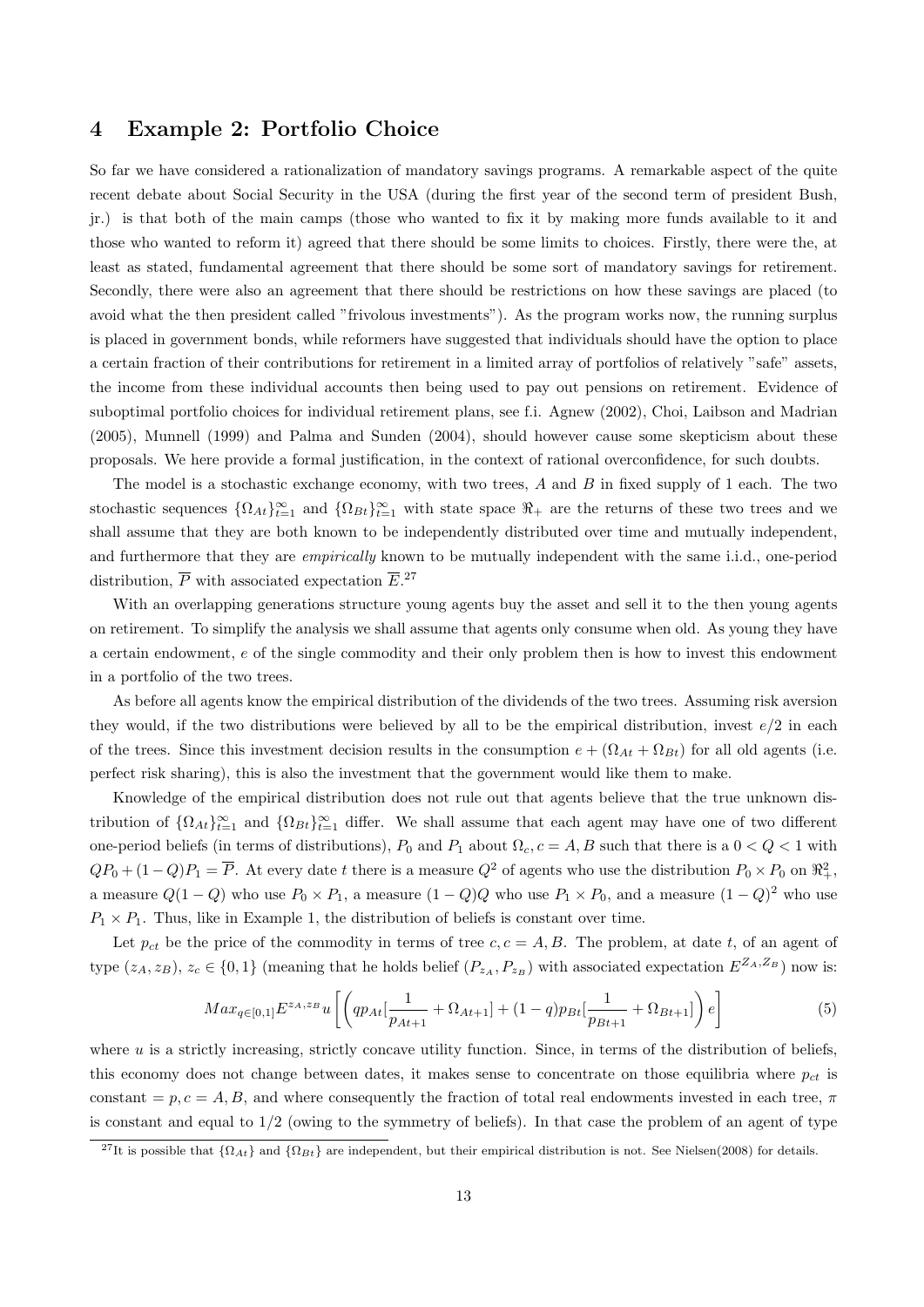$(z_A, z_B)$  becomes

$$
Max_{q\in[0,1]}E^{z_{A},z_{B}}u\left[\left(qp\left[\frac{1}{p}+\Omega_{At+1}\right]+(1-q)p\left[\frac{1}{p}+\Omega_{Bt+1}\right]\right)e\right]
$$
(6)

and in equilibrium,  $\pi ep = 1$  i.e.  $p = \frac{2}{e}$  (demand equal to supply on the markets for the trees). It follows that the problem of the agent is:

$$
Max_{q\in[0,1]}E^{z_A,z_B}u\left[\left(q[1+\frac{2\Omega_{At+1}}{e}]+(1-q)[1+\frac{2\Omega_{Bt+1}}{e}]\right)e\right]
$$
\n(7)

with solution  $\pi_{z_A,z_B}$  where  $\pi_{0,1} = 1 - \pi_{1,0}$  (due to symmetry),  $\pi_{0,0} = \pi_{1,1} = \frac{1}{2}$  (due to risk aversion), consequently  $Q^2\pi_{0,0} + (1-Q)^2\pi_{1,1} + Q(1-Q)\pi_{0,1} + (1-Q)Q\pi_{1,0} = 1/2$  as was postulated before. At every date t the sum (or average) of agents' utilities is:

$$
\overline{u}(\Omega_{At}, \Omega_{Bt}) \equiv \left[ (1 - Q)^2 + Q^2 \right] u(e + \Omega_{At} + \Omega_{Bt}) + Q(1 - Q)u(e + 2\{\pi_{01}\Omega_{At} + (1 - \pi_{01})\Omega_{Bt}\})
$$

$$
+ Q(1 - Q)u(e + 2\{\pi_{10}\Omega_{At} + (1 - \pi_{10})\Omega_{Bt}\})
$$
(8)

To find the average (over time) sum (across agents) of realized utility, by stability, we take expectations in (8) with respect to the stationary distribution  $\overline{P}$ . We shall use  $U^D$  to refer to this value:

$$
U^{D} = \lim_{T \to \infty} \frac{1}{T} \sum_{t=1}^{T} \left\{ \overline{u}(\Omega_{At}, \Omega_{Bt}) \right\} = \overline{E} \left\{ \overline{u}(\Omega_{At}, \Omega_{Bt}) \right\} =
$$

$$
\lim_{T \to \infty} \frac{1}{T} \sum_{t=1}^{T} E^{P} \left\{ \overline{u}(\Omega_{At}, \Omega_{Bt}) \right\}
$$

(where the second equality holds almost surely) for any rational belief, P about  $\{(\Omega_{At}, \Omega_{Bt})\}_{t=1}^{\infty}$ , hence expectation  $E^P$ . Here the last equality follows from stability and the three expressions have the same interpretations as government criterion functions as in Section 3.

The optimal portfolio, using  $\overline{P}$ , is  $\overline{\pi} = \frac{1}{2}$  with resulting realized sum (across agents) of utility,  $u(e + \Omega_{At} + \Omega_{Bt})$ and resulting average (across agents and time) realized utility

$$
\overline{U} = \overline{E}u(e + \Omega_{At} + \Omega_{Bt})
$$
\n(9)

which, by strict concavity of u, is strictly largerr than  $U^D$ .

Note that both  $U^D$  and  $\overline{U}$  are objective quantities, i.e. (i) these are the average utilities that will be realized in this economy for the two cases of no intervention and intervention respectively and (ii) all agents agree this is so. We summarize in the following proposition:

#### Proposition 2

With the welfare weights being equal for all agents, the policy to require all agents to invest half of their savings in each tree,  $\pi_{z_A,z_B} = \frac{1}{2}$  for all  $(z_A, z_B)$  leads to an allocation which is objectively welfare optimal and about which there is universal agreement about welfare consequences. This allocation is strictly Pareto dominated by the allocation resulting from the laissez faire policy

#### Remark 6 Distribution of beliefs

Notice that because this is a stochastic exchange economy, the policy leads to the unique expected ex-post efficient allocation (in the sense of Harris, 1978) independently of the rational belief being used.<sup>28</sup> There is, in other words, a strong case for arguing that, irrespectively of the distribution of beliefs, everyone of the identical (in terms of preferences) and strictly risk averse agent should consume  $e + (\Omega_{At} + \Omega_{Bt})$  which is supported by the portfolio  $(\frac{1}{2}, \frac{1}{2})$ . This observation is akin to Proposition 3.2 in Harris (1978)

<sup>28</sup>In fact for any belief that is in accordance with the fundamental facts about the stochastic process.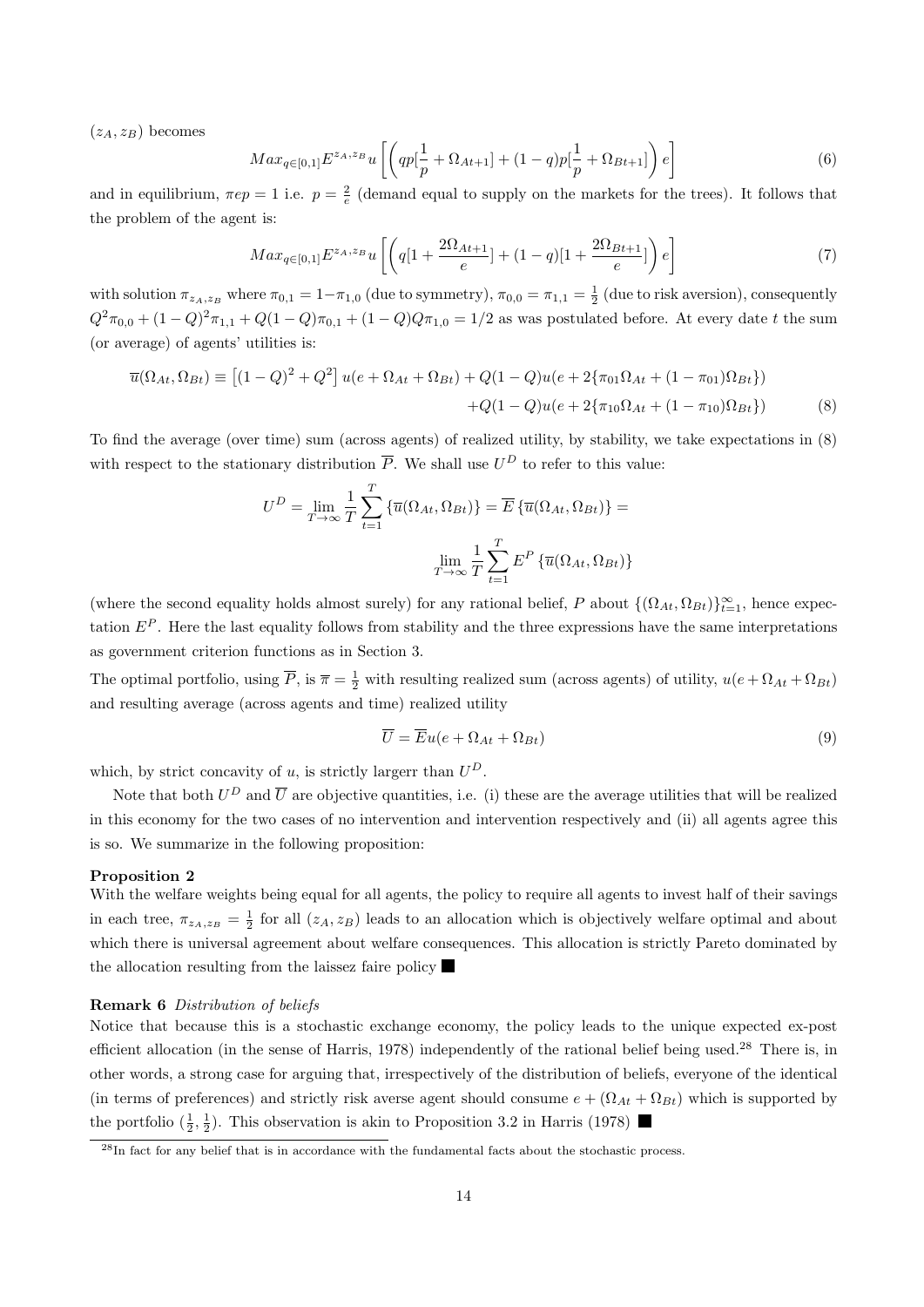## 5 Social Security in the Context of an OLG Growth Model

We consider a discrete time OLG model where agents sell their labor inelastically in both of the two periods of their lives. There is idiosyncratic uncertainty about the productivity of individuals in the final period of their lives, which these individuals have to take into account when deciding on their level of savings. Since the distribution of forecasts about individual productivity is constant over time as is the aggregate level of productivity, all macro variables are deterministic.

## 5.1 Model fundamentals

There is a continuum of agents all having the CRRA utility function  $u(C_1, C_2) = \frac{C_1^{1-\theta}}{1-\theta} + \frac{1}{1+\rho}$  $\frac{C_2^{1-\theta}}{1-\theta}, \theta \in (0,1), \rho >$ 0. A quantity Y is produced of the single consumption good (which can also be used as capital) as a function of capital and effective units of labor supplied:  $Y = F(K, L) = K^{\alpha} L^{1-\alpha}$ . The population of young (and old) workers grows at a constant rate:  $L_{t+1}^y = (1+n)L_t^y$ ,  $t \ge 1$  as does,  $A_t$ , the average effectiveness of labor at date t:  $A_{t+1} = (1+g)A_t, t \ge 1$  with  $A_1 > 0$  given. There are two novelties that distinguish our model from the classical one. Firstly, we assume that the labor force consists of both young and old workers:  $L_t = L_t^y + \delta L_t^c$ where  $\delta \in (0, 1)$  captures the idea that old workers do not work the whole period (i.e. they go into retirement), alternatively that they only work part time.<sup>29</sup> The other novelty is that we assume that each young agent faces an idiosyncratic risk regarding his growth rate of productivity as old which can either be  $g_L$  or  $g_H > g_L$ . However, we assume no aggregate uncertainty, i.e. in any period a proportion  $\overline{\pi} \in (0,1)$  are high productivity while the rest is low productivity, where

$$
\overline{\pi}g_H + (1 - \overline{\pi})g_L = g
$$

a relationship which is known by everyone in the economy. We shall also assume independence, over time for each generation and that this independence is common knowledge. These two assumptions together imply that the savings decisions of young workers depend on their forecasts about their future productivity. Workers who are optimistic about their earnings prospective will, as we shall see, save up less, while others will save up more. With the number of old at date 1 being  $L_1^o > 0$ , and with the relation  $L_t^y = (1 + n)L_t^o, t \ge 1$ , we define the effective young respectively old labor supply at date  $t \geq 1$  as

$$
L_t^{ye} = A_t L_t^y = (1+n)^t (1+g)^{t-1} A_1 L_1^o
$$
 and  $L_t^{oe} = A_t \delta L_t^o = \delta (1+n)^{t-1} (1+g)^{t-1} A_1 L_1^o$ 

We then arrive at the overall effective labor supply at date  $t \geq 1$ :

$$
L_t^e = L_t^{ye} + L_t^{oe} = (1 + n + \delta)(1 + n)^{t-1}(1 + g)^{t-1}A_1L_1^o \text{ so that } L_{t+1}^e = (1 + n)(1 + g)L_t^e \tag{10}
$$

We shall in the following use  $L_t^e$  to transform all variables into per effective labor units.

## 5.2 Rational Belief Structure

At all dates a fraction  $Q \in (0,1)$  of all agents use the one-period belief  $\Pi^1 = (\pi^1, 1 - \pi^1)$  to forecast the event of high/low productivity while the remaining fraction  $1 - Q$  use  $\Pi^2 = (\pi^2, 1 - \pi^2)$  with  $\pi^1 > \pi^2$  - we call the first type "optimists", the second type "pessimists". As explained earlier, in the background is an assumption that dynasties have rational beliefs in the form of infinite sequences  $\{\Pi_t\}$  of one-period probabilities.

 $^{29}$ It would have been more satisfactory to consider a three-period model where agents work when young and middle aged and are in retirement as old, however such a model would bring technical issues into the picture which would distract us from the main message of the model.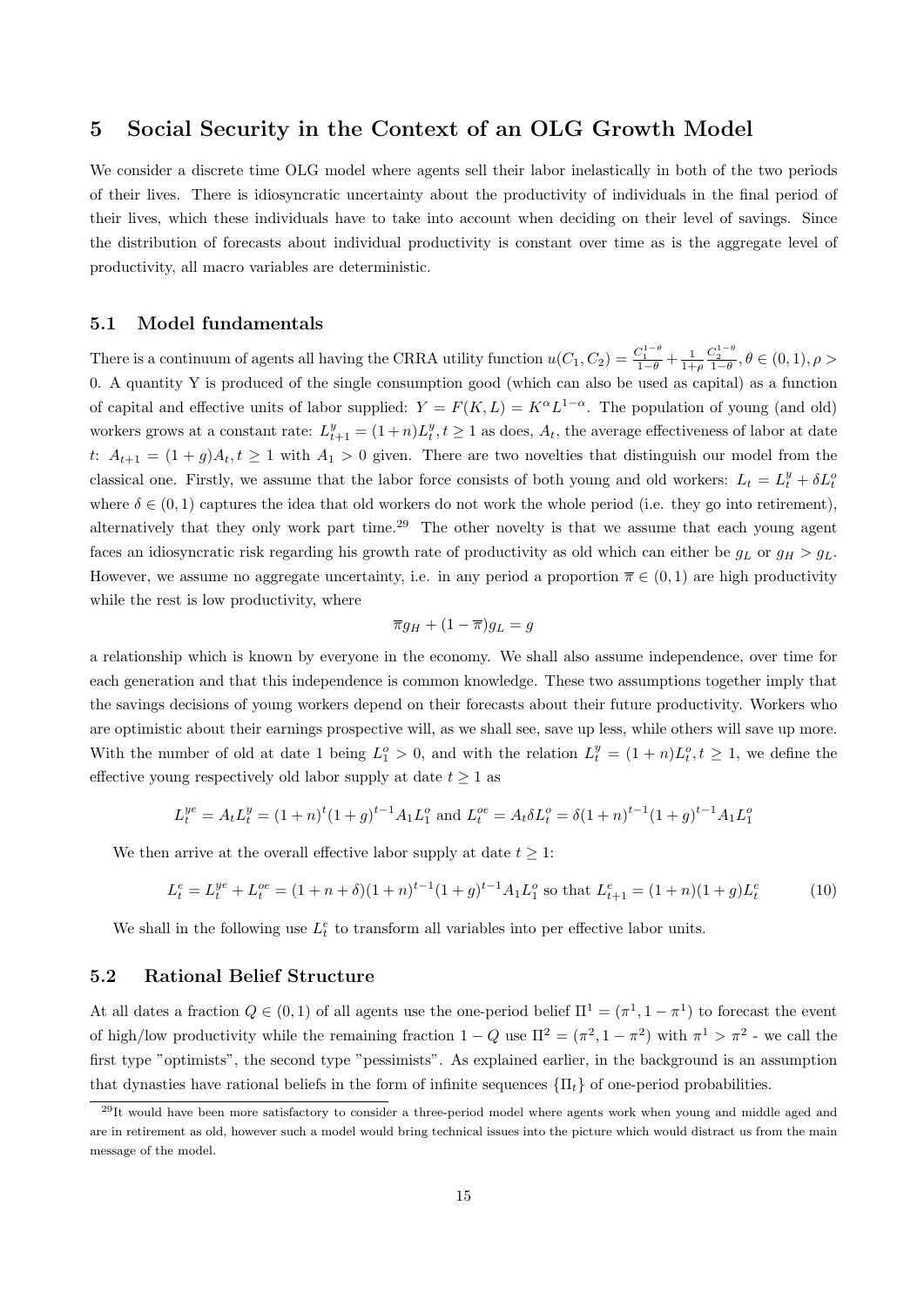Since the distribution of one-period probabilities is constant, with the stationary empirical distribution being the infinite product of  $\overline{\Pi} = (\overline{\pi}, 1 - \overline{\pi})$ , the rationality condition becomes:

$$
Q\Pi^1 + (1 - Q)\Pi^2 = \overline{\Pi}
$$
\n(11)

Note that with Q and  $\bar{\pi}$  given,  $\pi^2$  is then determined by:

$$
\pi^{2}(\pi^{1}) = \frac{\overline{\pi} - Q\pi^{1}}{1 - Q} \text{ for } \pi^{1} \in (\max\{0, \frac{\overline{\pi} - (1 - Q)}{Q}\}, \min\{1, \frac{\overline{\pi}}{Q}\})
$$
(12)

With this rational belief structure we have moved from one extreme to the other. In the previous two examples agents were engaged in predicting the outcome of an economy-wide shock, while here there is no aggregate, but only individual, uncertainty. This means that concurrent optimism and pessimism does not automatically imply inconsistency of beliefs. However, we shall assume that any individual agent (or dynasty)  $i$ , at any date, uses  $\overline{\Pi}$  to forecast the productivity of any other agent. This individual is thus confident about his ability to forecast his own future productivity, but not about his ability to forecast that of others.<sup>30</sup> Beliefs are now inconsistent, but in a less fundamental way than in the two examples. However the assumption does capture what we seem to observe, witness the Wall Street Journal poll, that individuals think think that others are not making the right savings decisions for retirement. Note that if the fraction  $Q$  of optimist was fluctuating over time (which is possible in the context of rational beliefs - (11) only needs to hold on average), knowing that at every date, a fraction  $\bar{\pi}$  have high productivity, we could say with certainty that some beliefs must be wrong (however not which ones). While an assumption of fluctuating distributions of beliefs would therefore bring us closer to the previous two examples and probably also be more realistic, it would introduce endogenous uncertainty, that is fluctuations in endogenous variables, that would complicate the analysis considerably. Finally, it is also of theoretical interest to see that the general argument carries through also in a context of only idiosyncratic uncertainty.

According to our thinking, people save up too little for retirement because they are optimistic about their own future income, whether that is based on optimistic forecasts about the general state of the economy, as in our first example, or based on expectations of above average growth of personal future income, as in the present model. Their optimism may also be based on a belief that their strategy for investing their savings will yield above average returns, as in our second example. In contrast with the thinking of the bounded rationality approach, it is in none of these cases possible to single out an individual for having unrealistic expectations. All that can be stated is that, from the point of view of the collective, the savings behavior of society is not optimal.

## 5.3 The problem of an individual agent

As is standard in OLG growth models agents save up by buying capital which they then rent out and sell (we assume zero depreciation) in the following period. We let  $w_t$  denote the wage rate per effective unit of labor at date t and  $r_t$  the rental rate for capital. When we get to defining a Social Security Policy, government lump sum transfers of the form  $V_t = vA_t, v > 0$  will be introduced. The problem of a young worker, living at date t and with subjective probability  $\pi$  of having high productivity next period, then is:

$$
\max_{s \in [0,1]} \frac{1}{1-\theta} [(1-s)A_t w_t]^{1-\theta} + \frac{1}{(1-\theta)(1+\rho)} \left\{ \pi [\delta(1+g_H)A_t w_{t+1} + (1+r_{t+1})sA_t w_t + vA_{t+1}]^{1-\theta} + \right\}
$$

<sup>&</sup>lt;sup>30</sup> Another interpretation is that any agent believes that others are not able to forecast their productivity growth with a precision beyond that implied by the stationary distribution.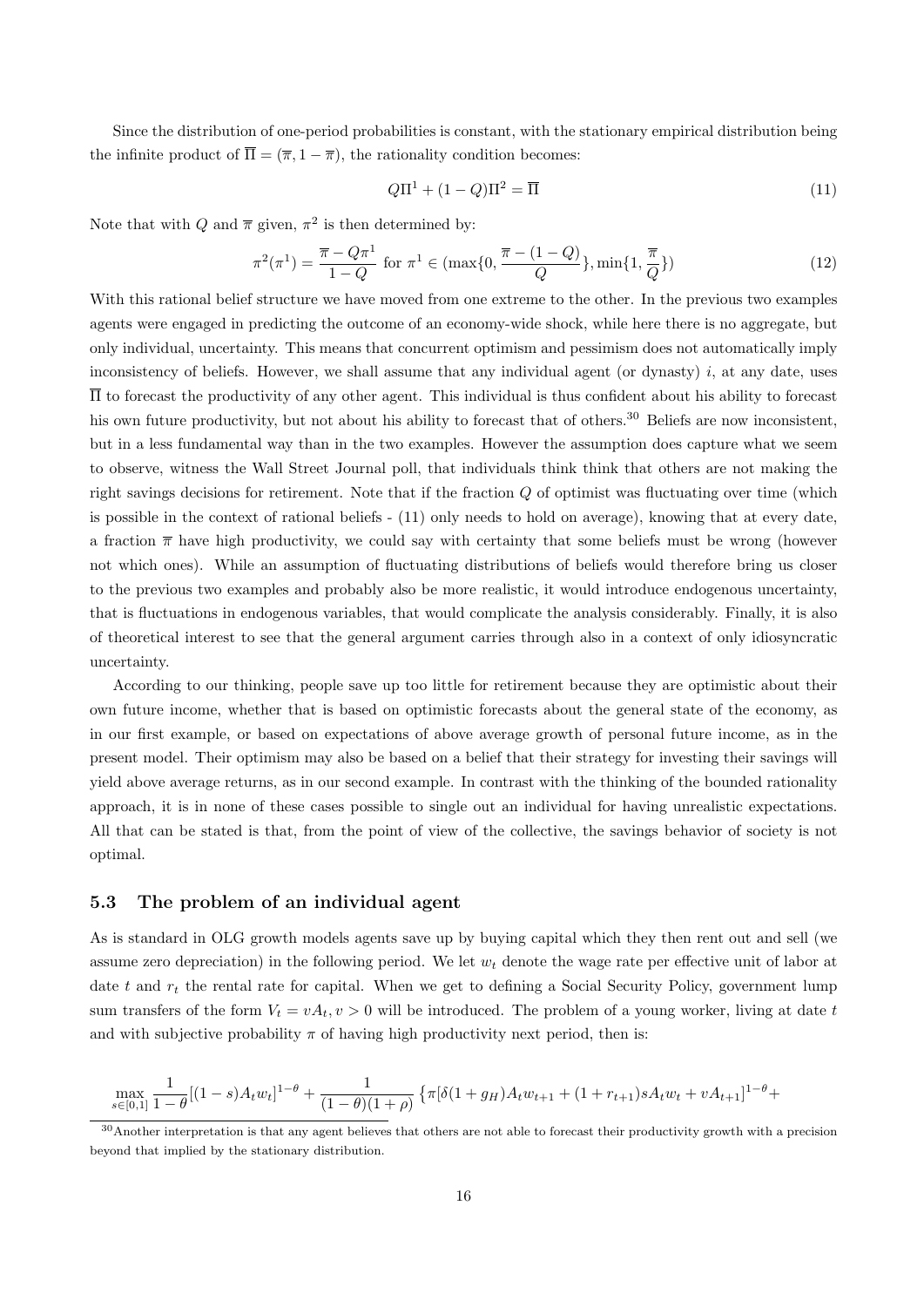$$
(1 - \pi)[\delta(1 + g_L)A_t w_{t+1} + (1 + r_{t+1})sA_t w_t + vA_{t+1}]^{1-\theta}] = \max_{s \in [0,1]} \frac{[A_t w_t]^{1-\theta}}{1-\theta} (1-s)^{1-\theta} + \frac{[A_t w_t]^{1-\theta}(1 + r_{t+1})^{1-\theta}}{(1-\theta)(1+\rho)} \left\{ \pi[\delta(1 + g_H) \frac{w_{t+1}}{w_t(1 + r_{t+1})} + s + (1 + g) \frac{v}{w_t(1 + r_{t+1})}]^{1-\theta} + \frac{v}{(1 - \pi)[\delta(1 + g_L) \frac{w_{t+1}}{w_t(1 + r_{t+1})} + s + (1 + g) \frac{v}{w_t(1 + r_{t+1})}]^{1-\theta} \right\}
$$

The FOC (for an interior solution) is:

$$
-(1-s)^{-\theta} + \frac{(1+r_{t+1})^{1-\theta}}{1+\rho} \left\{ \pi[\delta(1+g_H) \frac{w_{t+1}}{w_t(1+r_{t+1})} + s + (1+g) \frac{v}{w_t(1+r_{t+1})}]^{-\theta} + (1- \pi)[\delta(1+g_L) \frac{w_{t+1}}{w_t(1+r_{t+1})} + s + (1+g) \frac{v}{w_t(1+r_{t+1})}]^{-\theta} \right\} = 0
$$
\n(13)

This defines the continuous savings rate function  $s_t = s(r_{t+1}, w_{t+1}, w_t, v, \pi) \in [0, 1)$ We write  $(13)$  as

$$
H(s, r_{t+1}, w_{t+1}, w_t, v, \pi) = 0
$$
\n(14)

where for  $s \in (0, 1)$ ,  $H'_{s} < 0$  and  $H'_{r_{t+1}} > 0$  so that

$$
\frac{\partial s}{\partial r_{t+1}} \ge 0 \text{ with } > \text{ if } s \in (0,1)
$$

From the FOC, (13), as  $r_{t+1} \to \infty$ ,  $s(r_{t+1}, w_{t+1}, w_t, v, \pi) \to 1$ . Also

$$
H'_{\pi} = \frac{(1 + r_{t+1})^{1-\theta}}{1+\rho} \left\{ \left[ \delta(1+g_H) \frac{w_{t+1}}{w_t(1+r_{t+1})} + s + (1+g) \frac{v}{w_t(1+r_{t+1})} \right]^{-\theta} - \left[ \delta(1+g_L) \frac{w_{t+1}}{w_t(1+r_{t+1})} + s + (1+g) \frac{v}{w_t(1+r_{t+1})} \right]^{-\theta} \right\} < 0
$$

so that

$$
\frac{\partial s}{\partial \pi} < 0 \text{ for } s \in (0, 1)
$$

- i.e. optimists save less. Finally, since

$$
H'_{w_{t+1}} < 0, \text{ we have } \frac{\partial s}{\partial w_{t+1}} < 0 \text{ and similarly } \frac{\partial s}{\partial v} < 0 \text{ for } s \in (0,1)
$$

## 5.4 Equilibrium, stationarity and efficiency

The aggregate savings rate out of labor income (which, because of (12), can be defined independently of  $\pi^2$ ) is

$$
\overline{s}(r_{t+1}, w_{t+1}, w_t, v, \pi^1) = qs(r_{t+1}, w_{t+1}, w_t, v, \pi^1) + (1-q)s(r_{t+1}, w_{t+1}, w_t, v, \pi^2(\pi^1))
$$
\n
$$
(15)
$$

We first consider the situation where there is no intervention by the government, so that in particular  $v = 0$ and total savings at date  $t$  is

$$
\overline{s}(r_{t+1}, w_{t+1}, w_t, 0, \pi^1) L_t^{ye} w_t = K_{t+1}
$$

- the capital stock next period.

Defining  $k_t = \frac{K_t}{L_t^e}$ , output per effective labor is  $y_t = k_t^\alpha$  and, in a competitive equilibrium,

$$
r_t = \alpha k_t^{\alpha - 1} \text{ and } w_t = (1 - \alpha)k_t^{\alpha} \tag{16}
$$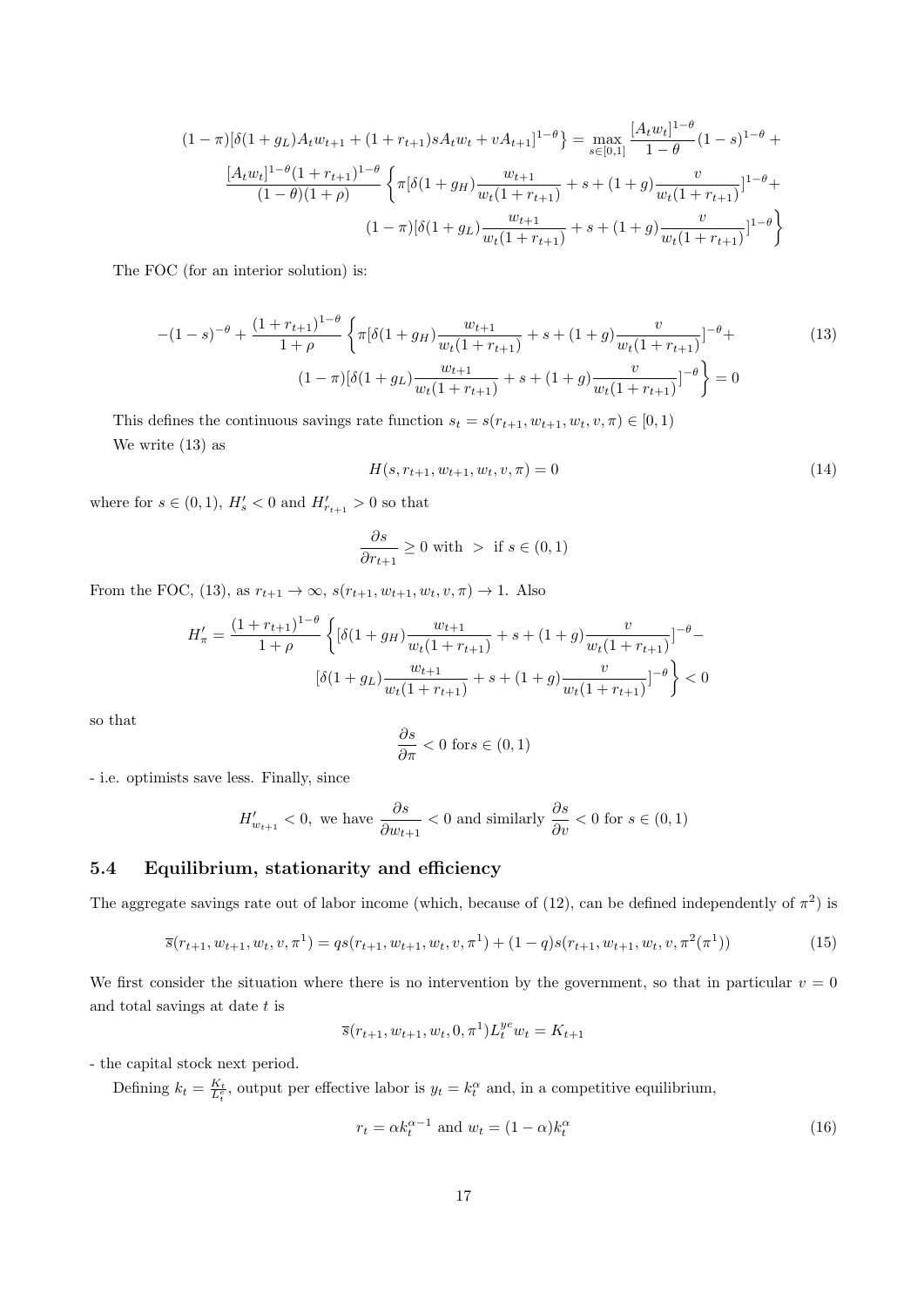An equilibrium sequence,  ${k_t}_{t=1}^{\infty}$ , with  $k_1$  given, must, since  $\frac{L_t^{ye}}{L_t^e} = \frac{1+n}{1+n+\delta}$ , then satisfy

$$
k_{t+1} = \frac{K_{t+1}}{L_{t+1}^e} = \frac{\overline{s}(r_{t+1}, w_{t+1}, w_t, 0, \pi^1)L_t^{ye}w_t}{(1+n)(1+g)L_t^e} = \frac{\overline{s}(r_{t+1}, w_{t+1}, w_t, 0, \pi^1)}{(1+n+\delta)(1+g)}w_t, t \ge 1
$$
\n
$$
(17)
$$

with  $r_{t+1}, w_{t+1}$  and  $w_t$  defined in (16).

We first show that such an equilibrium sequence can be described by  $k_{t+1} = \phi(k_t)$  for some function  $\phi(\cdot)$ . First note that, given  $k_t > 0$  (and hence  $w_t > 0$ ), as  $k_{t+1} \downarrow 0$ ,  $r_{t+1} \uparrow \infty$  and  $w_{t+1} \downarrow 0$  so that  $\overline{s}(r_{t+1}, w_{t+1}, w_t, 0, \pi^1) \uparrow 1$ . Thus eventually the left hand side of (17) is smaller than the right hand side. Next note that, again given  $k_t > 0$ , as  $k_{t+1} \uparrow \infty$ ,  $r_{t+1} \downarrow 0$  and  $w_{t+1} \uparrow \infty$  so that, using (13),  $\overline{s}(r_{t+1}, w_{t+1}, w_t, 0, \pi^1) \downarrow 0$ , meaning that eventually the left hand side of (17) is larger than the right hand side. Thus, given  $k_t \geq 0$ , there is, by continuity, always a solution to (17) (for  $k_t = 0$ ,  $k_{t+1} = 0$  is the solution). Finally, because

$$
\frac{\partial \overline{s}}{\partial r_{t+1}} \frac{dr_{t+1}}{dk_{t+1}} + \frac{\partial \overline{s}}{\partial w_{t+1}} \frac{dw_{t+1}}{dk_{t+1}} < 0
$$

the solution is unique, proving that the function  $\phi(\cdot)$  is well defined.

We next consider the existence of a positive stationary equilibrium i.e. a  $k^* > 0$  s.t.  $k^* = \phi(k^*)$  or, using (16) and (17), a solution to

$$
\frac{(1+n+\delta)(1+g)}{1-\alpha}k^{1-\alpha} - \overline{s}(\alpha k^{\alpha-1}, w, w, 0, \pi^1) = 0
$$
\n(18)

- note, from the format of the FOC (13), that this equation does not depend on w. As  $k \downarrow 0$ ,  $\bar{s}(\alpha k^{\alpha-1}, w, w, 0, \pi^1)$ 1 so that the left hand side of  $(18)$  is eventually  $\lt 0$ . Note that

$$
\phi(k) \le \frac{(1-\alpha)k^{\alpha}}{(1+n+\delta)(1+g)}, \forall k
$$
\n(19)

Defining  $\overline{k}$  by

$$
\overline{k} = \frac{(1-\alpha)\overline{k}^{\alpha}}{(1+n+\delta)(1+g)}
$$
 i.e. 
$$
\overline{k} = \left[\frac{1-\alpha}{(1+n+\delta)(1+g)}\right]^{\frac{1}{1-\alpha}}
$$

this then means that there is a stationary  $k^* < \overline{k}$ . The upper bound  $\overline{k}$  then also gives us an upper bound on the wage rate and a lower bound on the rental rate in the stationary equilibrium. Because  $k^{1-\alpha}$  is increasing, while  $\bar{s}(\alpha k^{\alpha-1}, w, w, \pi^1)$  is decreasing in k the positive stationary state,  $k^*$  is furthermore unique. Note that as usual there is another steady state, namely  $k = 0$ . One can also show that the stationary state is stable (see appendix), however this is not of importance in this context. Finally note, that for  $\delta$  small,  $s(\alpha k^{*\alpha-1},(1-\alpha k^{*\alpha-1}))$  $\alpha$ ) $k^{*\alpha}$ ,  $(1-\alpha)k^{*\alpha}$ ,  $(0, \pi^1) > 0$ , which we shall assume in the following.

The golden rule capital level,  $k_{GR}$  maximizes  $k^{\alpha} + k - (1 + n)(1 + g)k$ , i.e.

$$
k_{GR} = \left[\frac{\alpha}{n+g+ng}\right]^{\frac{1}{1-\alpha}}
$$

If  $\bar{k} \leq k_{GR}$  then  $k^* < K_{GR}$  i.e. we do not have dynamic inefficiency. In other words, if

$$
\frac{1-\alpha}{(1+n+\delta)(1+g)} < \frac{\alpha}{n+g+ng} \tag{20}
$$

which holds for  $\alpha$  sufficiently large (when capital's share of the income is sufficiently large) or for n and g small, we do not have dynamic inefficiency. Notice that neither  $\bar{k}$  nor  $k_{GR}$  depend on the belief structure of the economy and are objective, i.e. agreed upon by all agents in the economy. We shall in the following assume the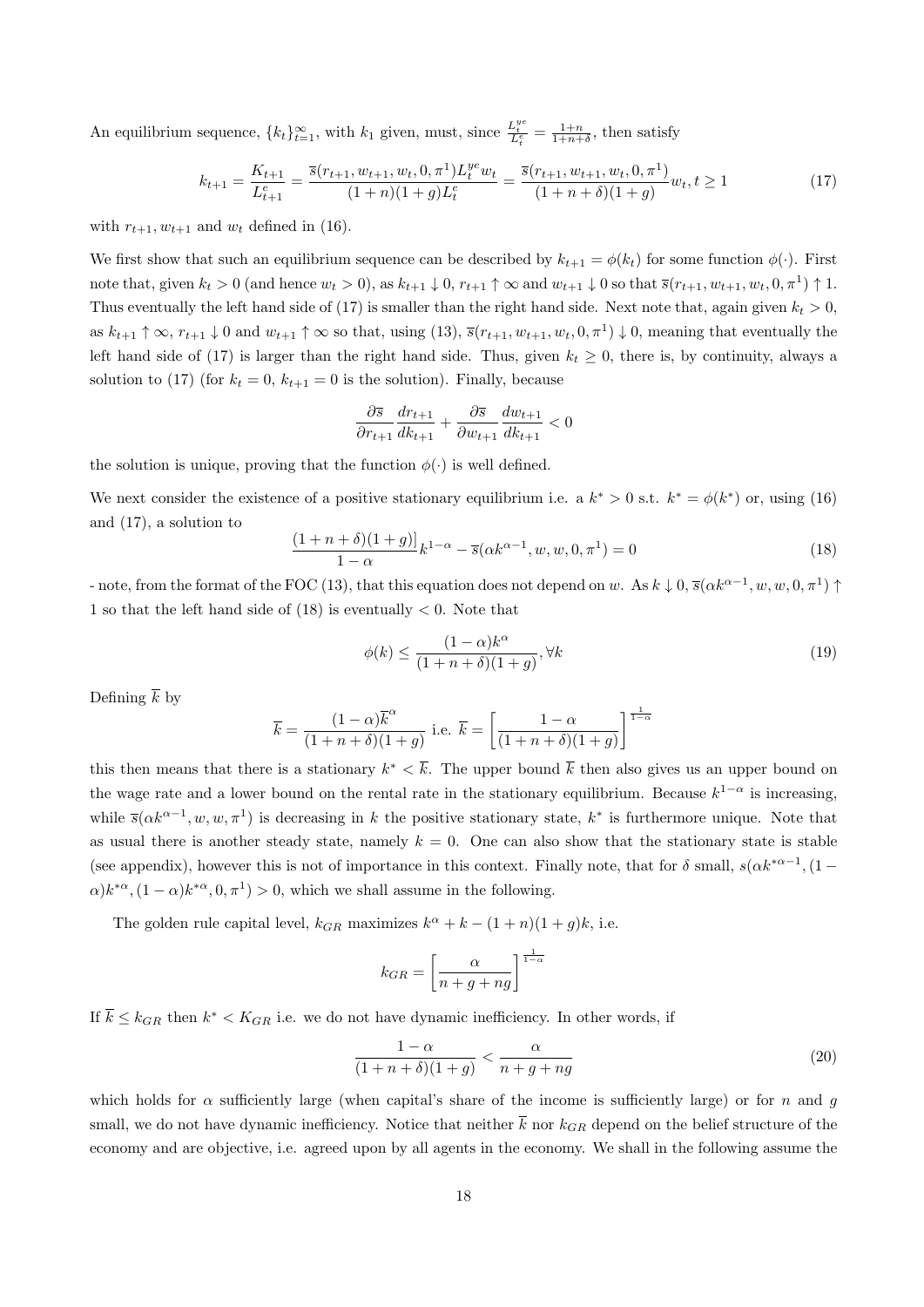absence of dynamic inefficiency which is the theoretically interesting and probably also empirically relevant case. As was already shown by Samuelson(1975), in the presence of dynamic inefficiency, there is an unfunded social security program that is Pareto improving, so while our result holds in both cases, it is more relevant when there is no dynamic inefficiency (see Appendix 7.4 for a decomposition of the changes following the introduction of social security).

## 5.5 Social Security

We now proceed to show that, starting from the steady-state, a partially funded Social Security policy that increases the average *objective* expected utility can be designed. By 'objective', we mean expected utility after replacing  $\pi$  with  $\overline{\pi}$ , i.e. the average expected utility according to the beliefs of all agents in the economy.<sup>31</sup>

As in our first example, it is agreed by everyone in the economy that this objective utility will be realized in equilibrium, however no-one can claim that this is the expected utility for any particular individual.

With  $w^* = (1 - \alpha)k^{*^{\alpha}}$  and  $r^* = \alpha k^{*^{\alpha-1}}$  the (representative) type *i* agent has a savings rate  $s_i^* =$  $s(r^*, w^*, w^*, 0, \pi^i)$  and thus the objective utility is:

$$
U^{a}(r^{*}, w^{*}, w^{*}, s_{i}^{*}, v; t) = \frac{[(1 - s_{i}^{*})A_{t}w^{*}]^{1-\theta}}{1-\theta} + \frac{1}{(1-\theta)(1+\rho)} \left\{\pi[\delta(1+g_{H})A_{t}w^{*} + (1+r^{*})s_{i}^{*}A_{t}w^{*} + vA_{t+1}]^{1-\theta} + (1-\pi)[\delta(1+g_{L})A_{t}w^{*} + (1+r^{*})s_{i}^{*}A_{t}w^{*} + vA_{t+1}]^{1-\theta}\right\}
$$

Note then that

$$
\frac{\partial U^a}{\partial s_i^*} (r^*, w^*, w^*, s_i^*, 0; t) > 0 \text{ for } i = 1 \text{ and } < 0 \text{ for } i = 2
$$

i.e., from an objective point of view, in the stationary equilibrium, optimists save too little and pessimists too much.

The policy we consider involves imposing a lower bound,  $\underline{s}$  on the savings of all agents, where  $s_2^* > \underline{s} > s_1^*$ , which forces optimists to save more but does not affect pessimists directly. The increased level of savings increases the capital level in the following period and thus decreases interest rates and increases wage rates. To compensate for these changes, the social security policy is complemented with a proportional tax,  $\tau$  on wage incomes as well as the lump sum subsidy,  $v_iA_t > 0$  to old agents of type i. The government policy  $(s, \tau, (v_1, v_2))$ is constructed such that the economy immediately moves to a new steady state  $\hat{k} > k^*$ , implying a new wage rate  $\hat{w} = (1 - \alpha)\hat{k}^{1-\alpha}$  and a new interest rate  $\hat{r} = \alpha \hat{k}^{\alpha-1}$  respectively. Setting  $\tau = \frac{\hat{w} - w^*}{\hat{w}}$  $\frac{-w^*}{\hat{w}}$ , workers continue to receive the after tax wage rate  $w^*$ . Since  $s(\hat{r}, w^*, w^*, v, \pi^1) < s_1^* < s$ , the effective savings rate of optimists will be  $\underline{s}$  while that of pessimists will be  $s(\hat{r}, w^*, w^*, v, \pi^2) < s_2^*$ .

With the average savings rate  $\bar{s}^* = qs_1^* + (1-q)s_2^*$  and letting

$$
v_i(\hat{w}) = \frac{s_i^*}{\overline{s}^*} (1 + n + \delta)(\hat{w} - w^*)
$$

the government runs a balanced budget in every period:

$$
[qv_1 + (1-q)v_2]A_tL_t^o = (1+n+\delta)A_tL_t^o[\hat{w} - w^*] = [L_t^o(1+n)A_t + \delta A_tL_t^o][\hat{w} - w^*] = L_t^e[\hat{w} - w^*]
$$

- the latter being the tax revenue.

<sup>31</sup>However, in contrast to the two examples, it is not the average utility according to any possible rational belief.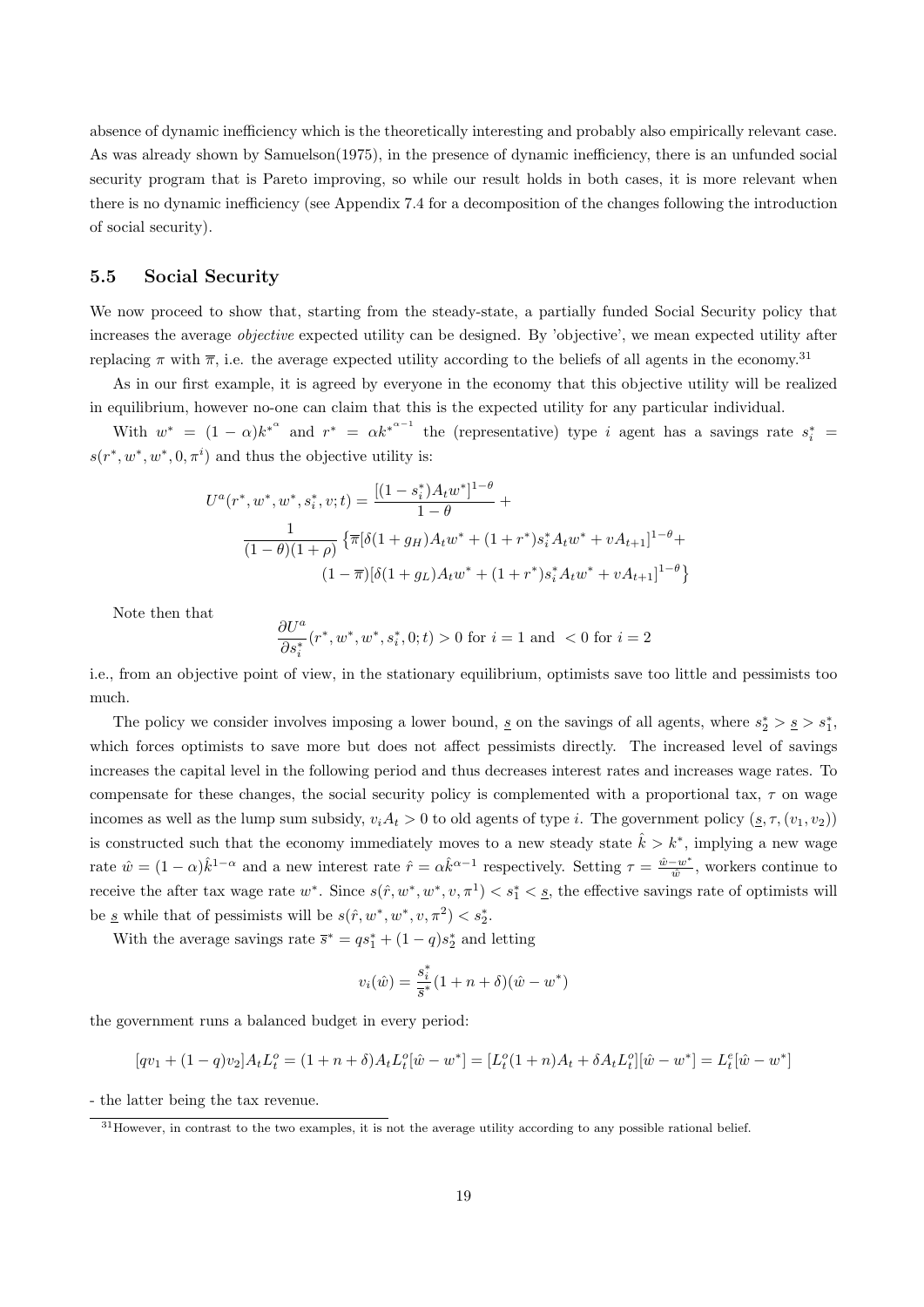We next show that for every  $\underline{s}$  larger than but close to  $s_1^*$  there is a stationary  $\hat{k}$ , i.e. fulfilling

$$
\hat{k} = \frac{q\underline{s} + (1 - q)s(\hat{k}, w^*, w^*, v_2((1 - \alpha)\hat{k}^{\alpha}), \pi^2)}{(1 + n + \delta)(1 + g)}(1 - \alpha)\hat{k}^{\alpha}
$$
\n(21)

First note that for  $\hat{k} = k^*$  the RHS of (21) is larger than  $k^*$ , while for  $\hat{k} = \overline{k}$  we have  $>$  in (21). By continuity there is then the desired  $\hat{k}$  which is furthermore unique. Since the RHS is increasing in  $\underline{s}$ , so is  $\hat{k}$ .

We finally turn to evaluating the change in objective utility for the Social Security policy  $(s, \tau, (v_1, v_2))$ . Letting, with  $\Delta k = \hat{k} - k^*$ ,  $\Delta r = \hat{r} - r^* \approx \alpha (1 - \alpha) k^{*^{\alpha - 1}} \Delta k$ ,  $\Delta s_1 = \underline{s} - s_1^* > 0$  and  $\Delta s_2 = s(\hat{k}, w^*, w^*, v_2(\hat{w}), \pi^2)$  $s_2^*$  < 0, the change in objective utility for type i can, for small changes in all variables, be approximated as follows:

$$
\Delta U_i^a \approx \frac{\partial U^a}{\partial r^*} (r^*,w^*,w^*,s_i^*,0;t)\Delta r + \frac{\partial U^a}{\partial s^*} (r^*,w^*,w^*,s_i^*,0;t)\Delta \hat{s}_i + \frac{\partial U^a}{\partial v} (r^*,w^*,w^*,s^*,0;t) v_i
$$

Then note that, letting

$$
B_i = \frac{1}{1+\rho} \left\{ \overline{\pi} [\delta(1+g_H) A_t w^* + (1+r^*) s_i^* A_t w^*]^{-\theta} + (1-\overline{\pi}) [\delta(1+g_L) A_t w^* + (1+r^*) s_i^* A_t w^*]^{-\theta} \right\}
$$

$$
\frac{\partial U^a}{\partial r^*} (r^*, w^*, w^*, s_i^*, 0; t) \Delta r + \frac{\partial U^a}{\partial v} (r^*, w^*, w^*, s^*, 0; t) v_i = B_i[s_i^* A_t w^* \Delta r + A_{t+1} \frac{s_i^*}{s^*} (1 + n + \delta)(\hat{w} - w^*)] =
$$
  

$$
B_i A_t \frac{s_i^*}{s^*} [\bar{s}^* w^* \Delta r + (1 + n + \delta)(1 + g)(\hat{w} - w^*)] \approx B_i A_t \frac{s_i^*}{s^*} [(1 + n + \delta)(1 + g)k^* \alpha(\alpha - 1)k^{*\alpha - 2} \Delta k + (1 + n + \delta)(1 + g)(1 - \alpha)\alpha k^{*\alpha - 1} \Delta k] = 0, i = 1, 2
$$

Since  $\frac{\partial U^a}{\partial s^*}(r^*, w^*, w^*, s_i^*, 0; t) \Delta \hat{s}_i > 0, i = 1, 2$ , it follows that  $\Delta U_i^a > 0, i = 1, 2$  for  $\Delta s_1 > 0$  but small, i.e. that the Social Security policy has a strictly positive impact on the objective welfare for both optimists and pessimists. This positive impact is a consequence of an objectively better saving rates for both types, however, since we assumed  $k^* < k_{GR}$ , the increased capital level will also leave more consumption per capita in the new stationary equilibrium.

We have assumed different transfers to old workers depending on their type, with  $v_2 > v_1$ . Under an assumption that it is not possible to overstate savings (we retain that it is possible to hide savings), optimists do, for <u>s</u> close to  $s_1^*$ , not wish to behave as pessimist (by choosing a savings level close to  $s_2^*$ ), i.e. the subsidy scheme is incentive compatible. We summarize in the following

## Proposition 3

The government policy  $(s, \tau, (v_1, v_2))$  induces a consumption stream about which there is universal agreement about welfare consequences and which is objectively welfare improving

#### Remark 7 Interest subsidies

An alternative to the policy we just described is to let the government subsidize savings by offering an interest rate subsidy  $r^* - \hat{r}$  financed by the proportional tax  $\tau = \frac{\hat{w} - w^*}{\hat{w}}$  $\frac{-w^*}{\hat{w}}$  as described before (where  $\hat{r}, \hat{w}, \hat{k}$  now refers to steady state values with this new policy). The net revenue per unit of effective labor of this policy would be  $\hat{w} - w^* - \hat{k}(r^* - \hat{r})$  which would be close to zero for  $\hat{k}$  close to  $k^*$ . The pessimists would face the same after tax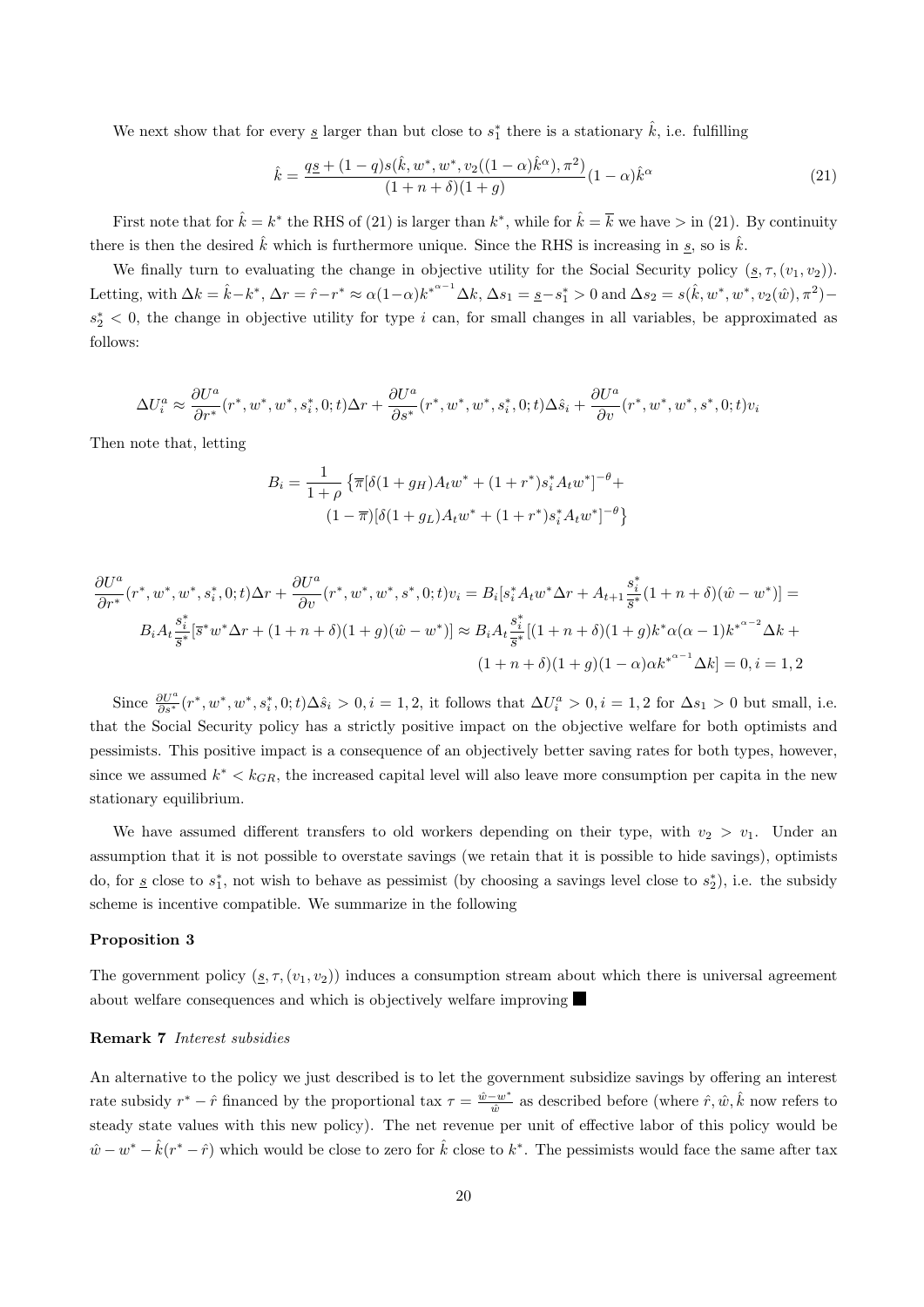interest and wage rates and so would choose the same savings rate, hence their objective or subjective welfare would not change

The Social Security policy that combines a lower bound on savings with lump sum transfers financed by taxes on wages to some degree resembles the actual Social Security policy, which is part pay-as-you-go part defined contributions. Note also that, since the type dependent lump sum transfers are independent of the realized productivity of an old worker, the Social Security policy also provides some insurance to workers, in line with what the Social Security program in the US does. On the other hand, since, at least in the US, contributions to private savings accounts are subsidized via tax reductions, the alternative Social Security that was sketched in Remark 7 also has some resemblance to reality. Obviously, in the context of our model, it would be possible to design a Social Security policy that combines the two policies discussed.

#### Remark 8 Undersavings

It is of some interest to know how aggregate savings and hence the stationary equilibrium capital level is affected by the presence of rational overconfidence, as compared to the case of rational expectations. Making explicit the dependence of  $\phi$  on  $\pi^1$ , we note that if  $\phi(k,\pi)<sup>1</sup>$   $\phi(k,\overline{\pi})$ ,  $\forall k, \forall \pi^1 > \overline{\pi}$  then  $k^*(\pi^1) < k^*(\overline{\pi})$ , where we have also made explicit the dependence of the stationary equilibrium on  $\pi^1$ .

From (16) we can write the savings rate function  $\bar{s}$  as a function of only  $k_{t+1}, k_t$  and  $\pi^1$ :  $\bar{s}(k_{t+1}, k_t, \pi^1)$ . Then from (17) we get:

$$
\phi(k_t, \pi^1) \equiv \frac{\overline{s}(\phi(k_t, \pi^1), k_t, \pi^1)}{(1 + n + \delta)(1 + g)} \alpha k_t^{\alpha}
$$

so that

$$
\frac{\partial \phi(k_{t+1}\pi^1)}{\partial \pi^1} = \frac{\frac{\partial \bar{s}(k_{t+1}, k_t, \pi^1)}{\partial \pi^1} \frac{(1-\alpha)k_t^{\alpha}}{(1+n+\delta)(1+g)}}{1 - \frac{\partial \bar{s}(k_{t+1}, k_t, \pi^1)}{\partial k_{t+1}} \frac{(1-\alpha)k_t^{\alpha}}{(1+n+\delta)(1+g)}}\n\tag{22}
$$

From (16) we can write the FOC as

$$
-(1-s)^{-\theta} + \frac{(1+\alpha k_{t+1}^{\alpha-1})^{1-\theta}}{1+\rho} \left\{ \pi [\delta(1+g_H)(1+g) \frac{(1-\alpha)k_{t+1}^{\alpha}}{w_t(1+\alpha k_{t+1}^{\alpha-1})} + s]^{-\theta} + \right\}
$$
(23)  

$$
(1-\pi)[\delta(1+g_L)(1+g) \frac{(1-\alpha)k_{t+1}^{\alpha}}{w_t(1+\alpha k_{t+1}^{\alpha-1})} + s]^{-\theta} \right\} = 0
$$

The partial derivative of the LHS of (23) w.r.t.  $k_{t+1}$  is positive so that (for  $\bar{s} > 0$ )

$$
\frac{\partial \overline{s}(k_{t+1}, w_t, \pi^1)}{\partial k_{t+1}} < 0
$$

From (22) it follows that a sufficient condition for  $\frac{\partial \phi(k,\pi^1)}{\partial \pi^1}$  being negative is that  $\frac{\partial \overline{s}(k',k,\pi^1)}{\partial \pi^1} < 0$ . However, it is easy to see that  $\frac{\partial \bar{s}(k',k,\bar{\pi})}{\partial \bar{\pi}^1} = 0$  so that  $\bar{s}$  attains either a local minimum or a local maximum at  $\bar{\pi}$ . In Appendix 3 we show that under the following condition:  $32$ 

$$
\left[\frac{3\theta+1}{1+\theta}\right]^{-\theta/2} < \frac{(1+r_{t+1})^{1-\theta}}{1+\rho}(1-\pi^i), i=1,2\tag{24}
$$

 $s(r_{t+1}, w_{t+1}, w_t, \pi^1)$  is, as a function of  $\pi^1$ , strictly concave. Then  $\bar{s}(r_{t+1}, w_{t+1}, w_t, \pi^1) = qs(r_{t+1}, w_{t+1}, w_t, \pi^1) +$  $(1-q)s(r_{t+1}, w_{t+1}, w_t, \pi^2) < \bar{s}(r_{t+1}, w_{t+1}, w_t, q\pi^1 + (1-q)s^2) = \bar{s}(r_{t+1}, w_{t+1}, w_t, \overline{\pi})$ . Since  $\overline{k}$  puts an upper bound on  $k^*$  and thus a lower bound on  $r^*$ , we can find parameter configurations such that (24) holds, i.e. such that there is undersavings in the steady state (f.i.  $\theta$  close to 1 and  $\rho$  and  $\bar{\pi}$  close to 0)

 $32$ The idea of this condition was in essence suggested to me by Tiancheng Sun.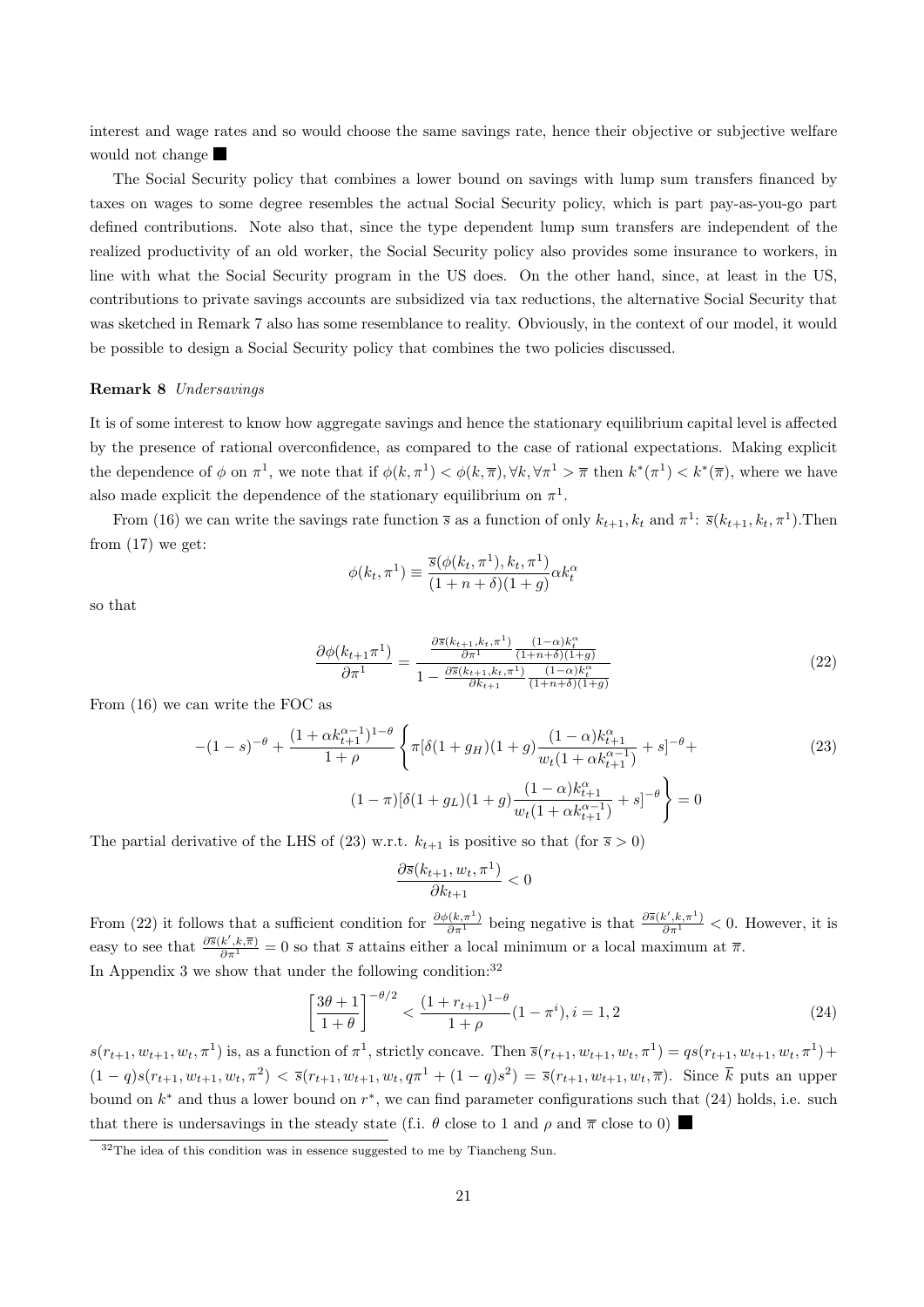## 6 Conclusion

In the King's Dilemma there is, as noted earlier, arguably an objective negative externality from the actions of the individuals. If all three princes are allowed to compete for the princess' hand, two of them will suffer. If only one is allowed to compete, he will win. These facts are agreed upon by everyone. We do not rely on such an objective externality in our two main examples or in the OLG growth model we presented (see however Remark 5). It is thus worthwhile explaining how the reasoning regarding objective welfare in the context of our social security models flows from our reasoning regarding the King's Dilemma.

Suppose for the sake of concreteness that the King decides to randomly pick, with equal probability, the princes that should go. It is immaterial what belief about the princess' preferences is behind this decision, as long as that belief respects the objective facts that the princess will marry exactly one of the princes that show up. Based on such a belief the consequence of the King's rule is known to everyone and all princes are subjectively worse off, while according to the belief of any prince society is better off. This is the property of the King's Dilemma that we carry over to the models of social security.

In the two main examples, since individuals hold diverse expectations about the same variables (growth of the economy or return of the two trees), some agents must necessarily hold wrong beliefs, and as a consequence, society is not in an optimum. In the OLG growth model each individual acts on his own belief about hit own future productivity and these individual beliefs are not mutually inconsistent. It is only because we assume that each individual believes that the beliefs that other agents hold are incorrect (and, less importantly, that the correct belief about these agents' future productivity is the average one,  $\overline{\Pi}$ ) that we are allowed to conclude that the social security policy is objectively improving.

All four cases are constructed in such a way that there is agreement among all individuals about the consequences for society of the policy of the decision maker, and in particular that that policy improves on the welfare of society, while at the same time each individual finds him- or herself not better of and sometimes worse off as a consequence of the policy.

As was stated in the introduction, our contribution has several aspects to it. Firstly it is normative in proposing a way of going beyond the Pareto criterion when individual beliefs are incompatible. Secondly it offers a possible explanation for the mandatory saving plans seen in many advanced economies, an explanation that however does not rely on an assumption of irrationality on the parts of agents. Finally and related to the first aspect, it provides a theoretical case for government intervention, even in the absence of the classical sources of market imperfections.

Related to the second aspect of our contribution, there are two assumptions that merit more discussion, namely about the willingness of people to give up on individual liberty for the sake of the common good and about the distribution of beliefs. Regarding the former, we already noted the poll from The Wall Street journal regarding social security showing such a tendency. There are many other policies, like the mandatory usage of safety belts, limitations on the usage of recreational drugs and mandatory insurance purchases for which it is probably the case that those in favor of the particular policy, would strictly prefer to be personally exempted from it. The reason we offer for such a position is not the only conceivable one. We mentioned the samaritan's dilemma, but possible negative externalities (loss of a breadwinner, a tax payer f.i.) could certainly also play a role. Regarding the distribution of beliefs, for the case of idiosyncratic shocks, if individuals would like to prevent people in general from taking certain actions but would like to be able to take these actions themselves, this may very well because they find the confidence of others, but (obviously) not their own, misguided. Such a situation is, in the context of rational beliefs, described by an assumption that according to each individual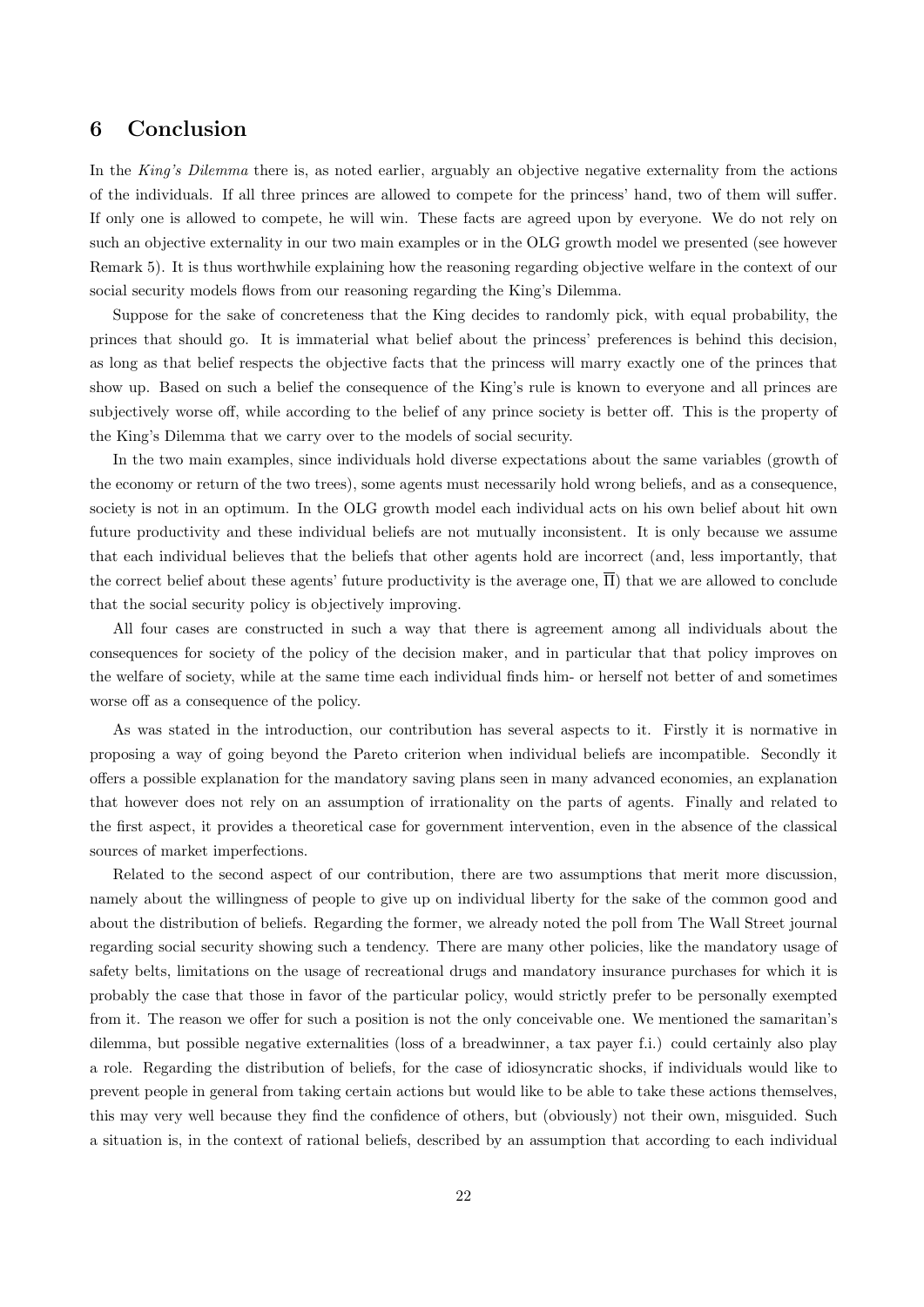agent, the stationary measure applies to the idiosyncratic shocks of others, while his or her own idiosyncratic shock is forecast using a non-stationary rational belief. This was the assumption made in the OLG growth model.

In our model everyone agrees on the average performance of exogenous variables of the economy. This is unlikely to be so in reality, however one would expect that, based on the historical experience, there is some consensus about how the economy is likely to perform in the future. For instance, historical evidence is often the reference point when economists state that stocks in general are "overvalued" or the housing market is "overheated". We have argued that such a consensus should be the basis for a decision about how much individuals are supposed to save up for retirement and how these savings should be invested.

Mandating individuals to save up a certain amount for retirement means not only overruling their subjective beliefs but also ignoring their private information about preferences, wealth and future income. An inventor who would like to place all his income in developing a new product with a high return in the future may be harmed if he is forced to place some of his income in lower earning financial instruments (and if he his unable or unwilling to obtain seed money from other sources). There is then a trade-off between ensuring that society as a whole acts in a consistent way and using privately available information in an efficient way. If one accepts the premise of our study it becomes an important question how to deal with this trade-off. We hope to address this question in more detail in future research.

Defining such a trade-off may also shed some new light on the classical debate about the merits of central planning versus decentralized markets. We agree with Hayek (1945) that each individual knows something of relevance for the optimal planning problem and that this information may (for many different reasons) not be (easily) communicated to a hypothetical central planning entity. However, the individual decisions of agents may involve incoherent models because of, as Hayek (1945) states (on p. 519), "all the separate individuals frequently contradictory knowledge" (a problem he ignores in his further arguments).In our model this "contradictory knowledge" is in the form of mutually contradictory statistical models by individual agents. Each of these models contains (is) knowledge since it is consistent with, i.e. embodies, past statistical observations, but none the less departs from all other models in its interpretation of this available information.

We have mostly considered the case where the government is fully informed about agents' beliefs, an assumption that was quite innocuous in our set-up. In less simple models than the ones studied here, the distribution of (rational) beliefs may become important for determining the effects of different economic institutions. In Nielsen (2003) and Nielsen (2009a) we have shown how one may model the government's uncertainty about the distribution of rational beliefs in the economy and in particular how to use a notion of "genericity" in the context of such beliefs.

Strategic behavior played no role in our model, however, in a model where agents have more choice variables, it could easily become an issue. From the point of view of public economics it would then become a problem how to design, in an ex-post sense, optimal pension plans when taking into consideration that agents' private savings and investment behavior may partially offset the effects of such plans.

Thus our study leaves many open questions to be addressed. Hopefully, some readers have been convinced that the concept of Pareto optimality is problematic not only in the context of stochastic exchange economies (which are after all theoretical constructs) but also for economies with production, where uncertainty becomes of key importance. There are many aspects of economic life where individual choice is restricted by laws and regulations. We have studied one such, namely savings for retirements, but the approach to economic policy, we proposed and used here, may be fruitful in other areas as well, to mention a few: health care (health insurance), traffic laws, and regulation of financial markets.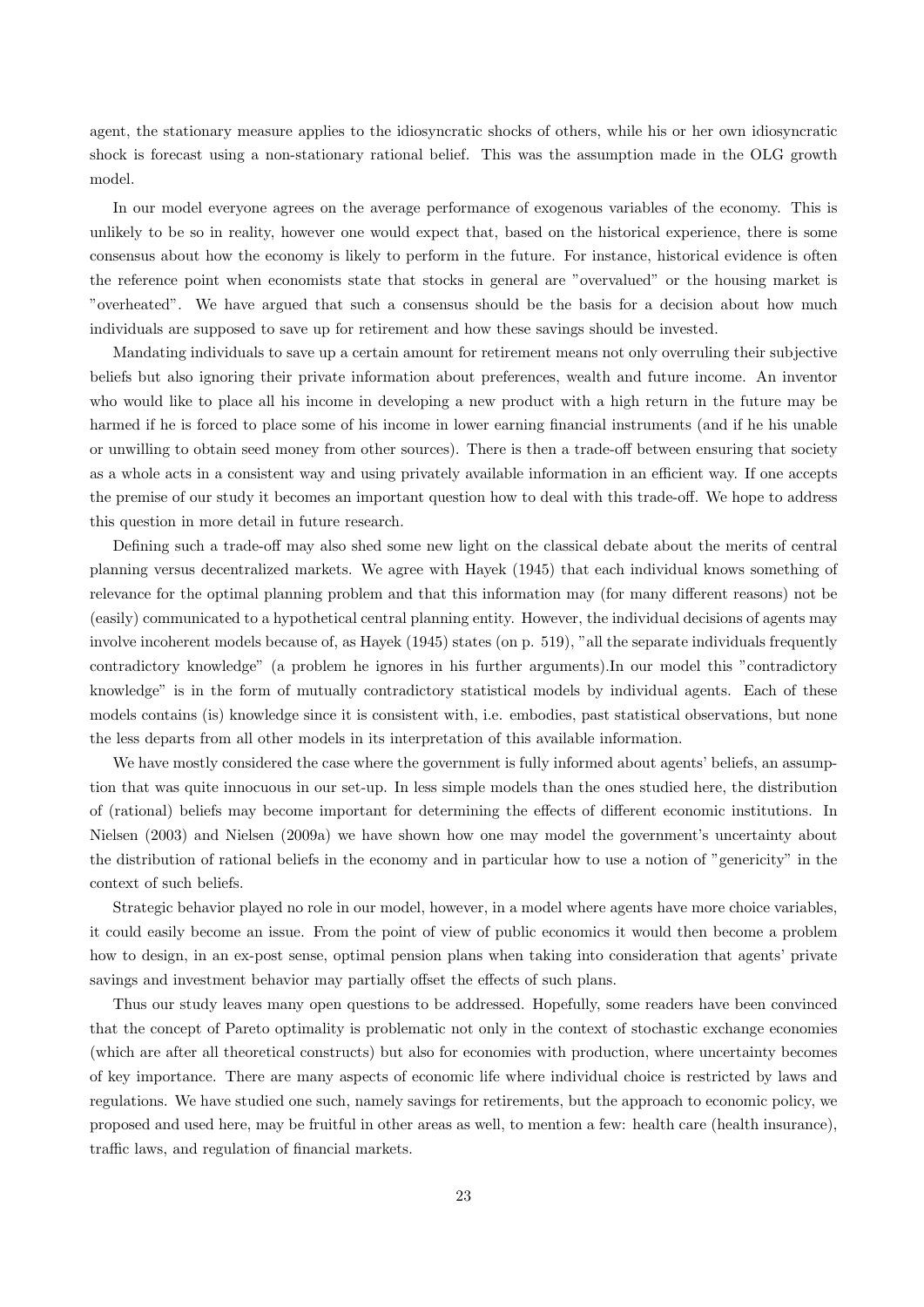## 7 Appendices

## 7.1 Rational beliefs

By  $\mathcal N$  we denote the set of natural numbers. The generic set of state variables is denoted S, a (Borel measurable) subset of  $\mathbb{R}^N, N \in \mathcal{N}$ . We let  $\mathcal{B}(S^{\infty})$  be the set of (Borel) measurable sets in the infinite product of S (with the product topology) and for  $A \in \mathcal{B}(S^{\infty})$ ,  $1_A : S^{\infty} \to \{0,1\}$  is the indicator function.  $T : S^{\infty} \to S^{\infty}$  is the shift transformation i.e.  $T(s_1, s_2, ...) = (s_2, s_3, ...)$  and letting  $\nu$  be a probability measure on  $\mathcal{B}(S^{\infty})$ ,  $(S^{\infty}, \mathcal{B}(S^{\infty}), \nu, T)$  becomes a dynamical system. We often denote a sequence,  $\{s_t\}_{t=1}^{\infty}$  in  $S^{\infty}$  by  $\langle s \rangle$ . For a given measure  $\nu, E_{\nu}(\cdot)$  denotes the expectation operator under  $\nu$ . A set  $A \in \mathcal{B}(S^{\infty})$  is said to be invariant (T-invariant) if  $T^{-1}A = A$ . We denote by  $\mathcal I$  the set of invariant sets in  $\mathcal B(S^{\infty})$ . The dynamical system  $(S^{\infty}, \mathcal B(S^{\infty}), \nu, T)$  is said to be ergodic if any invariant set has either measure 1 or measure 0. Finally, let  $\mathcal{C}(S^{\infty})$  be the cylinders in  $\mathcal{B}(S^{\infty})$  and  $\mathcal{C}^{d}(S^{\infty})$  the d-dimensional cylinders. The following definitions are from Kurz(1994):

## Definition 5 Stability

The dynamical system  $(S^{\infty}, \mathcal{B}(S^{\infty}), \nu, T)$  as well as the measure  $\nu$  are said to be stable if for all cylinders  $C \in \mathcal{C}(S^{\infty})$ :

$$
\frac{1}{J} \sum_{j=0}^{J-1} 1_C(T^j \langle s \rangle) \tag{25}
$$

converges as  $J \to \infty$  for  $\nu$ -a.a.  $\langle s \rangle \in S^{\infty}$ 

## Definition 6 WAMS

The dynamical system  $(S^{\infty}, \mathcal{B}(S^{\infty}), \nu, T)$  as well as the measure  $\nu$  are said to be Weakly Asymptotic Mean Stationary (WAMS) if for all cylinders  $C \in \mathcal{C}(S^{\infty})$ ,  $\lim_{J \to \infty} \frac{1}{J} \sum_{j=0}^{J-1} \nu(T^{-j}C)$  exists

One can show that  $(S^{\infty}, \mathcal{B}(S^{\infty}), \nu, T)$  is stable if and only if it is WAMS, (Proposition 2 of Kurz, 1994). If  $(S^{\infty}, \mathcal{B}(S^{\infty}), \nu, T)$  is WAMS there is (Proposition 3, Kurz 1994) an associated stationary measure  $\overline{\nu}$  s.t.  $\forall C \in \mathcal{C}(S^{\infty})$ :  $\lim_{J \to \infty} \frac{1}{J} \sum_{j=0}^{J-1} \nu(T^{-j}C) = \overline{\nu}(C)$ . Furthermore, if  $\nu$  is ergodic, then the convergence in (25) is to  $\overline{\nu}(C)$ , which is consequently called the empirical distribution. We always use a bar over a stable measure to denote the associated stationary measure. Note, that when the system is stationary,  $\overline{\nu} = \nu$ .

## Rational Beliefs

We assume that it is known that the system  $(S^{\infty}, \mathcal{B}(S^{\infty}), \nu, T)$  is stable and ergodic, however that while  $\overline{\nu}$ is known,  $\nu$  is not. Any ergodic and stable probability measure  $\mu$  on  $(S^{\infty}, \mathcal{B}(S^{\infty}))$ , s.t.  $\overline{\mu} = \overline{\nu}$  is then called a Rational Belief (Kurz, 1994). The interpretation is that the empirical properties of the system  $(S^{\infty}, \mathcal{B}(S^{\infty}), \mu, T)$ would exactly be like those of  $(S^{\infty}, \mathcal{B}(S^{\infty}), \nu, T)$ , and since the latter empirical properties are known, any stochastic model (hypothesis) should reproduce these. On the other hand,  $\mu$  cannot be rejected based on the knowledge available to anyone. Notice that both  $\nu$  and  $\overline{\nu}$  are rational beliefs.

Let  $f: S^{\infty} \to \Re$  be measurable w.r.t. to  $\mathcal{C}^{d}(S^{\infty})$  for some d. Then we have, for any rational belief  $\mu$ , that

$$
\lim_{J \to \infty} \frac{1}{J} \sum_{j=0}^{J-1} f(T^j \langle s \rangle) = E_{\overline{\nu}}(f) \text{ for } \mu - a.a. \langle s \rangle \tag{26}
$$

The interpretation of this property is that the empirical expectation of any (finite dimensional) function will be the same for any rational belief, hence agents with different rational beliefs expect the same averages to be observed and these expectations are fulfilled.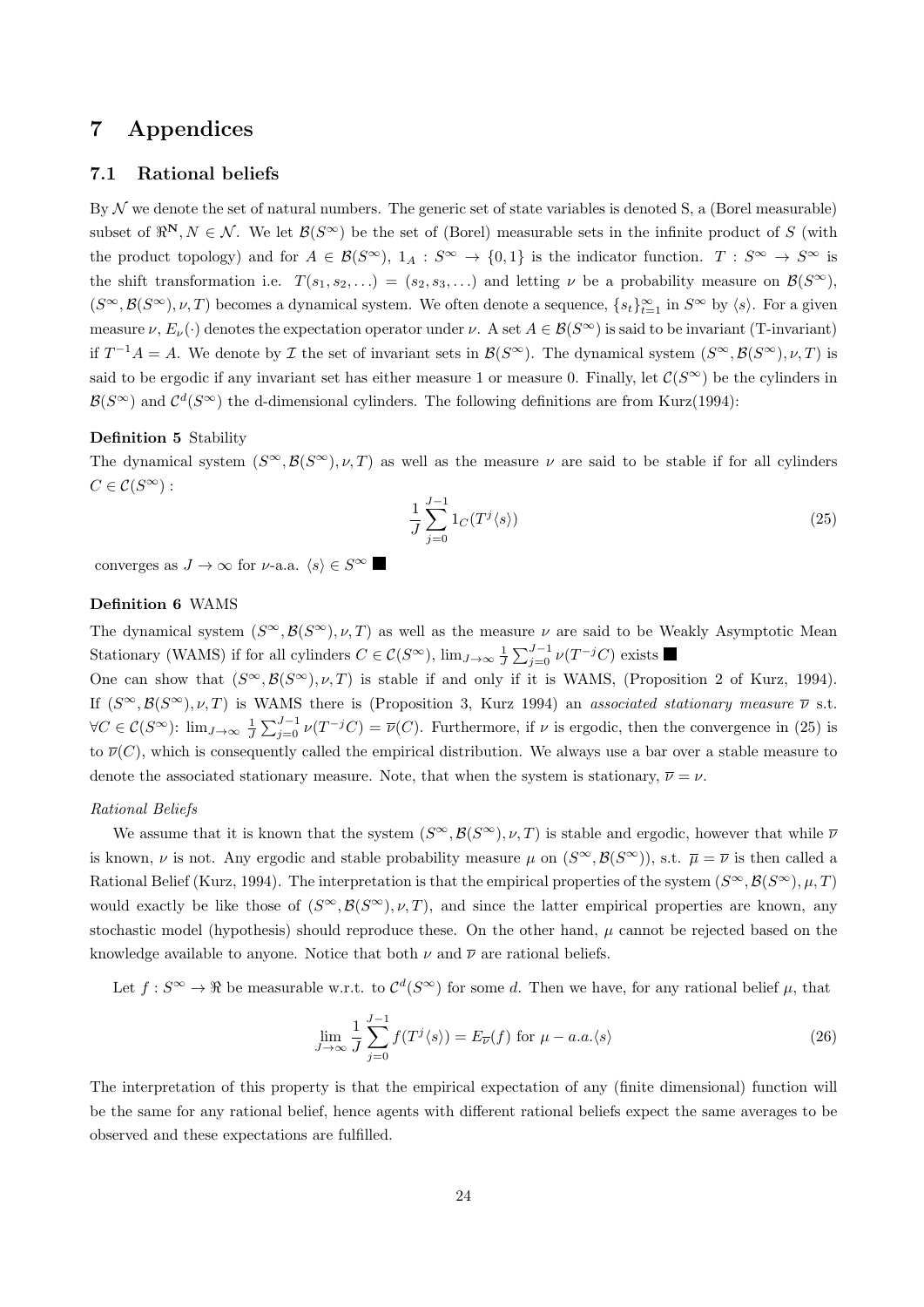## 7.2 Stability of steady state

To establish the global stability of the positive stationary equilibrium,  $k^*$  i.e. that  $\phi(k) > k$  for  $k < k^*$  and  $\phi(k) < k$  for  $k > k^*$ , the first step is the following

**Lemma 1**  $\lim_{k\downarrow 0} \frac{\phi(k)}{k} = \infty$ 

Proof: Suppose to the contrary that there is a sequence  $k_m \downarrow 0$  s.t.  $\frac{\phi(k_m)}{k_m} \to \beta \geq 0$ . Then  $\frac{(1-\alpha)\phi(k_m)^{\alpha}}{(1-\alpha)k_m^{\alpha}}$  $\frac{(-\alpha)\phi(k_m)^{\alpha}}{(1-\alpha)k_m^{\alpha}} \to \beta^{\alpha}$ while  $\alpha k_m^{\alpha-1} \to \infty$  and, as a consequence and using the FOC,  $\bar{s}(\alpha\phi(k_m)^{\alpha-1}, (1-\alpha)\phi(k_m)^{\alpha}, (1-\alpha)k_m^{\alpha}, 0, \pi) \to 1$ . It follows that

$$
\frac{\phi(k_m)}{k_m} = \frac{\overline{s}(\alpha k_m^{\alpha-1}, (1-\alpha)\phi(k_m)^{\alpha}, (1-\alpha)k_m^{\alpha}, 0, \pi)}{(1+n+\delta)(1+g)}(1-\alpha)k_m^{\alpha-1} \to \infty
$$

a contradiction

It follows from the the lemma that  $\phi(k) > k$  for k close to 0. This gives  $\phi(k) > k$  for  $k < k^*$ . The uniqueness of the stationary equilibrium and the upper bound (19) on  $\phi$  then implies that  $\phi(k) < k$  for  $k > k^*$  (for else there would be two positive stationary states).

## 7.3 Undersavings

We now keep  $r_{t+1}, w_t$  and  $w_{t+1}$  fixed and, for notational simplicity, write the savings function  $s(\cdot)$  as a function of  $\pi$  only. Setting  $K = \frac{(1+r_{t+1})^{1-\theta}}{1+\theta}$  $\frac{(n+1)^{1-\theta}}{1+\rho}, A = \delta(1+g_H)(1+g)\frac{w_{t+1}}{w_t(1+r_{t+1})} > B = \delta(1+g_L)(1+g)\frac{w_{t+1}}{w_t(1+r_t)}$  $\frac{w_{t+1}}{w_t(1+r_{t+1})}$  the FOC, (13) can (with  $v = 0$ ) be rewritten as

$$
H(s,\pi) \equiv -(1-s)^{-\theta} + K\{\pi[A+s]^{-\theta} + (1-\pi)[B+s]^{-\theta}\} = 0
$$
\n(27)

The condition for an interior solution is

$$
K\{\pi A^{-\theta} + (1-\pi)B^{-\theta}\} > 1\tag{28}
$$

(which holds for  $w_t = w_{t+1} = w^*$  and  $r_{t+1} = r^*$ ) and the SOC is

$$
H'_{s} = -\theta \left[ (1-s)^{-(1+\theta)} + K \{ \pi [A+s]^{-(1+\theta)} + (1-\pi)[B+s]^{-(1+\theta)} \right] < 0
$$

Suppose for  $0 \le q \le 1$ ,  $q\pi^1 + (1-q)\pi^2 = \overline{\pi}$ . We would like to know whether  $s(\overline{\pi}) > qs(\pi^1) + (1-q)s(\pi^2)$ or not, i.e. whether  $s(\cdot)$  is strictly concave or not.

By definition,  $H(s(\pi), \pi) \equiv 0$  and so  $H'_{s}(s(\pi), \pi)s'(\pi) + H'_{\pi}(s(\pi), \pi) \equiv 0$  and

$$
H''_{ss}(s(\pi), \pi)s'(\pi)^{2} + H''_{s\pi}(s(\pi), \pi)s'(\pi) + H'_{s}(s(\pi), \pi)s''(\pi) + H''_{\pi s}(s(\pi), \pi)s'(\pi) + H''_{\pi\pi}(s(\pi), \pi) \equiv 0
$$

which, noting that  $H''_{\pi\pi} = 0$ , gives us that

$$
s''(\pi) = -\frac{H''_{ss}(s(\pi), \pi)s'(\pi)^2 + 2H''_{s\pi}(s(\pi), \pi)s'(\pi)}{H'_s(s(\pi), \pi)}
$$
  
\n
$$
H''_{s\pi} = -\theta K\left\{ [A+s]^{-(1+\theta)} - [B+s]^{-(1+\theta)} \right\} > 0
$$
\n(29)

and

$$
H''_{ss} = \theta(1+\theta) \left\{ -(1-s)^{-(2+\theta)} + K[\pi[A+s]^{-(2+\theta)} + (1-\pi)[B+s]^{-(2+\theta)} \right\}
$$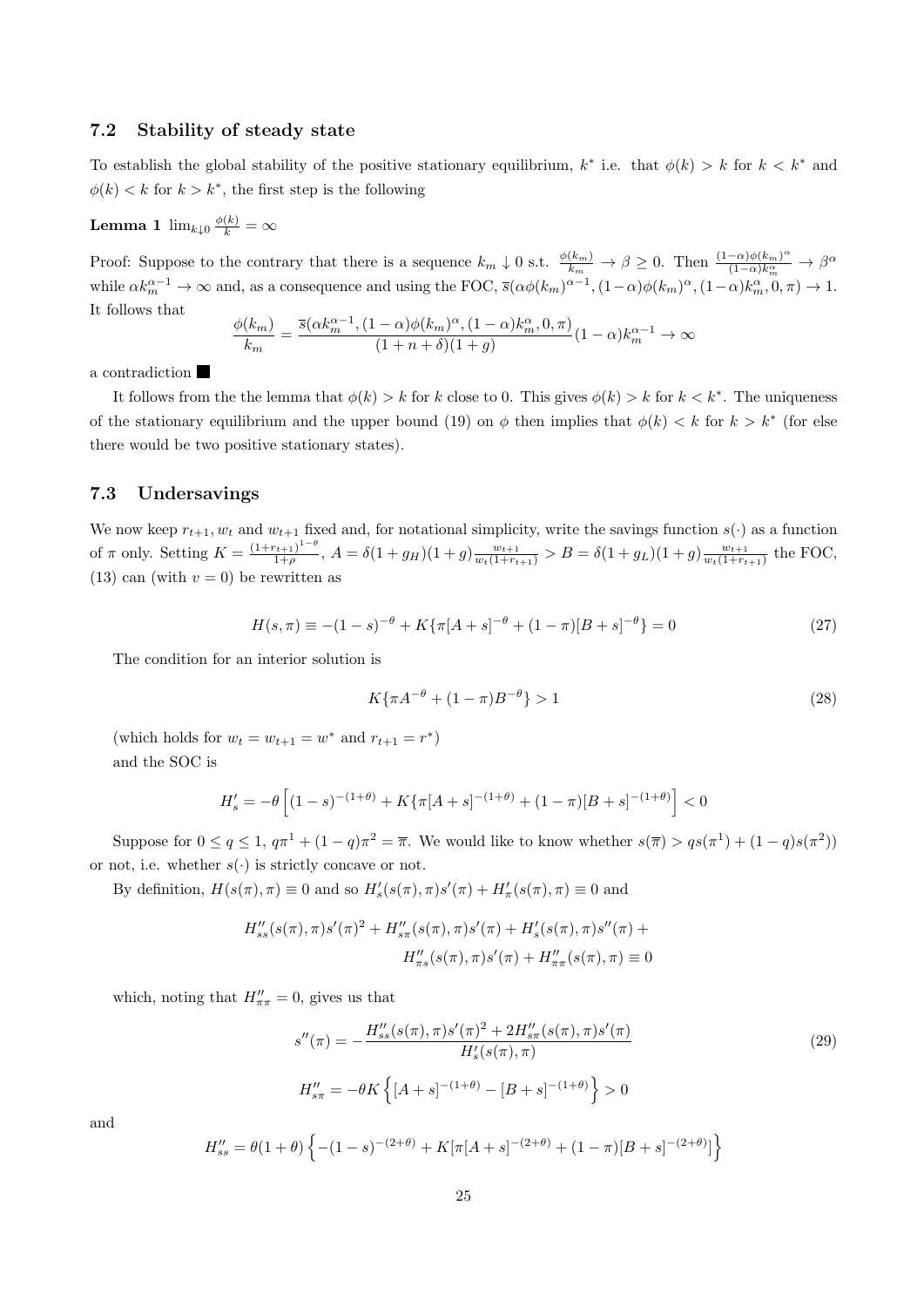From (29) and the facts that  $s'(\pi) < 0$  and  $H'_{s}(s(\pi), \pi) < 0$ ,  $s''(\pi) < 0$  is equivalent to

$$
H''_{ss}(s,\pi)s'(\pi) + 2H''_{s\pi} =
$$
  

$$
K\left\{ [A+s]^{-\theta} - [B+s]^{-\theta} \right\} \frac{(1+\theta)\left\{ -(1-s)^{-(2+\theta)} + K[\pi[A+s]^{-(2+\theta)} + (1-\pi)[B+s]^{-(2+\theta)}] \right\}}{(1-s)^{-(1+\theta)} + K\{\pi[A+s]^{-(1+\theta)} + (1-\pi)[B+s]^{-(1+\theta)}\}}
$$
  

$$
-2\theta K\left\{ [A+s]^{-(1+\theta)} - [B+s]^{-(1+\theta)} \right\} > 0
$$

which can be rewritten as

$$
\left\{ [A+s]^{-\theta} - [B+s]^{-\theta} \right\} (1+\theta) \left\{ -(1-s)^{-(2+\theta)} + K[\pi[A+s]^{-(2+\theta)} + (1-\pi)[B+s]^{-(2+\theta)}] \right\} - (30)
$$
  
2 $\theta \left\{ [A+s]^{-(1+\theta)} - [B+s]^{-(1+\theta)} \right\} \left\{ (1-s)^{-(1+\theta)} + K\{\pi[A+s]^{-(1+\theta)} + (1-\pi)[B+s]^{-(1+\theta)} \} \right\} > 0$ 

for all s and  $\pi$  s.t (13) holds.

If  $-(1-s)^{-(2+\theta)} + K[\pi[A+s]^{-(2+\theta)} + (1-\pi)[B+s]^{-(2+\theta)}] < 0$ , the desired inequality holds. One sufficient condition for this is  $1-s < B+s$  (which must hold if  $B \ge 1$ ). To see this, note that, since in this case ln(1 − s) < ln(B + s) < ln(A + s),

$$
\frac{\partial}{\partial x} \left\{ -(1-s)^{-x} + K[\pi[A+s]^{-x} - (1-\pi)[B+s]^{-x} \right\} =
$$
  
ln(1-s)(1-s)^{-x} - K[\pi \ln(A+s)[A+s]^{-x} + (1-\pi)\ln(B+s)[B+s]^{-x} < 0

whenever  $\{-(1-s)^{-x}+K[\pi[A+s]^{-x}+(1-\pi)[B+s]^{-x}\} = 0$ . Note that if  $K(1-\pi) \geq 1$  then  $B+s > 1-s$ in (27), i.e. we have  $K(1 - \pi) < 1$  whenever  $1 - s \geq B + s$ . For the case where  $1 - s \geq B + s$  (which implies  $s < 1/2$ ) the following condition is sufficient for the desired inequality to hold:

Condition 
$$
\left[\frac{3\theta + 1}{1 + \theta}\right]^{-\theta/2} < K(1 - \pi)
$$

We need only consider the case where  $\{-(1-s)^{-(2+\theta)} + K[\pi[A+s]^{-(2+\theta)} + (1-\pi)[B+s]^{-(2+\theta)}\}\geq 0$  which means that we can rewrite the desired condition as

$$
\frac{\left\{[A+s]^{-(1+\theta)} - [B+s]^{-(1+\theta)}\right\} \left\{ (1-s)^{-(1+\theta)} + K\{\pi[A+s]^{-(1+\theta)} + (1-\pi)[B+s]^{-(1+\theta)}\} \right\}}{\left\{ -(1-s)^{-(2+\theta)} + K[\pi[A+s]^{-(2+\theta)} + (1-\pi)[B+s]^{-(2+\theta)} \right\} \left\{ [A+s]^{-\theta} - [B+s]^{-\theta} \right\}} > \frac{1+\theta}{2\theta} \quad (31)
$$

Note that

$$
K(\pi(A+s)^{-(2+\theta)} + (1-\pi)(B+s)^{-(2+\theta)}) < K(\pi(A+s)^{-\theta} + (1-\pi)(B+s)^{-\theta})(B+s)^{-2} = (1-s)^{-\theta}(B+s)^{-2}
$$

- by the FOC, (27) - and that

$$
\frac{[A+s]^{-(1+\theta)} - [B+s]^{-(1+\theta)}}{[A+s]^{-\theta} - [B+s]^{-\theta}} = \frac{[A+s]^{-\theta}[A+s]^{-1} - [B+s]^{-\theta}[B+1]^{-1}}{[A+s]^{-\theta} - [B+s]^{-\theta}}
$$

$$
\frac{[A+s]^{-\theta}[B+s]^{-1} - [B+s]^{-\theta}[B+1]^{-1}}{[A+s]^{-\theta} - [B+s]^{-\theta}} = [B+s]^{-1} > [1-s]^{-1}
$$

Thus the expression on the left hand side of (31) is larger than

$$
[1-s]^{-1} \frac{(1-s)^{-(1+\theta)}}{-(1-s)^{-(2+\theta)} + (1-s)^{-\theta}(B+s)^{-2}} = \frac{(B+s)^2}{(1-s)^2 - (B+s)^2}
$$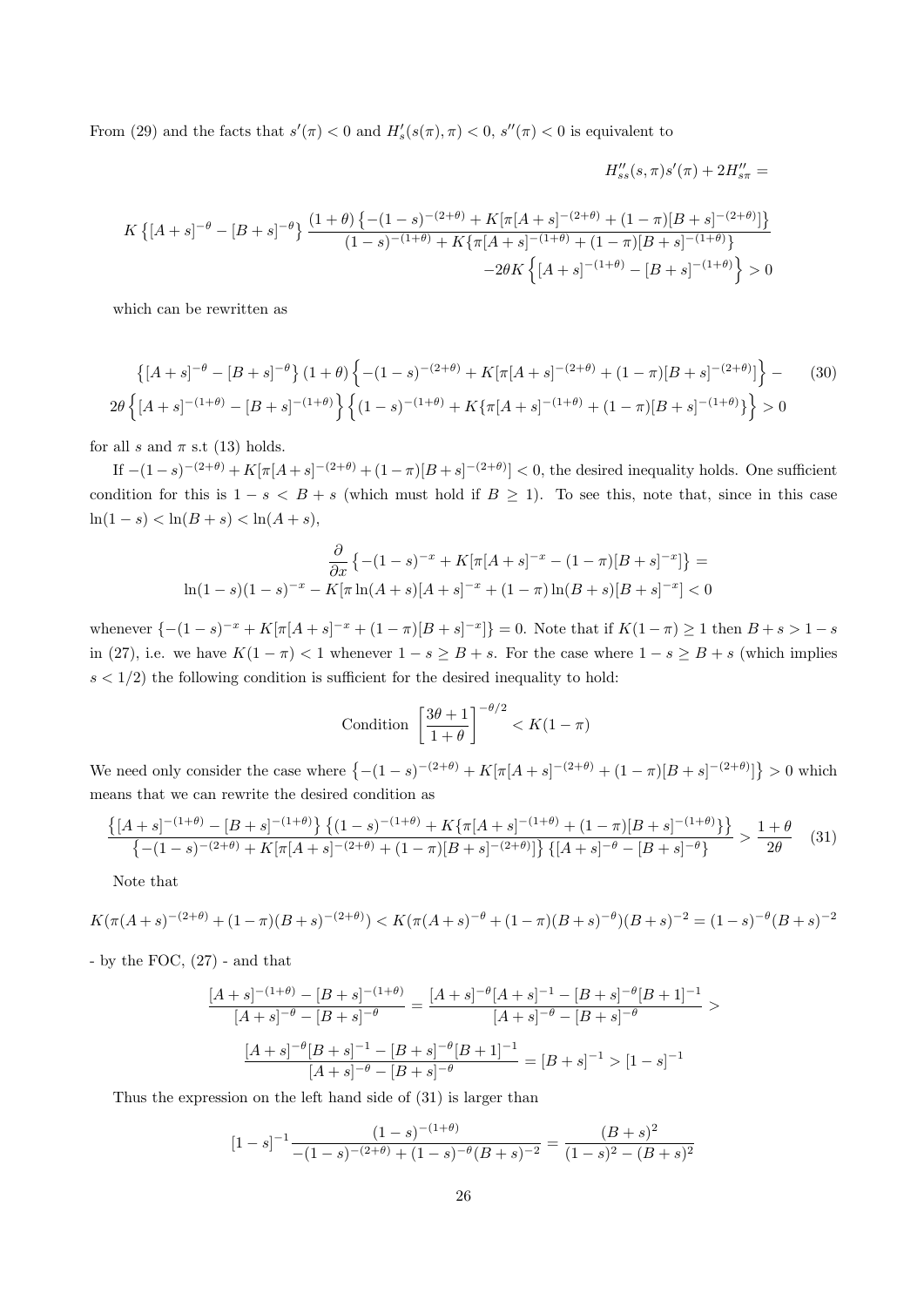which, since (27) implies that  $1 - s < [K(1 - \pi)]^{-1/\theta} (B + s)$ , in turn is larger than

$$
\frac{(B+s)^2}{\left\{[K(1-\pi)]^{-2/\theta}(B+s)\right\}^2 - (B+s)^2} = \frac{1}{[K(1-\pi)]^{-2/\theta} - 1}
$$

By the condition assumed (and the fact that  $K(1 - \pi) < 1$ ),

$$
\frac{1}{[K(1-\pi)]^{-2/\theta}-1} > \frac{1}{\frac{3\theta+1}{1+\theta}-1} = \frac{1}{\frac{2\theta}{1+\theta}} = \frac{1+\theta}{2\theta}
$$

which proves that  $(31)$  holds.

## 7.4 The irrelevance of dynamic inefficiency

In the new stationary state with social security, at date  $t$  the young optimists' change in consumption is  $-\Delta s_1 A_t w^* < 0$  while that of the pessimists is  $-\Delta s_2 A_t w^* > 0$ . At the following date the change in consumption for the old optimists is approximately  $s^*A_t w^* \Delta r + \Delta s_1 A_t w^* (1 + r^*) + vA_{t+1}$  and that of the old pessimists  $s^*A_t w^* \Delta r + \Delta s_2 A_t w^* (1+r^*) + v_2 A_{t+1}$ . In period  $t+1$  the change in consumption for the young is  $-\Delta s_1 A_{t+1} w^*$ and  $-\Delta s_2 A_{t+1} w^*$  for the optimists and pessimists respectively. Summing over young and the part related to increased savings by the old at date  $t + 1$ , we get:

$$
[q\Delta s_1 + (1-q)\Delta s_2](1+r^*)A_t w^* L_t^y - [q\Delta s_1 + (1-q)\Delta s_2]A_{t+1} w^* L_{t+1}^y = [q\Delta s_1 + (1-q)\Delta s_2]A_t w^* [1+r^*-(1+g)(1+n)]L_t^y
$$
  
\n
$$
[= q\Delta s_1 + (1-q)\Delta s_2]A_t w^* [1+\alpha k^{*\alpha-1} - (1+g)(1+n)]L_t^y
$$

which is negative or positive depending on whether we have dynamic inefficiency or not.

For the other part of the change in the consumption of the old at date  $t + 1$  we have

$$
q[s_1^* A_t w^* \Delta r + v_1 A_t] + (1 - q)[s_2^* A_t w^* \Delta r + v_2 A_{t+1}] = \overline{s}^* A_t w^* \Delta r + (1 + n + \delta) A_{t+1} (\hat{w} - w^*) =
$$
  

$$
A_t [\overline{s}^* w^* \Delta r + (1 + n + \delta)(1 + g)(\hat{w} - w^*)] = A_t [(1 + n + \delta)(1 + g)k^* \Delta r + (1 + n + \delta)(1 + g)(\hat{w} - w^*)] =
$$
  

$$
A_t (1 + n + \delta)(1 + g)[k^* \Delta r + (\hat{w} - w^*)] \approx A_t (1 + n + \delta)(1 + g)[k^* \alpha k^{* \alpha - 2} \Delta k + (\alpha(1 - \alpha)k^{* \alpha - 1} \Delta k] = 0
$$

Even in the case of dynamic inefficiency, there is then a welfare gain. However a higher welfare gain could be achieved by an unfunded social security program.

## References

- Agnew, J. (2006): Do behavioral biases vary across individuals? Evidence from individual level 401(k) data, The Journal of Financial and Quantitative Analysis 41, 939-962
- Baak, S.J. (1999): Tests for bounded rationality with a linear dynamic model distorted by heterogeneous expectations, Journal of Economic Dynamics and Control 23, 1517-1543.
- Bernheim, B. D. and A. Rangel (2005): Behavioral public economics: welfare and policy analysis with nonstandard decision makers. NBER working paper 11518.
- Bernheim, B. D. and A. Rangel (2007): Toward choice-theoretic foundations for behavioral welfare economics, American Economic Review (papers and proceedings), 464-470.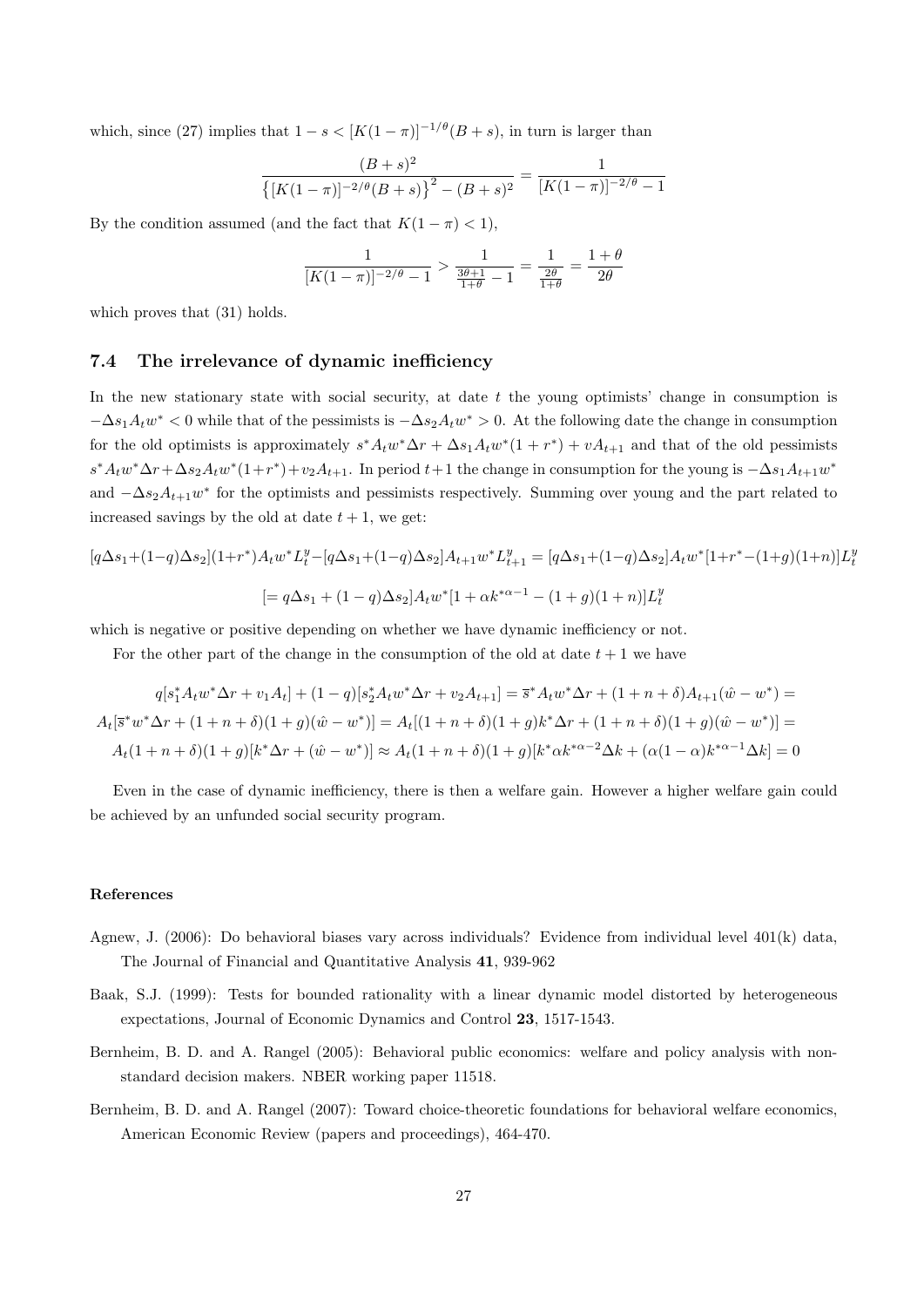- Branch, W.A. (2004): The theory of rationally heterogeneous expectations: Evidence from survey data on inflation expectations, The Economic Journal, 114, 592-621.
- Brunnermeier, M.K., A. Simsek and W. Xiong (2012): A welfare criterion for models with distorted beliefs, Working Paper.
- Chavas, J.-P. (2000): On information and market dynamics: The case of the U.S. beef market, Journal of Economic Dynamics and Control 24, 833-853.
- Choi, J.J., D. Laibson and B.C. Madrian (2005): Are empowerment and education enough? Under-diversification in 401(k) plans. Brooking Papers on Economic Activity 2005, 151-198.
- Daniel, K., D. Hirschleifer and A. Subrahmanyam (1998): Investor psychology and securities market under- and overreaction, The Journal of Finance 13, 1839-1885.
- Diamond, P. (1965): National Debt in a Neoclassical Growth Model, American Economic Review 55, 1126-1150.
- Dreze, J.H. (1970): Market allocations under uncertainty, European Economic Review 2, 133-165.
- Engen, E.M, W.G. Gale, and C. Uccello (2004): Life time earnings, security benefits, and the adequacy of retirement wealth accumulation, Social Security Bulletin 66, 1.
- Evans, G.W. and R. Gulamani (1984): Test for rationality of the Carlson-Parkin inflation data, Oxford Bulletin of Economics and Statistics 46, 1-19.
- Feldstein, M. (1985): The optimal level of social security, Quarterly Journal of Economics, 100, 303-320.
- Feldstein, M. (2005): Rethinking social insurance, American Economic Review, 95, 1-24.
- Frankel, J.A. and K.A. Froot (1987): Using survey data to test standard propositions regarding exchange rate expectations, The American Economic Review 77, 133-153.
- Gilboa, I. , L. Samuelson and D. Schmeidler (2014): No-betting-Pareto dominance, Econometrica 82, 1405-1442. Gordon, M. and H. Varian (1988) Intergenerational risk sharing, Journal of Public Economics 37, 185-202.
- Gottardi, P. and F. Kubler (2011) Social Security and Risk Sharing, Journal of Economic Theory, 146, 1078- 1106.
- Hammond, P. (1981): Ex-ante and ex-post welfare optimality under uncertainty, Economica 48, 235-250.
- Harris, R. (1978): Ex-post efficiency and resource allocation under uncertainty, Review of Economic Studies 3, 427-36.
- Harris, R. and N. Olewiler (1979): The welfare economics of ex-post optimality, Economica 46 , p. 137-147.
- Hayek, F.A. (1945): The use of knowledge in society, American Economic Review 35, p. 519-530.

Ito, T. (1990): Foreign exchange rate expectations: Micro survey data, American Economic Review 80, 434-449.

- Kurz, M. (1994): On the structure and diversity of rational beliefs, Economic Theory, 4, 877-900. Reprinted in: M. Kurz (ed.), Endogenous Economic Fluctuations, Studies in the Theory of Rational Beliefs, Springer, Heidelberg, 1997.
- Kurz, M. (2001): Heterogeneous forecasting and federal reserve information, Working Paper 02002, Department of Economics, Stanford University.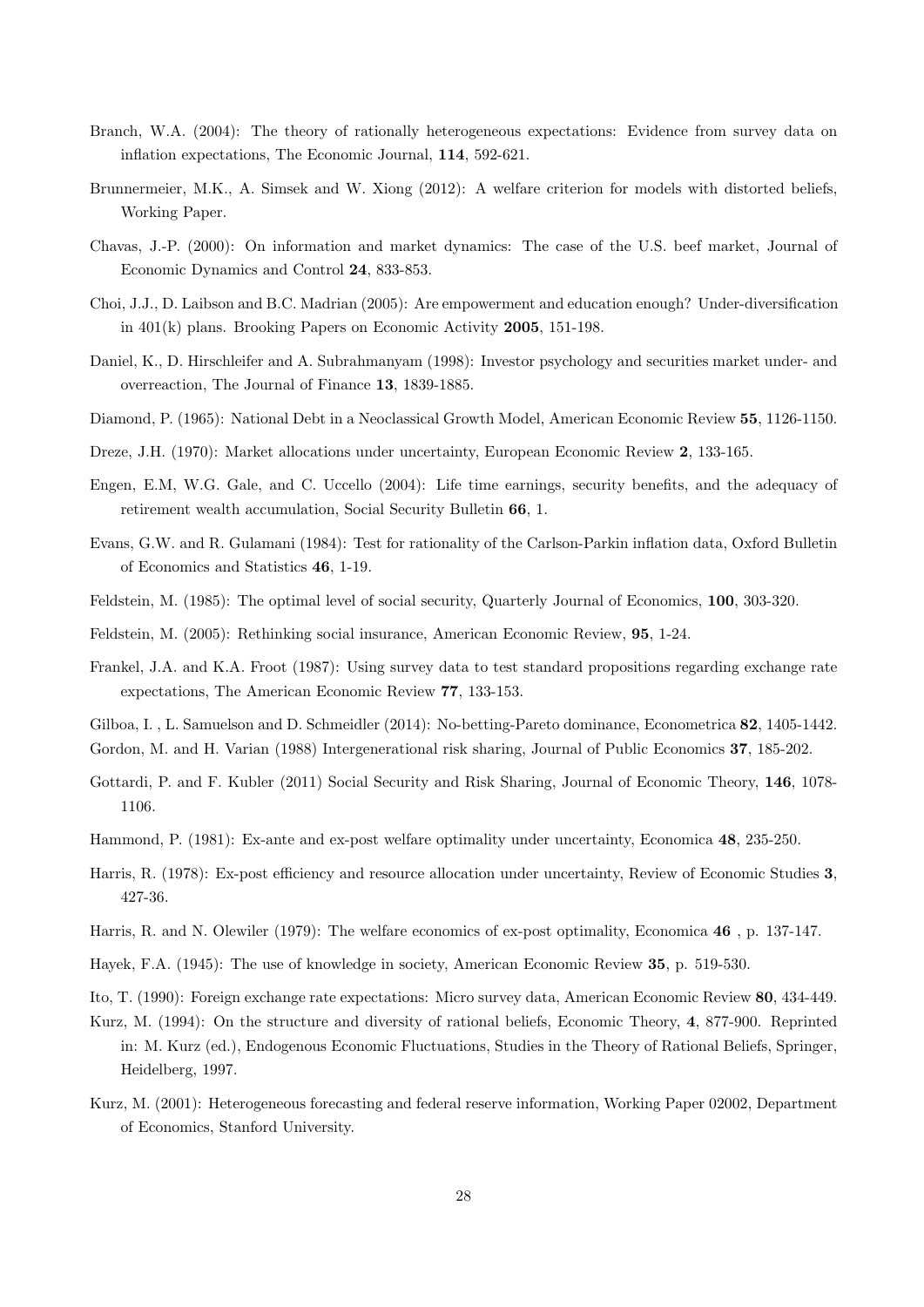- Kurz, M. and M. Motolese (2001): Endogenous uncertainty and market volatility, Economic Theory, 17, 497- 544.
- Kurz, M. and M. Motolese (2011): Diverse beliefs and time variability of risk premia, Economic Theory 47, 293-335.
- Loong, L.H. and R. Zeckhauser (1982): Pecuniary externalities do matter when contingent claims markets are incomplete. Quarterly Journal of Economics, 97, 171-179.
- Mirrless, J.A. (1974): Notes on welfare economics, information and uncertainty. In: M. Balch, D. McFadden and S. Wu (eds.), Essays on Economic Behavior under Uncertainty. North-Holland, Amsterdam, pp. 243-258.
- Munnell, A.H. (1999): Reforming Social Security: The case against individual accounts. National Tax Journal, 52, 803-818.
- Muth, J.F. (1961): Rational expectations and the theory of price movements. Econometrica, 29, 315-335.
- Nielsen, C.K. (1996): Rational belief structures and rational belief equilibria, Economic Theory 8, 399-422. Reprinted in: M. Kurz (ed.), Endogenous Economic Fluctuations, Studies in the Theory of Rational Beliefs, Springer, Heidelberg, 1997.
- Nielsen, C.K. (2003): Floating exchange rates versus a monetary union under rational beliefs: The role of endogenous uncertainty, Economic Theory 21, 293-315.
- Nielsen, C.K. (2006): Optimal economic institution under rational overconfidence; with applications to the choice of exchange rate regime and the design of social security. Working Paper no. 49, Istituto di Politica Economica, Universita Cattolica.
- Nielsen, C.K. (2007): Sunspot Rational Beliefs Structures, Equilibria and Excess Volatility, The B.E. Journal of Theoretical Economics, 7, (Contributions) Article 16.
- Nielsen, C.K. (2008): On rationally confident beliefs and rational overconfidence. Mathematical Social Sciences, 55, 381-404.
- Nielsen, C.K. (2009a): Optimal economic institutions under rational overconfidence, with applications to the choice of exchange rate regime, International Journal of Economic Theory 5, 375-407.
- Nielsen, C.K. (2009b): On non-stationary, stable Markov processes on a continuous state space, Economic Theory 40, 473-496.
- Nielsen, C.K. (2009c): Rational Overconfidence and Social Security. Discussion Paper 0916, Institute of Economic Research, Korea University.
- Odean, T. (1998): Volume, volatility, price and profit when all traders are above average, The Journal of Finance 53, 1887-1934.
- Oskamp, S. (1982): Overconfidence in case-study judgments. In: D. Kahnemann, P. Slovic, and A. Tversky (eds.), Judgment under uncertainty: Heuristics and biases, Cambridge University Press, Cambridge.
- Palme, M. and A. Sunden (2004): Premiepensionen i det reformerede pensionssystemett är det önskvärt att kunna välja mellan 663 fonder?(In Swedish). Ekonomisk Debatt 32, 6-15.
- Samuelson, P. (1975): Social Security in a life-cycle growth model, International Economic Review 16, 539-544.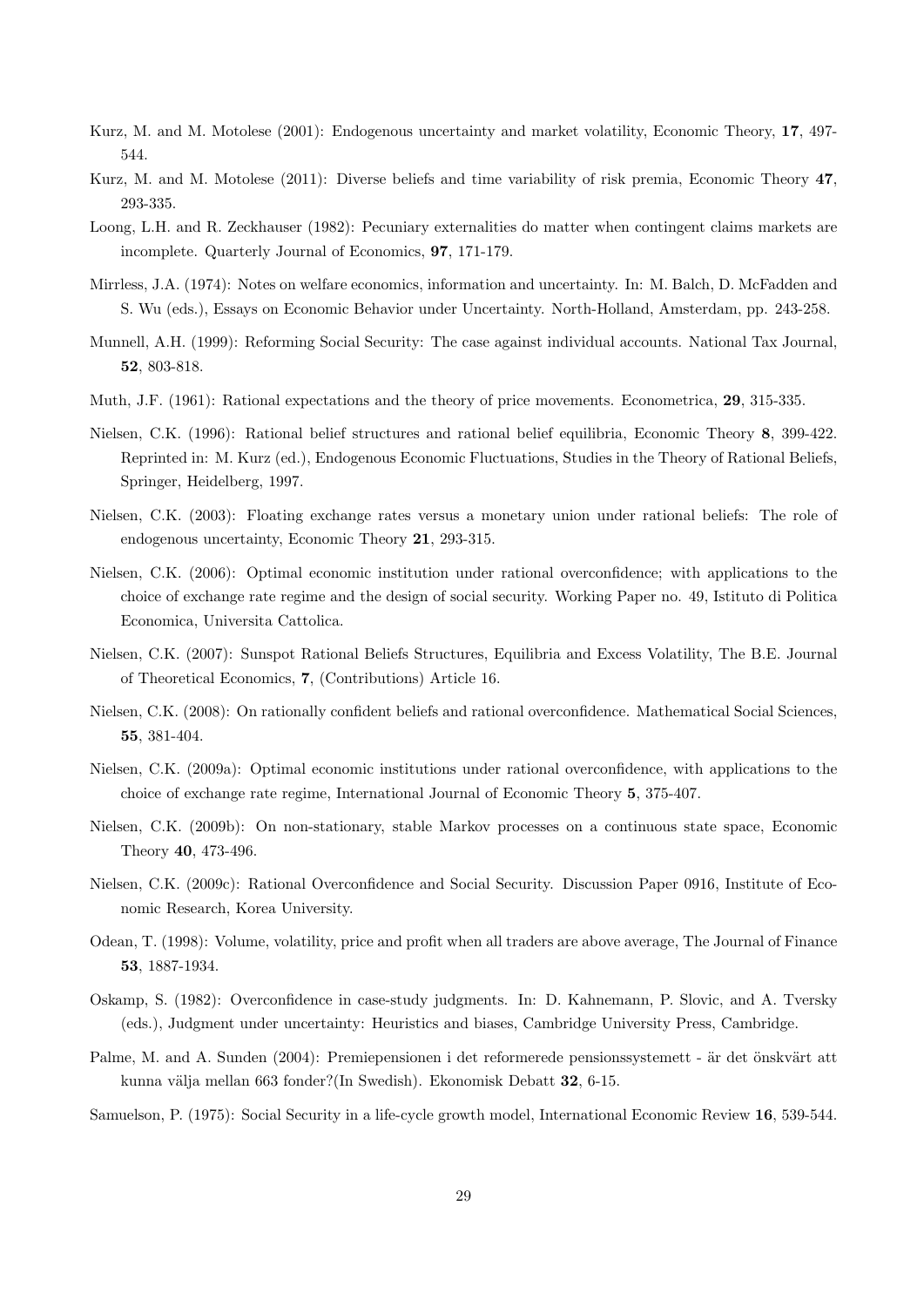Sandmo, A. (1983), Ex-post optimality and the theory of merit goods, Economica 50, 1933.

- Scholz, J.K., A. Seshadri and S. Chitatrakun (2006): Are Americans saving "optimally" for retirement?, Journal of Political Economy 114, 607-643.
- Souleles, N.S. (2004): Expectations, heterogeneous forecast errors, and consumption: Micro evidence from the Michigan consumer sentiment surveys, Journal of Money, Credit, and Banking, 36, 39-72.
- Starr, R.M. (1973): Optimal production and allocation under uncertainty, Quarterly Journal of Economics 87, p. 81-93 .
- Svenson, O. (1981): Are we all less risky and more skillful than our fellow drivers?, Acta Psychologica, 47, 143-148.
- Tabellini, G. (2000): A positive theory of social security, Scandinavian Journal of Economics 102, 523-545.
- Wall Street Journal (HART/MCINTURF) (2004): Study #6050, December 9-13, 2004 (NBC News/Wall Street Journal)
- Wu, B. and A.M. Knot (2006): Entrepreneurial risk and market entry, Management Science 52, 1315-1330.

Varian, H. R. (1985): Divergence of opinion in complete markets: A note. The Journal of Finance, XL, 309-317.

Varian, H.R. (1992): Differences of opinion. In: J. Eatwell, M. Milgate and P. Newman (eds.) The New Palgrave Dictionary of Money and Finance, MacMillan Press, Cambridge.